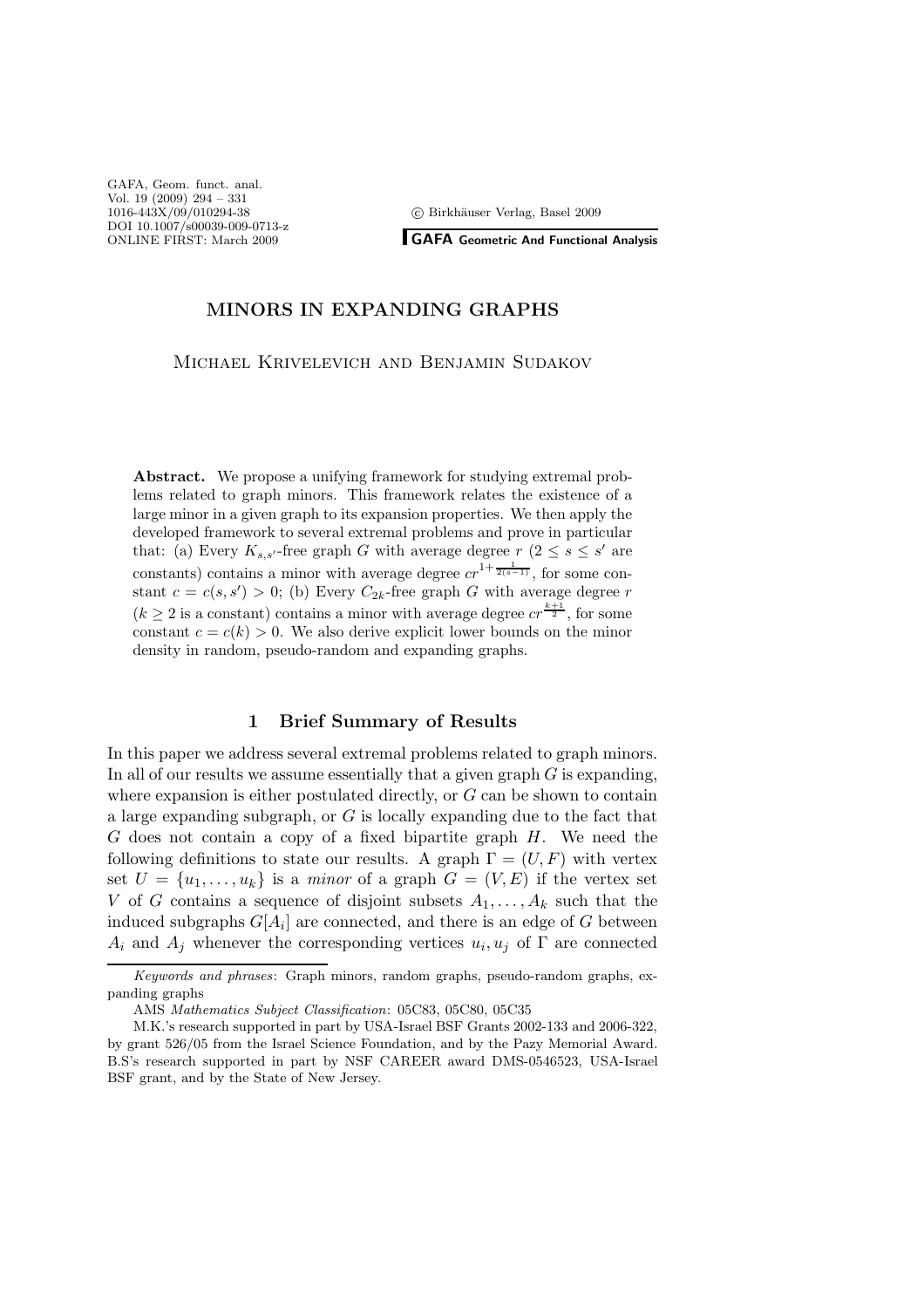#### Vol. 19, 2009 MINORS IN EXPANDING GRAPHS 295

by an edge. A graph  $G = (V, E)$  is  $(t, \alpha)$ -expanding if every subset  $X \subset V$ of size  $|X| \le \alpha |V|/t$  has at least  $t|X|$  external neighbors in G. A graph  $G = (V, E)$  is called  $(p, \beta)$ -jumbled if

$$
\left| e(X) - p\frac{|X|^2}{2} \right| \le \beta |X|
$$

for every subset  $X \subseteq V$ , where  $e(X)$  stands for the number of edges spanned by  $X$  in  $G$ . Informally, this definition indicates that the edge distribution of G is similar to that of the random graph  $G_{|V|,p}$ , where the degree of similarity is controlled by parameter  $\beta$ .

Here are the main results of this paper.

**Theorem 1.** Let  $0 < \alpha < 1$  be a constant. Let G be a  $(t, \alpha)$ -expanding graph of order n, and let  $t \geq 10$ . Then G contains a minor with average degree at least

$$
c\frac{\sqrt{nt\log t}}{\sqrt{\log n}}\,,
$$

where  $c = c(\alpha) > 0$  is a constant.

This is an extension of results of Alon, Seymour and Thomas [AlST], Plotkin, Rao and Smith [PlRS], and of Kleinberg and Rubinfeld [KR], who cover basically the case of expansion by a constant factor  $t = \Theta(1)$ .

**Theorem 2.** Let G be a  $(p, \beta)$ -jumbled graph of order n such that  $\beta = o(np)$ . Then G contains a minor with average degree cn $\sqrt{p}$ , for an absolute constant  $c > 0$ .

This statement is an extension of results of A. Thomason [T2,3], who studied the case of constant p. It can also be used to derive some of the results of Drier and Linial [DrL].

**Theorem 3.** Let  $2 \leq s \leq s'$  be integers. Let G be a  $K_{s,s'}$ -free graph with average degree r. Then G contains a minor with average degree  $cr^{1+\frac{1}{2(s-1)}},$ where  $c = c(s, s') > 0$  is a constant.

This confirms a conjecture of Kühn and Osthus from [KüO2].

**Theorem 4.** Let  $k \geq 2$  and let G be a  $C_{2k}$ -free graph with average degree r. Then G contains a minor with average degree  $cr^{\frac{k+1}{2}}$ , where  $c =$  $c(k) > 0$  is a constant.

This theorem generalizes results of Thomassen [Th], Diestel and Rempel [DiR], and Kühn and Osthus [KüO1], who proved similar statements under the (much more restrictive) assumption that G has girth at least  $2k + 1$ .

All of the above results are, up to a constant factor, asymptotically tight (Theorems 1, 2), or are allegedly tight (Theorems 3, 4), where in the latter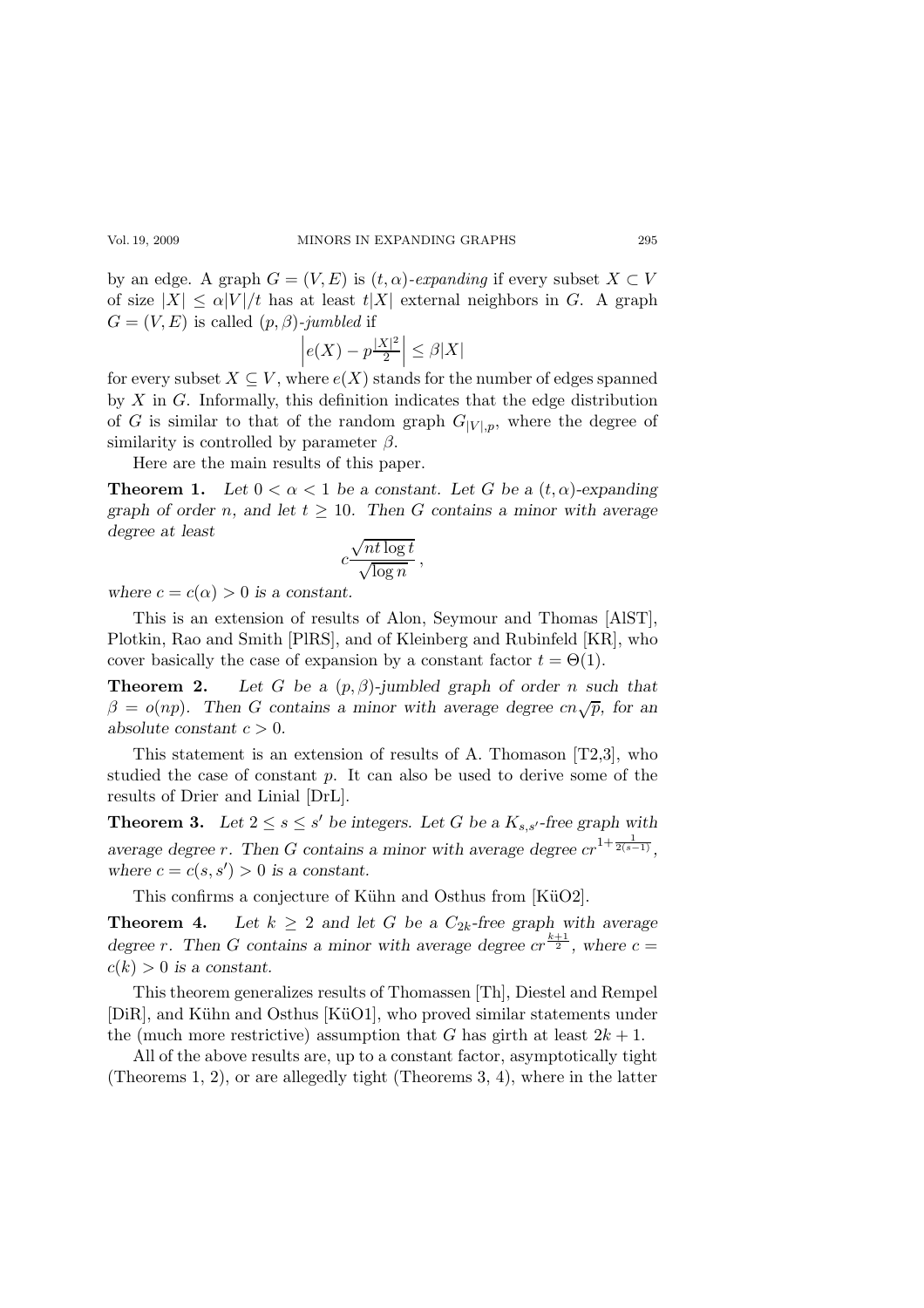case the tightness hinges upon widely accepted conjectures from extremal graph theory about the asymptotic behavior of the Turán numbers of  $K_{s,s'}$ and of  $C_{2k}$ .

### 2 Background

This paper is devoted to two of the most fundamental, yet normally quite distant, concepts in modern graph theory – minors and expanding graphs. Their prominent role in mathematics is reflected by the fact that both have been featured in a popular column "What is...?" of the AMS Notices [Mo], [S]. The purpose of this section is to provide basic information for both these concepts, and also for several related notions in graph theory, relevant to this paper. Before going into technicalities, we would like to state notational agreements to be used in this paper. All graphs considered here are finite, without loops and without multiple edges, unless explicitly stated otherwise. Most of our notation is rather standard and can be found in any textbook in graph theory. Here we define several less common pieces of notation, used throughout the paper.

Let  $G = (V, E)$  be a graph. For a subset  $X \subseteq V$  we denote by  $e_G(X)$ or simply by  $e(X)$  the number of edges of G spanned by X, and by  $N(X)$ the external neighborhood of  $X$ :

 $N(X) := \{u : u \notin X, u \text{ has a neighbor in } X\}.$ 

In case  $X = \{v\}$  we simply write  $N(\{v\}) = N(v)$ ; obviously, the cardinality of  $N(v)$  is the degree of v in G. For two disjoint sets  $X, Y \subset V$ , we denote the number of edges of G connecting X and Y by  $e(X, Y)$ .

As quite customary in extremal graph theory, our approach to the problems researched will be asymptotic in nature. We thus assume that an underlying parameter (normally the order  $n$  of a graph) tends to infinity and is therefore assumed to be sufficiently large whenever necessary. We also do not make any serious attempt to optimize absolute constants in our statements and proofs. All logarithms are in the natural basis. We omit systematically rounding signs for the sake of clarity of presentation.

The following (standard) asymptotic notation will be utilized extensively: for two functions  $f(n)$ ,  $g(n)$  of a natural-valued parameter n, we write  $f(n) = o(g(n))$ , whenever  $\lim_{n\to\infty} f(n)/g(n) = 0$ ;  $f(n) = O(g(n))$ if there exists a constant  $C > 0$  such that  $f(n) \leq Cg(n)$  for all n. Also,  $f(n) = \Omega(g(n))$  if  $g(n) = O(f(n))$ , and  $f(n) = \Theta(g(n))$  if both  $f(n) =$  $O(g(n))$  and  $f(n) = \Omega(g(n))$  are satisfied.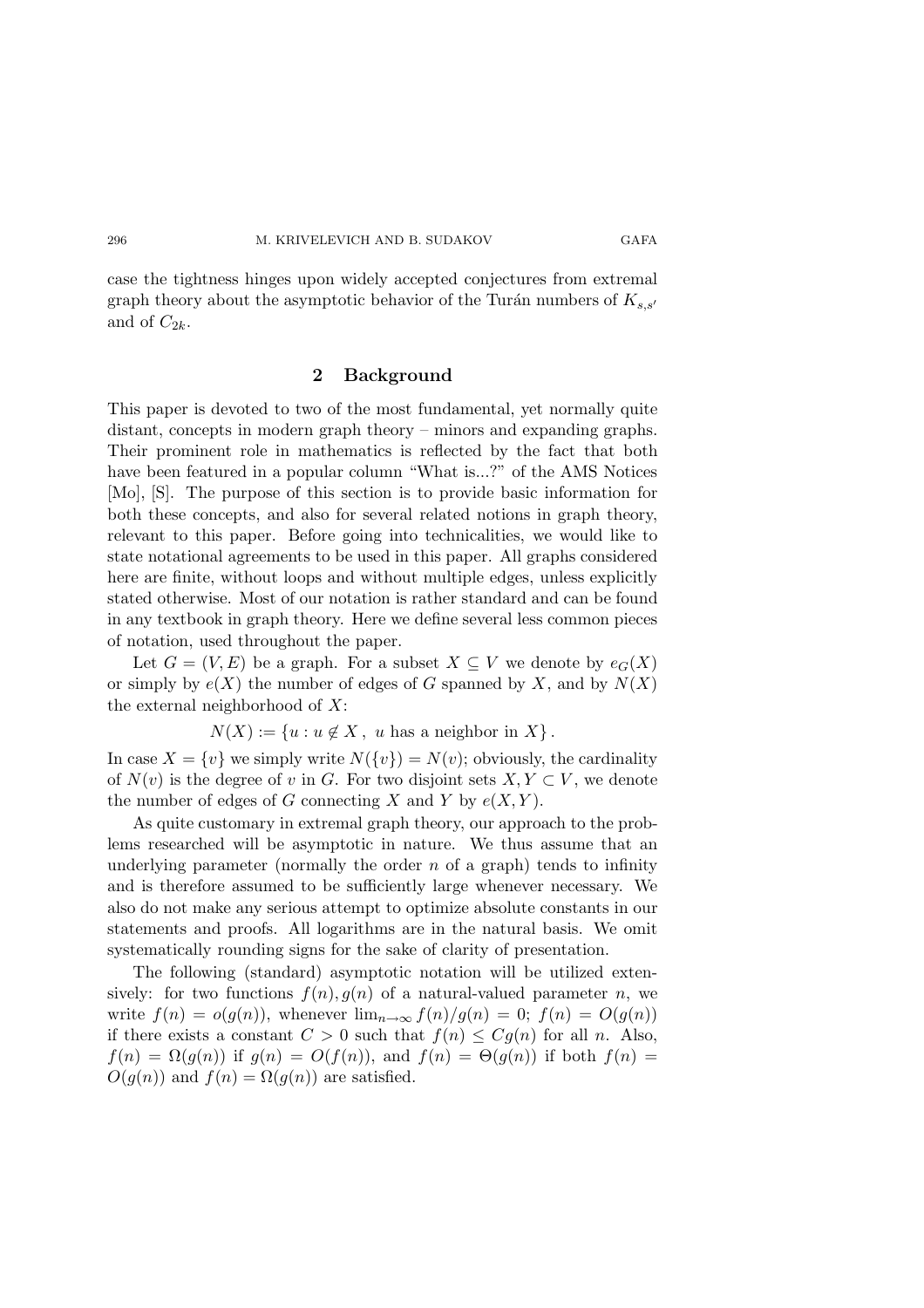### 2.1 Minors.

DEFINITION 1. A graph  $\Gamma$  is a minor of a graph G is for every vertex  $u \in \Gamma$  there is a connected subgraph  $G_u$  of G such that all subgraphs  $G_u$ are vertex disjoint, and G contains an edge between  $G_u$  and  $G_{u'}$  whenever  $(u, u')$  is an edge of  $\Gamma$ .

An equivalent definition is through edge deletions and contractions: we can obtain a minor  $\Gamma$  of a graph G by first deleting all edges except those in subgraphs  $G_u$ ,  $u \in \Gamma$ , and those connecting  $G_u$ ,  $G_{u'}$  for  $(u, u') \in E(\Gamma)$ , and then contracting all edges inside each of the connected subgraphs  $G_u$ . (Given an edge  $e = (v', v'')$  of a graph G, contracting e results in replacing  $v', v''$  by a single new vertex v, and connecting  $w \in V(G) - \{v', v''\}$  to the new vertex v if and only if w is connected to  $v'$  or to  $v''$  or to both in  $G$ ).

Though the notion of graph minors appears at first sight to be purely graph theoretic, it turns out to be absolutely essential in bridging between graph theory on one hand and topology and geometry on the other – one of the most non-trivial and fundamental connections in Mathematics. Indeed, the famous theorem of Kuratowski [Kur] (in its reformulation due to Wagner  $[W]$ ) postulates that a graph  $G$  can be embedded in the plane (is planar) if and only if neither the complete graph  $K_5$  on five vertices nor a complete bipartite graph  $K_{3,3}$  with three vertices at each side is a minor of G. This was the beginning of topological graph theory, whose culmination is without a doubt the celebrated Robertson–Seymour theory of graph minors. In a series of twenty papers, spanning over two decades (with [RoS] being the concluding paper of the series), Robertson and Seymour proved the so called Wagner conjecture: in every infinite collection of graphs, there are two such that one is a minor of the other (in other words, the set of finite graphs with the "minor" relation as a partial order is well quasi-ordered; see, e.g. [Kru] for more information about the theory of wellquasi-ordering). An equivalent formulation is that every family of graphs closed with respect to taking minors can be characterized by a finite family of excluded minors. As a corollary Robertson and Seymour were able to derive that for every closed compact surface there is a finite list of graphs such that a graph  $G$  is embeddable in this surface if and only if it does not contain any of these as a minor. This is of course an extremely far-reaching generalization of the Kuratowski theorem. The Robertson–Seymour structural graph theory is undoubtedly an admirable research effort and one of the crown achievements of combinatorics, whose impact is truly immense. As our research in minors will proceed along rather different lines, we will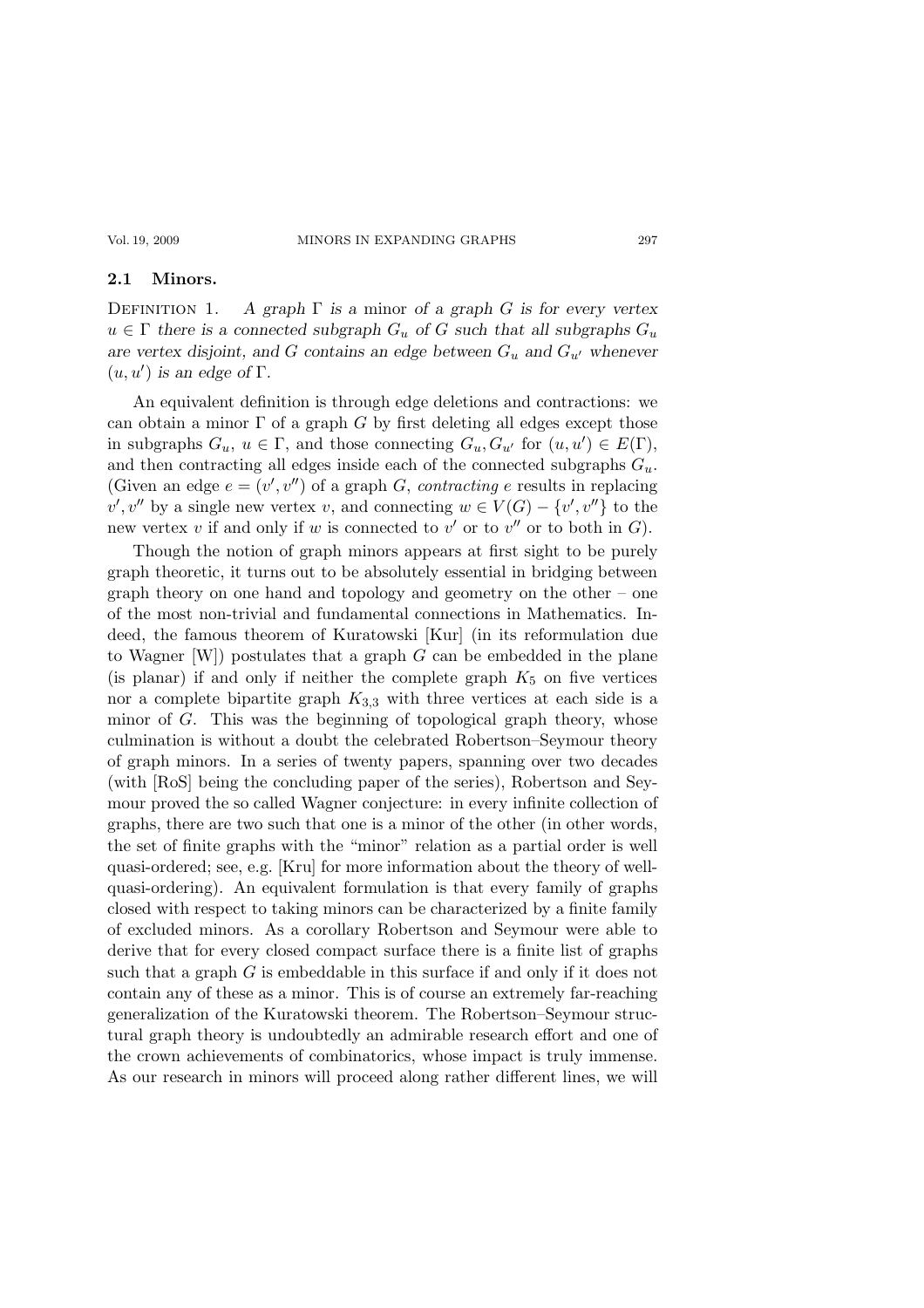not dwell on this wonderful theory anymore, referring the reader instead to a very nice survey of Lovász on the subject  $[L2]$ .

2.2 Expanding graphs. The second fundamental concept of this paper is expanding graphs. Informally, a graph G is said to be an expanding graph or an expander if every subset X of  $V(G)$  has relatively many neighbors outside  $X$ . (This is what is usually called *vertex expansion*, sometimes an alternative notion of *edge expansion* is used, there every set  $X$  is required to be incident to many edges crossing between  $X$  and its complement in  $V(G)$ ; for constant degree graphs these two notions are essentially equivalent). Of course, a formal definition is required here, firstly, to measure the expansion quantitatively, and secondly to distinguish between the expansion of small and large sets – obviously a set  $X$  containing half the vertices of V cannot have more than  $|X|$  outside neighbors, while a much smaller set  $X$  can expand by a much larger factor. There are several definitions of expanders in common use, capturing sometimes rather different expansion properties. In this paper we find it much more important to look at the expansion of small sets, and for this reason we adopt the following formal definition of an expander.

DEFINITION 2. Let  $t > 0$ ,  $0 < \alpha < 1$ . A graph  $G = (V, E)$  is  $(t, \alpha)$ expanding if every subset  $X \subset V$  of size  $|X| \leq \alpha |V|/t$  has at least  $t|X|$ external neighbors in G.

Normally we will think of  $\alpha$  as being an absolute constant. In this case, the above definition says that every set X of size  $|X| = O(n/t)$  expands by a factor of at least t.

As the research in the last quarter century has convincingly shown, the notion of expanders is of utmost value in an amazing variety of fields, both in and outside of discrete mathematics. Applications include design of efficient communication networks, error-correcting codes with efficient encoding and decoding, derandomization of randomized algorithms, study of metric embeddings, to mention just a few. Expanders are usually constructed much easier using probabilistic, existential arguments (see, e.g. [P]); explicit constructions of expander graphs are much harder to come by and range from classical papers of Margulis [M] and of Lubotzky, Phillips and Sarnak [LuPS], to a relatively recent zig-zag product construction of Reingold, Vadhan and Wigderson [RVW].

Our viewpoint here will be somewhat different from the above mentioned papers. Instead of discussing ways to construct good expanders, we will concentrate on *properties* of expanders, and more specifically on the appearance of large minors in expanding graphs.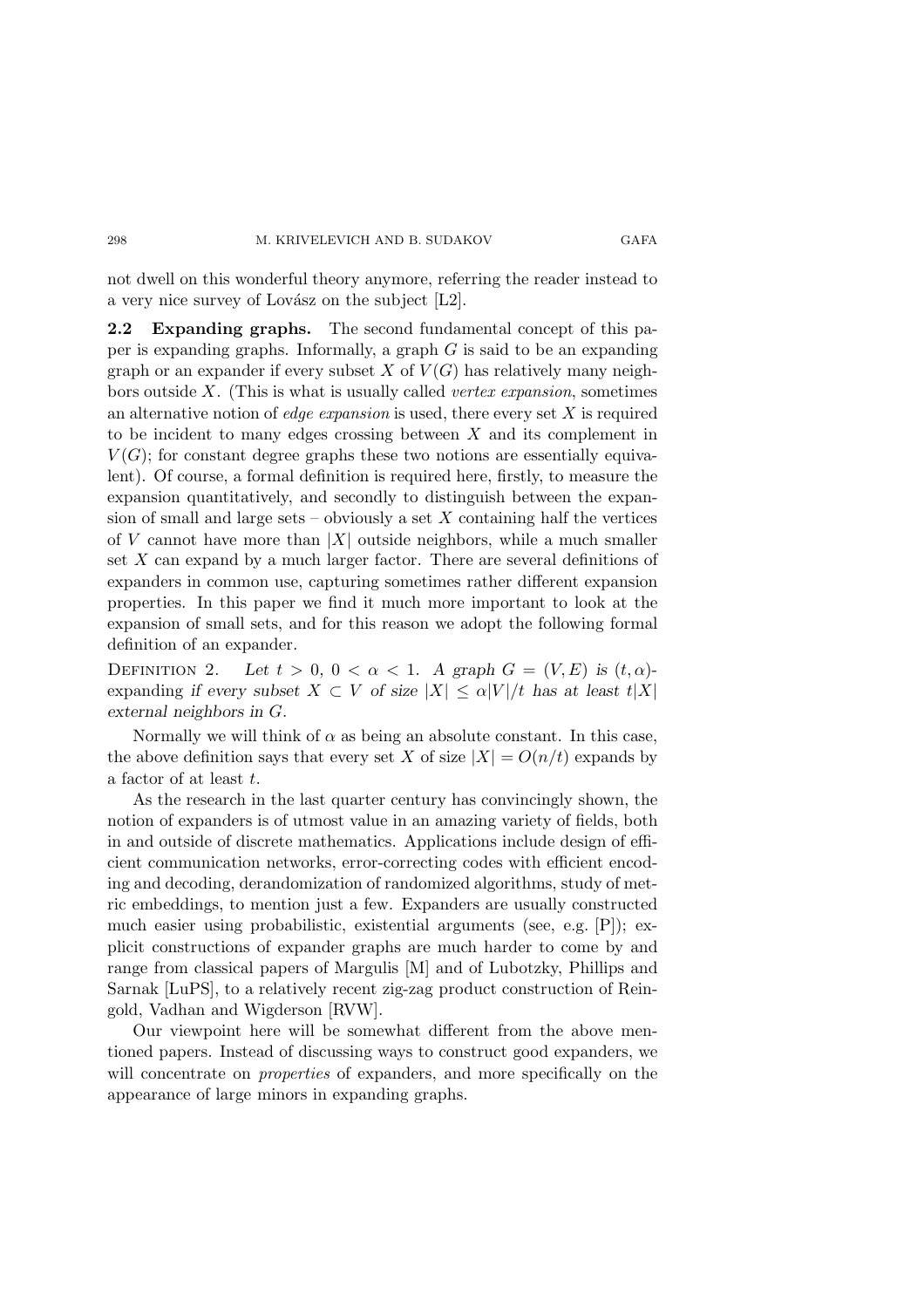General information about expanders, their properties and applications can be found in a recent excellent survey of Hoory, Linial and Wigderson [HLW].

2.3 Pseudo-random graphs. A notion closely related to expanding graphs is that of pseudo-random graphs. As the name clearly suggests, pseudo-random graphs can be informally described as graphs resembling truly random graphs, most commonly the so-called binomial random graphs  $G_{n,p}$ . We first remind the reader of the definition of this probability space. Given two parameters n and  $0 \le p \le 1$ , the random graph  $G_{n,p}$  is a probability space of all graphs on n vertices labeled  $1, \ldots, n$ , where for each pair  $1 \leq i \neq j \leq n$ , the probability that  $(i, j)$  is an edge is p, independently of all other pairs. Equivalently,  $G_{n,p}$  is the probability spaces of all labeled graphs with vertex set  $\{1, \ldots, n\}$ , endowed with the probability measure  $Pr[G] = p^{|E(G)|} (1-p)^{{n \choose 2} - |E(G)|}$ . In quite a few cases the edge probability p is in fact a function  $p = p(n)$  of the number of vertices n, vanishing as n tends to infinity. We say that a random graph possesses property  $\mathcal P$  with high probability, if the probability that  $G_{n,p}$  satisfies  $P$  tends to 1 as n tends to infinity. For probability distribution on graphs, this probability space is undoubtedly the most studied and the most convenient to work with. When defining pseudo-random graphs, one usually tries to capture quantitatively their similarity to truly random graphs, in one aspect or another. Arguably the most important feature of random graphs is their edge distribution, and so it is quite natural to expect that a definition of a pseudo-random graph will address this property. For the probability space  $G_{n,p}$ , edge distribution is quite easy to handle – for a given subset  $X \subseteq V(G)$ , the number of edges spanned by X in  $G_{n,p}$  is a binomially distributed random variable with parameters  $\binom{|X|}{2}$  $\binom{X}{2}$  and p; applying standard bounds on the tails of the binomial distribution one can easily show that with high probability all sets  $X$  of cardinality  $k$  span indeed close to  $\binom{k}{2}$  $\binom{k}{2}$  edges in  $G_{n,p}$ , if k is not too small. This fact motivates the following definition of a pseudo-random graphs due to Thomason [T2,3]:

DEFINITION 3. A graph  $G = (V, E)$  is  $(p, \beta)$ -jumbled if for every subset  $X \subseteq V(G),$ 

$$
\left| e_G(X) - \frac{p|X|^2}{2} \right| \le \beta |X| \, .
$$

Thus, if G is a  $(p, \beta)$ -jumbled graph, its edge density is around p, and its edge distribution is similar to that of the random graph  $G_{n,p}$ , where the degree of similarity (or rather of proximity to the expected number of edges) is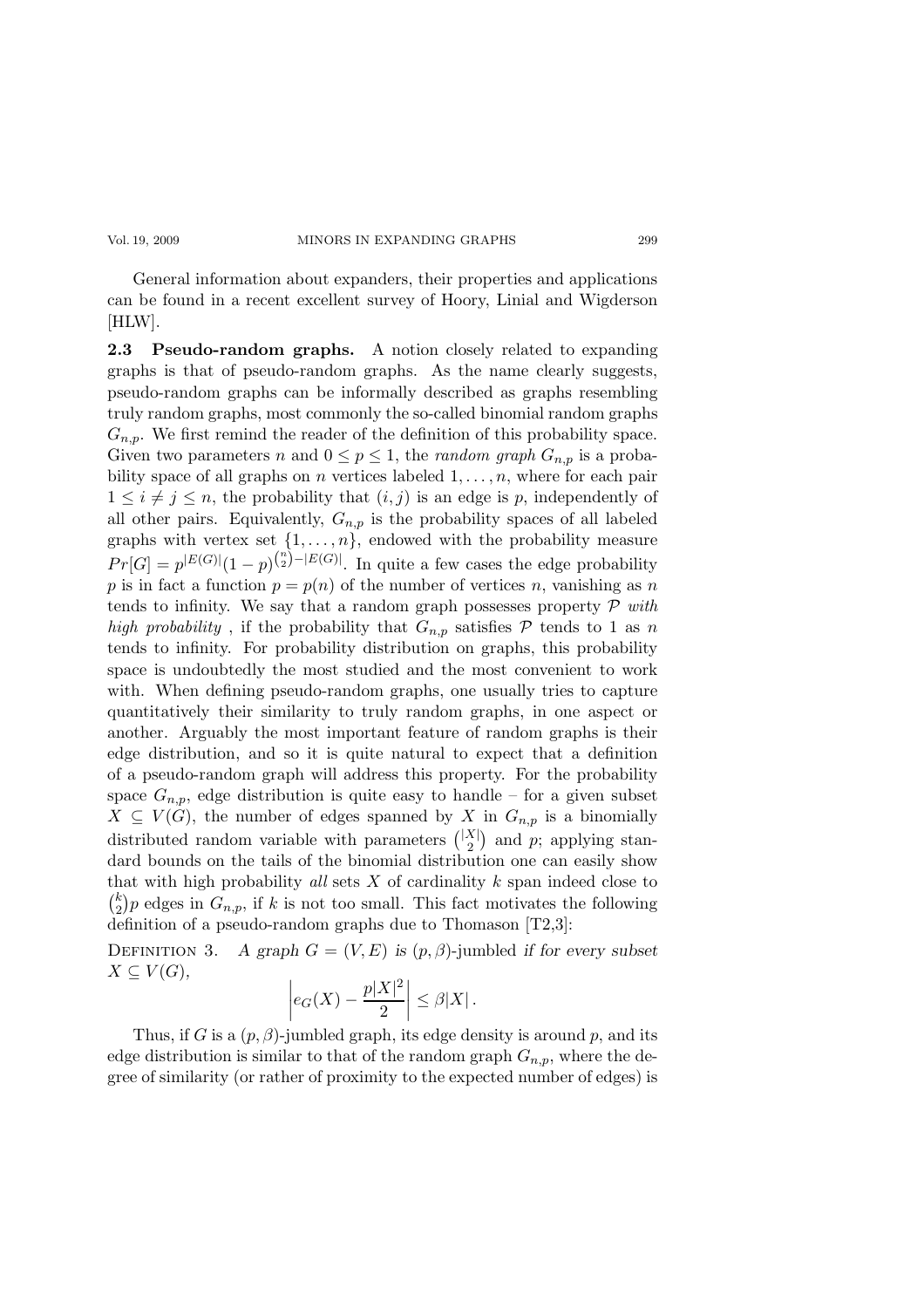controlled by the parameter  $\beta$ . Random graphs  $G_{n,p}$  are easily shown to be  $(p, O(\sqrt{np}))$ -jumbled for all not too small values of the edge probability p. Moreover, one can show (see [ES]) that if a graph G on n vertices is  $(p, \beta)$ jumbled, then  $\beta = \Omega(\sqrt{np})$ ; for this reason  $(p, \beta)$ -jumbled graphs G with  $\beta = \Theta(\sqrt{np})$  are considered very good pseudo-random graphs.

The concept of pseudo-random graphs is central in modern combinatorics, its importance is derived in part from that of random graphs. Quite a few known constructions of pseudo-random graphs are deterministic, allowing us to substitute somewhat elusive truly random graphs, defined through probabilistic, existential means, with quite accessible deterministic descriptions – a feature crucial in a variety of applications. Moreover, in certain applications one can utilize features of (carefully crafted) pseudorandom graphs, typically non-existent in random graphs of the same edge density.

As we have indicated, several alternative definitions of pseudo-random graphs are available; here we describe just one of them, based on graph spectrum. Given a graph  $G = (V, E)$  with vertex set  $V = \{v_1, \ldots, v_n\}$ , the adjacency matrix of G is an n-by-n matrix  $A$  of zeroes and ones, defined by:  $a_{ij} = 1$  if and only if  $(v_i, v_j) \in E(G)$ , and  $a_{ij} = 0$  otherwise. Observe that  $A$  is a symmetric real matrix, and therefore  $A$  has a full set of  $n$  real eigenvalues, denoted by  $\lambda_1, \ldots, \lambda_n$ , customarily sorted by non-increasing order  $\lambda_1 \geq \lambda_2 \geq \ldots \geq \lambda_n$  and usually called the *eigenvalues* of the graph G itself. If G is a d-regular graph, then the first eigenvalue  $\lambda_1$  is easily seen to be  $\lambda_1 = d$  (with the corresponding eigenvector being the all-one vector), while all others satisfy  $|\lambda_i| \leq d$ ,  $i = 2, ..., n$ . Now, equipped with this terminology, we can give an alternative definition of a pseudo-random graph introduced by Alon. A graph  $G = (V, E)$  is called an  $(n, d, \lambda)$ -graph if G has n vertices, is d-regular, and in addition all of its eigenvalues but the first one satisfy  $|\lambda_i| \leq \lambda$ ,  $i = 2, ..., n$ . A very frequently used result from spectral graph theory (see, e.g. Chapter 9 in [AlS]) postulates that if G is an  $(n, d, \lambda)$ -graph, then

$$
\left| e_G(X) - \frac{d|X|^2}{2n} \right| \le \lambda |X| \,,
$$

for all subsets  $X \subseteq V(G)$ , implying that an  $(n, d, \lambda)$ -graph is  $(d/n, \lambda)$ jumbled. Several constructions of  $(n, d, \lambda)$ -graphs with  $\lambda = O(\sqrt{d})$  are available, they are based on a variety of algebraic and geometric properties. We would like to mention in passing that graph eigenvalues are frequently used to ensure graph expansion too.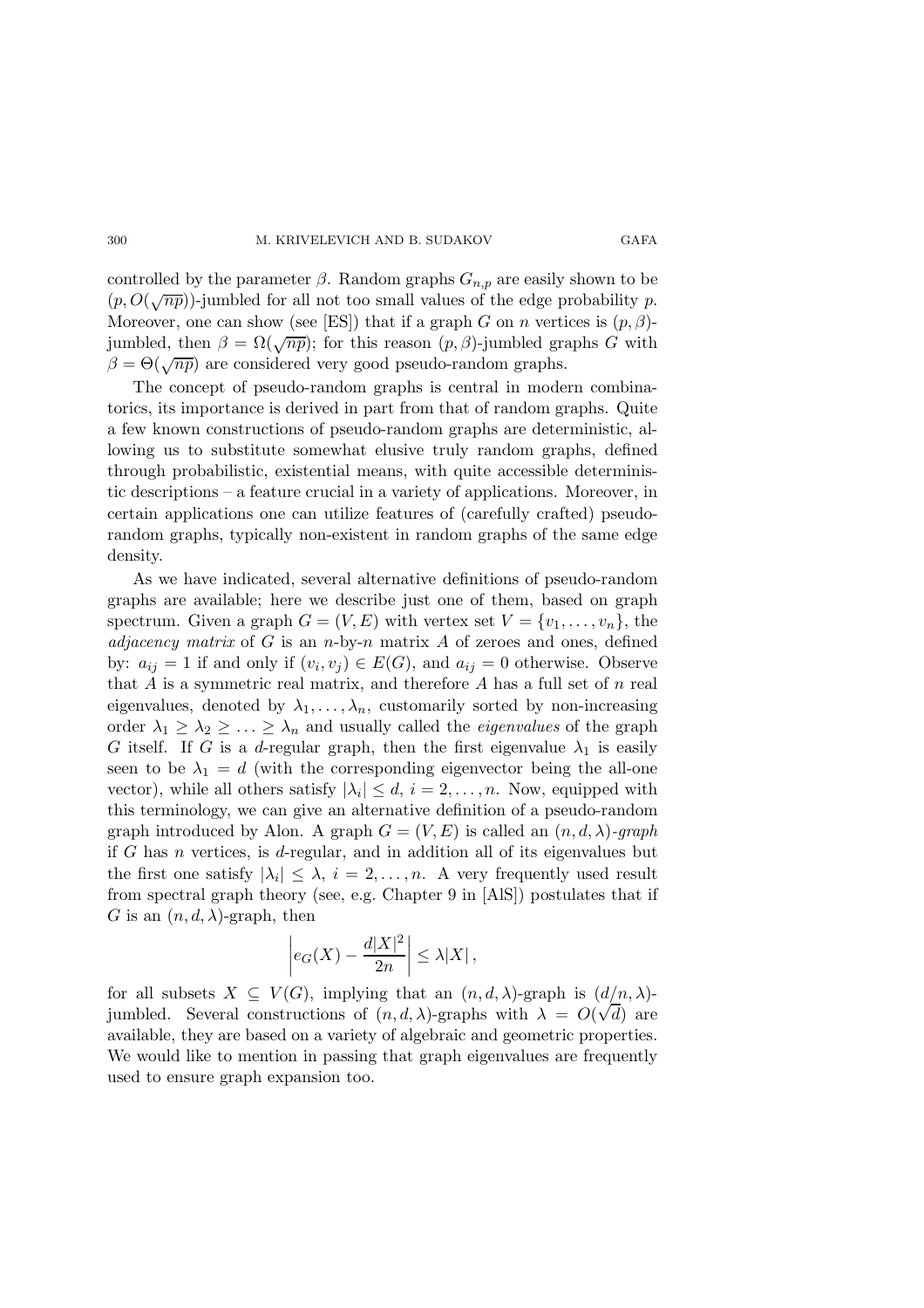The reader is advised to consult the survey by the authors [KrS] on pseudo-random graphs, for an extensive coverage of pseudo-random graphs, their definitions and properties.

### 3 Extremal Problems for Minors

The subject of this paper can be classified as "extremal problems for minors". Given the prominence of these two branches of graph theory (theory of minors and extremal graph theory), it is quite natural to expect the appearance of results combining these two subjects. And indeed, our paper is certainly not the first to address extremal problems for minors; in fact, this is already a well-established part of graph theory, with a variety of results achieved. A recent survey of Thomason [T5] on the subject describes several of these achievements.

Generally speaking, the motto of the extremal minor theory can be stated as finding sufficient conditions for the existence of a minor from a given family, or a concrete minor (say, a clique minor of certain order) in a given graph. Here is an illustrative example of a result of this sort: every graph G on n vertices with more than  $3n-6$  edges contains a complete graph  $K_5$  or a complete bipartite graph  $K_{3,3}$  as a minor. This is of course nothing else than the rephrasing of Kuratowski–Wagner's theorem combined with the classical fact that a planar graph on n vertices has at most  $3n-6$  edges (which in turn follows easily from the celebrated Euler formula connecting the numbers of vertices, edges and faces in any planar embedding). As yet another illustration we can mention the famous Hadwiger conjecture, suggesting that a graph that cannot be properly colored with  $k$  colors has a clique  $K_{k+1}$  as a minor; this notorious conjecture has been proven so far for very few initial values of  $k$ , see [To] for a survey of its status.

Here we will mostly be looking for results of the following sort: if a graph  $G$  is sufficiently dense, or has sufficiently large average degree (plus possibly additional conditions imposed), then G contains a large clique minor. Perhaps the best known result of this sort was proved independently by Kostochka [Ko] and by Thomason [T1], who showed that there exists an absolute constant  $c > 0$  such that every graph G with average degree  $d = 2|E(G)|/|V(G)|$  contains a clique on  $cd/\sqrt{\log d}$  vertices as a minor. Later the asymptotic value of c has been determined by Thomason [T4].

Under certain additional conditions one can guarantee a clique minor of order (much) larger than  $d/\sqrt{\log d}$  in a graph of average degree d. Several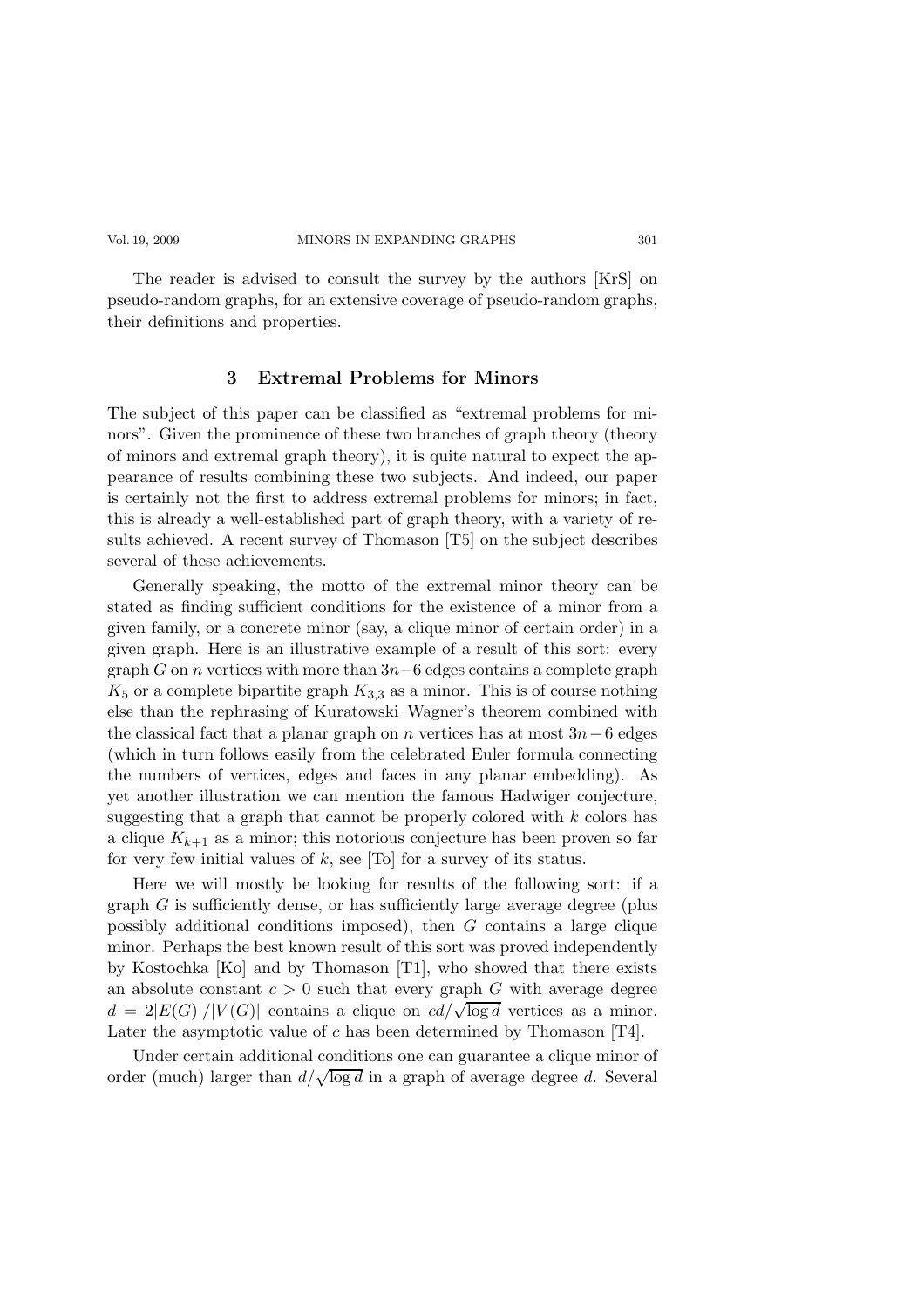of our results are indeed of this type. When looking for large minors one should remember however that there is a limit of the size of a minor one can find in a graph. This limit is given by the following very simple yet very useful observation.

PROPOSITION 1. Let H be a minor of G. Then the number of edges of H does not exceed the number of edges of G.

The above proposition immediately implies that a graph  $G$  on  $n$  vertices  $\sqrt{nd}$  as minor. Indeed, the number of edges of G is  $nd/2$ , and thus if  $\Gamma$  is with average degree d cannot contain a graph  $\Gamma$  with average degree  $k >$ a minor of G then  $k^2/2 \leq nd/2$ . We will repeatedly use this simple bound as a benchmark to measure the quality of our results.

In the rest of this section we survey a variety of known results in extremal minor theory, having in mind our theorems and their comparison to the previously obtained results.

There are several results connecting between (the absence of) separators and minors in graphs. A *separator S* of a graph  $G$  is a set of vertices whose removal separates the graph into connected components, each of size at most  $\frac{2}{3}|V(G)|$ . Alon, Seymour and Thomas [AlST] proved that a graph of order *n* without a  $K_h$  minor has a separator of size  $O(h^{3/2}n^{1/2})$ . This was extended to large h by Plotkin, Rao and Smith [PlRS] who proved that a graph without a  $K_h$  minor has a separator of size  $O(h\sqrt{n \log n})$ . The last result implies in particular that an expander graph of constant degree has a clique minor of size  $\Omega(\sqrt{n/\log n})$ . On the other hand, since every graph has trivially a separator of size  $n/3$ , one can only show the existence of a clique minor of order at most  $O(\sqrt{n/\log n})$  using these results.

Kleinberg and Rubinfeld in [KR] addressed the connection between expansion and the existence of large minors. They used the following, rather weak, definition of expansion: a graph G is an  $\alpha$ -expander if every set X of at most half of the vertices of G has at least  $\alpha|X|$  outside neighbors in G. It is proven in [KR] that, for every fixed  $\alpha > 0$ , there is a constant  $c > 0$  such that an  $\alpha$ -expander graph of order *n* contains every graph H with at most  $n/\log^c n$  vertices and edges as a minor. While this result is quite useful in finding large minors in sparse graphs (in particular those of constant maximum degree), it appears to be of rather limited value for the denser case and cannot be used to show the existence of a clique minor of order larger than  $\Omega(\sqrt{n/\log n})$ .

Sunil Chandran and Subramanian [CS] discussed a connection between spectral properties of a graph and its minors. They proved in particular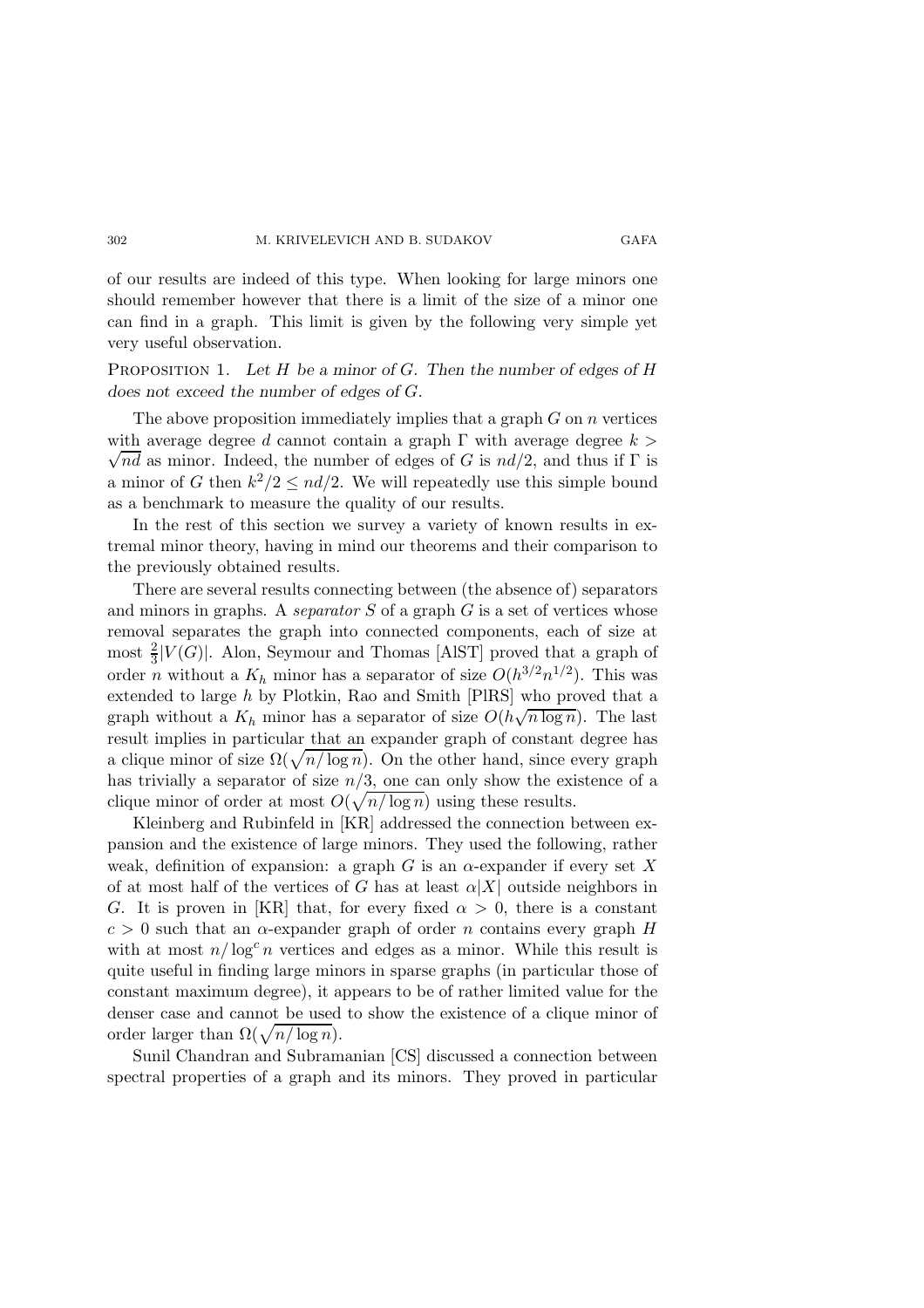that if  $G$  is a d-regular graph on  $n$  vertices whose second eigenvalue is at most  $\lambda$ , then G contains a clique minor on  $\Omega\left(\frac{n(d-\lambda)^2}{(3d-2\lambda)^2}\right)$  $\frac{n(d-\lambda)^2}{(3d-2\lambda)^2}$ <sup>1/3</sup>) vertices. Observe that this result can be used only to show the existence of clique minors of order up to  $cn^{1/3}$ , which is a relatively weak bound.

Another avenue of research in extremal problems in minors (also pursued in this paper) aims to prove the existence of large minors in graphs with excluded subgraphs. Kühn and Osthus proved in  $K\ddot{\text{u}}O2$  that for all integers  $2 \le s \le s'$  there exist constants  $r_0 = r_0(s, s')$  and  $c = c(s, s')$  such that every  $K_{s,s'}$ -free graph G of average degree  $r \geq r_0$  contains a minor of average degree d satisfying

$$
d \geq c \frac{r^{1+\frac{1}{2(s-1)}}}{(\log r)^{2+\frac{1}{s+1}}}.
$$

They conjectured however that the logarithmic term is not needed in this bound and were able to verify this conjecture for the case when the graph G is assumed to be regular. Observe that after having obtained a minor of average degree d one can use the above mentioned results of Kostochka and Thomason [Ko], [T1,4] to derive the existence of a clique minor on  $cd/\sqrt{\log d}$  vertices.

Another nice result of Kühn and Osthus guarantees the existence of large minors in graphs with large girth (i.e. without short cycles). They proved in [KüO1] that for every odd integer  $g \geq 5$  there exists a constant  $c = c(q) > 0$  such that every graph G of average degree r and without cycles shorter than q (such a graph is said to have  $qirth$  at least q) contains a minor with average degree at least  $cr^{(g+1)/4}$ . This result improves significantly a much earlier result of Thomassen [Th] and a recently obtained result by Diestel and Rempel [DiR]. Observe that the assumption for the case  $g = 5$ essentially amounts to forbidding a 4-cycle, or  $K_{2,2}$ ; thus this result of Kühn and Osthus establishes their above mentioned conjecture for the case  $s = s' = 2.$ 

Bollobás, Catlin and Erdős [BCE] analyzed the appearance of large minors in random graphs. They proved that for a constant edge probability  $p$ ,  $0 < p < 1$ , the largest clique minor in a random graph  $G_{n,p}$  is of order  $n/\sqrt{\log n}$  (in fact, their result is more accurate – they were able to establish not only the asymptotic order of magnitude of the largest clique minor in  $G_{n,p}$ , but actually its asymptotic value). As a result, and taking into account a well-known fact that the chromatic number of  $G_{n,p}$  in this range is with high probability  $O(n/\log n)$ , Bollobás et al. were able to derive that almost every graph satisfies the Hadwiger conjecture. (It is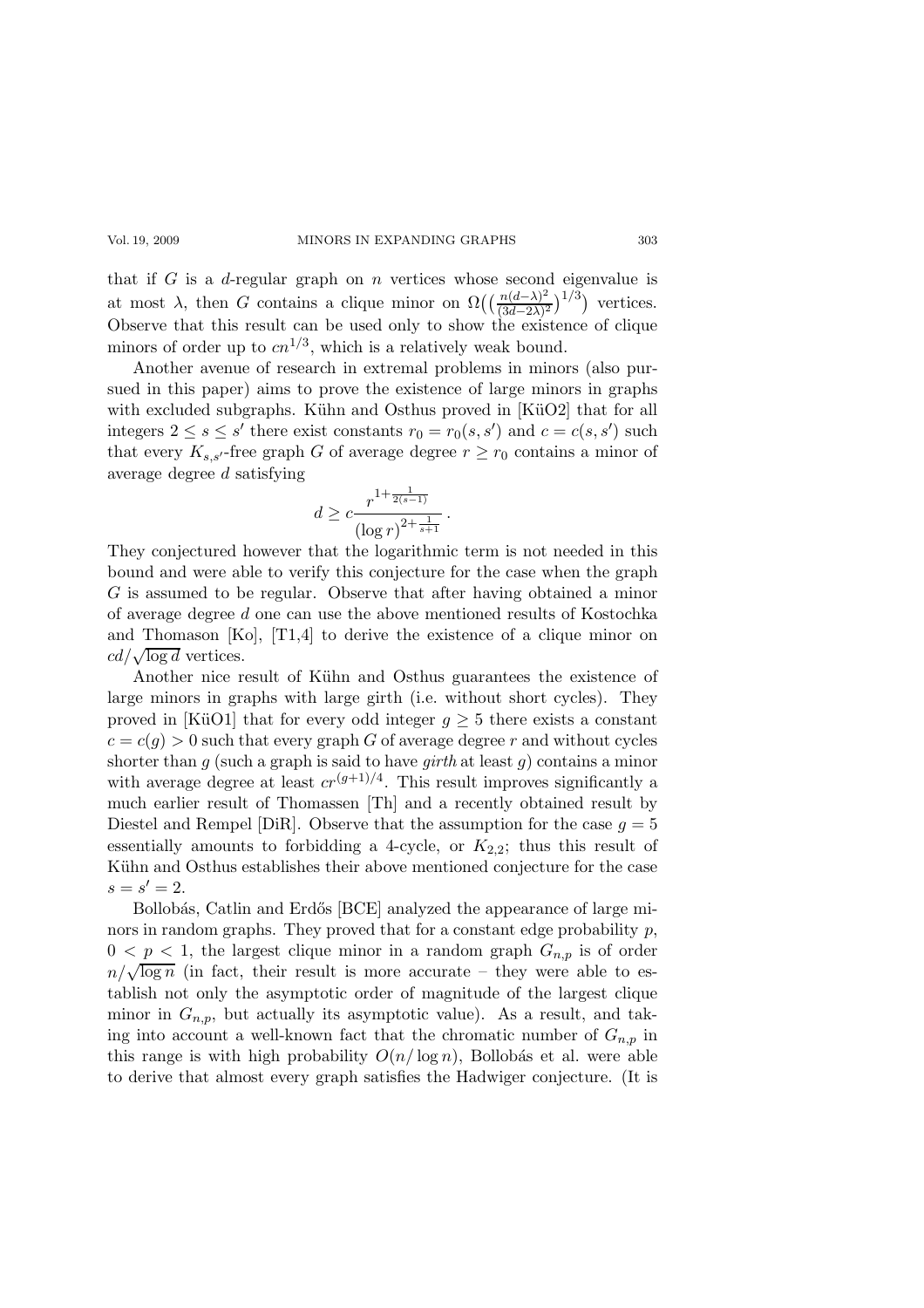worth mentioning here that the results of Kühn and Osthus stated above and some of the results of the current paper readily imply the validity of the Hadwiger conjecture for  $K_{s,s'}$ -free graphs and graphs with high girth, or with forbidden long-enough cycle.) The argument of [BCE] can be used to show that, with high probability, the largest clique minor in  $G_{n,p}$  has order of magnitude  $\Theta(n\sqrt{p}/\sqrt{\log n})$ , for subconstant values of the edge probability  $p(n)$  as well.

Much less is known in the case of pseudo-random (or jumbled) graphs. Thomason proved in [T2] (see also [T3]) that  $(p, \beta)$ -jumbled graphs with p constant and  $\beta = O(n^{1-\epsilon})$  contain a clique minor of size at least  $(1+o(1))n/\sqrt{\log_b n}$ , where  $b = 1/(1-p)$ . For small p, this has the same order of magnitude  $n\sqrt{p}/\sqrt{\log n}$  as the result for  $G_{n,p}$ .

Finally, we mention a recent result of Drier and Linial [DrL] who discussed minors in lifts of graphs. An  $\ell$ -lift of a labeled graph  $G = (V, E)$ is a graph with vertex set  $V \times [\ell]$ , whose edge set is the union of perfect matchings between  $\{u\} \times [\ell]$  and  $\{v\} \times [\ell]$  for each edge  $(u, v) \in E$ . In a random lift these matchings are selected uniformly at random. Drier and Linial proved that for  $\ell \leq O(\log n)$  almost every lift of the complete graph  $K_n$  contains a clique minor of size  $\Theta(n)$ , and for  $\ell > \log n$  it contains a clique minor of size at least  $\Omega(n\sqrt{\ell}/\sqrt{\log(n\ell)})$ . The last result was shown to be tight in [DrL] as long as  $\log n < \ell < n^{1/3 - \epsilon}$ .

## 4 Our Results

In this section we present details of the results of this paper in full. We also compare them with previously obtained results, surveyed in brief in section 3, and discuss their tightness.

The first of our results is about minors in expanding graphs. We prove **Theorem 4.1.** Let G be a  $(t, \alpha)$ -expanding graph of order n and let  $t \geq 10$ . Then G contains a minor with average degree at least

$$
c\alpha^3 \frac{\sqrt{nt \log t}}{\sqrt{\log n}},
$$

where  $c > 0$  is some absolute constant independent of  $\alpha$ .

This theorem together with the results of Kostochka [Ko] and Thomason [T1] mentioned in section 3 gives the following corollary.

COROLLARY 4.2. Let G be a  $(t, \alpha)$ -expanding graph of order n, and let  $t \geq 10$ . Then G contains a clique minor of size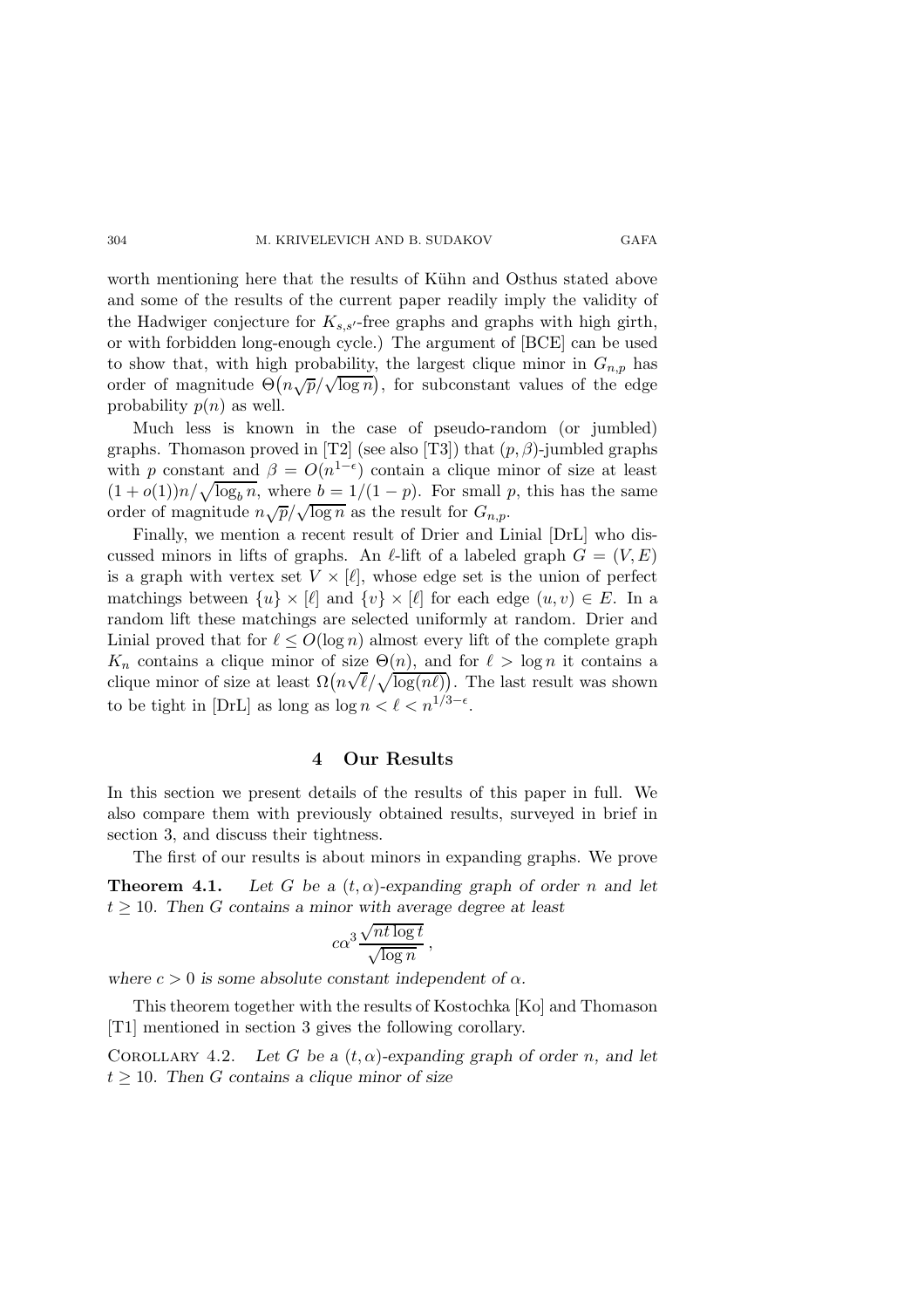Vol. 19, 2009 MINORS IN EXPANDING GRAPHS 305

$$
c\alpha^3 \frac{\sqrt{nt \log t}}{\log n},
$$

where c is some absolute constant independent of  $\alpha$ .

For  $t \geq n^{\epsilon}$  this gives a clique minor of size  $\Omega(\sqrt{nt}/\sqrt{\log n})$ . The random graph  $G_{n,p}$  with  $p = 10t/n$  can be easily shown with high probability to be  $(t, 0.5)$ -expanding in this range of t, and as we mentioned before its largest clique minor is typically of order  $O(\sqrt{nt}/\sqrt{\log n})$ . This shows that our result is tight up to a constant factor. For small values of  $t \leq \log n$  the result of this corollary can be slightly improved as follows:

PROPOSITION 4.3. If G is a  $(t, \alpha)$ -expanding graph of order n and  $t \ge 10$ , then G contains a clique minor of size

$$
\Omega\left(\alpha^2 \sqrt{\frac{n \log t}{\log n}}\right) .
$$

Observe that the above results constitute a substantial extension of the results of Alon, Seymour and Thomas [AlST], Plotkin, Rao and Smith [PlRS], and of Kleinberg and Rubinfeld [KR], that cover basically the case of expansion by a constant factor  $t = \Theta(1)$ . Our results, though applicable also for the case  $t = \Theta(1)$ , enable us to show the existence of larger minors whenever the expansion factor t becomes super-constant.

Our next result is about minors in pseudo-random (or jumbled) graphs. We prove

**Theorem 4.4.** Let G be a  $(p, \beta)$ -jumbled graph of order n such that  $\beta = o(np)$ . Then G contains a minor with average degree  $\Omega(n\sqrt{p})$ .

This statement is an extension of the results of Thomason [T2,3], who studied the case of constant p. As a  $(p, \beta)$ -jumbled graph G on n vertices with  $\beta = o(np)$  has average degree close to np and thus  $\Theta(n^2p)$  edges, Proposition 1 shows that Theorem 4.4 is asymptotically tight, up to a constant factor. The above theorem also implies that an  $(n, d, \lambda)$ -graph G with  $\lambda = o(d)$  has a minor of average degree  $\Omega(\sqrt{nd})$ . This can be used in particular to derive some of the results of Drier and Linial [DrL] on minors in random lifts. For example, when  $\ell \ll n$  we have that with high probability every pair of vertices in a random  $\ell$ -lift of the complete graph  $K_n$  has at most  $(1+o(1))n/\ell$  common neighbors. Using this one can easily show that this graph is an  $(n\ell, n-1, \lambda)$ -graph with  $\lambda = o(n)$ . Therefore a random  $\ell$ -lift of  $K_n$  contains a minor with average degree  $\Omega(n\sqrt{\ell})$  and thus a clique minor of order  $\Omega(n\sqrt{\ell}/\sqrt{\log(n\ell)})$ , by applying again Kostochka– Thomason. For larger values of  $\ell$  one can obtain similar lower bound on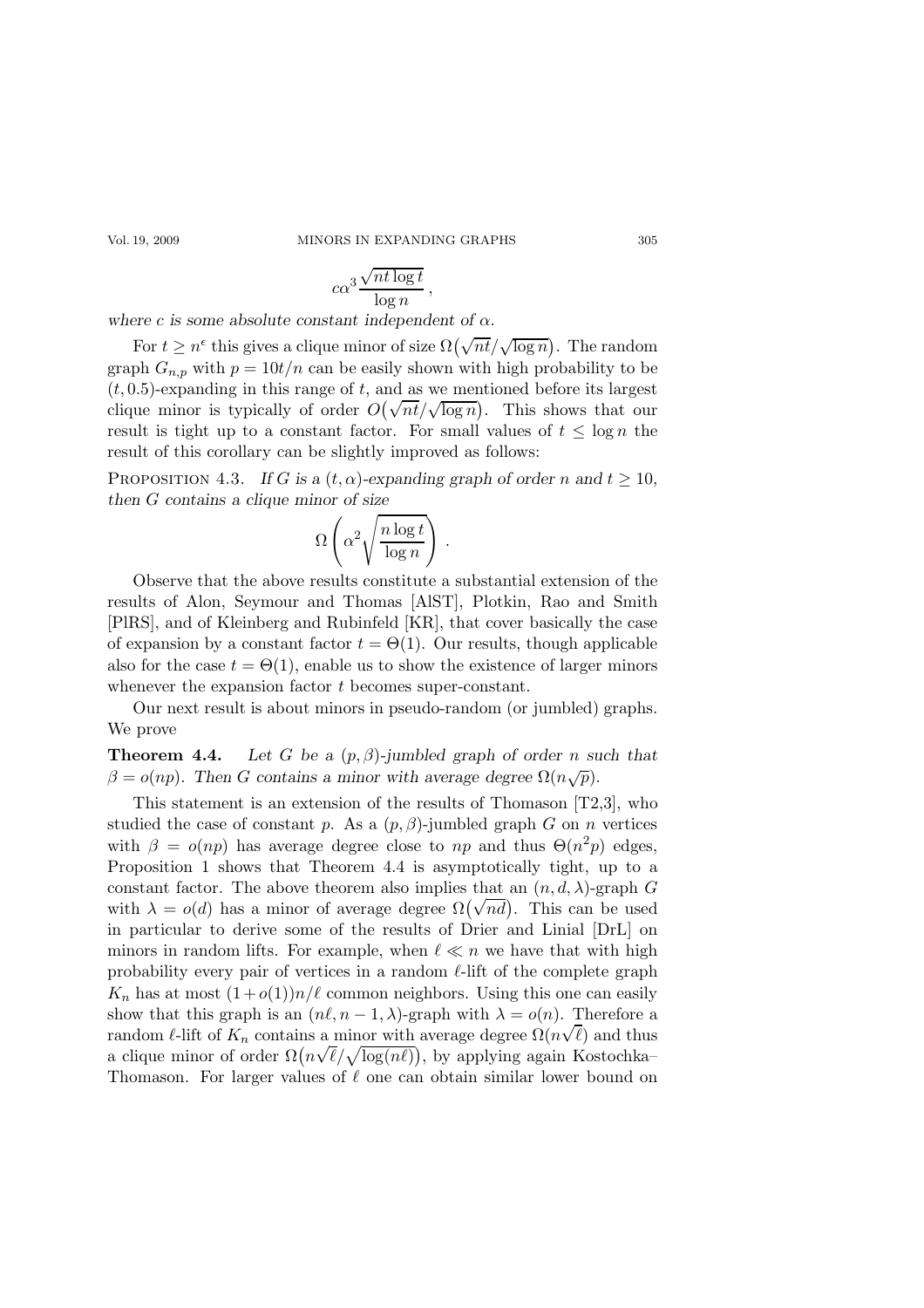the size of the clique minor in a random  $\ell$ -lift of the complete graph  $K_n$  by first proving that all subsets of order at most  $O(\ell)$  in such graph expand by a factor of  $\Omega(n)$  and then using Theorem 4.1.

The next group of results guarantees the existence of large minors in graphs with excluded subgraphs. First, we prove

**Theorem 4.5.** Let  $2 \leq s \leq s'$  be integers. Let G be a  $K_{s,s'}$ -free graph with average degree  $r$ . Then  $G$  contains a minor with average degree  $\Omega(r^{1+\frac{1}{2(s-1)}}).$ 

This confirms a conjecture of Kühn and Osthus from [KüO2]. The result is asymptotically tight modulo a well-known and widely accepted conjecture about the Turán numbers of complete bipartite graphs  $K_{s,s'}$ , saying that for constant  $2 \leq s \leq s'$ , there exists a  $K_{s,s'}$ -free graph G on n vertices with at least  $\Omega(n^{2-1/s})$  edges. Denoting the average degree of such a graph by r, we have then  $r = \Omega(n^{1-1/s})$ , and therefore by Proposition 1 a minor H of G has  $O(r^{2+1/(s-1)})$  edges, and hence the average degree of H is at most  $O(r^{1+\frac{1}{2(s-1)}})$ . The latter conjecture has been settled for  $s=2,3$ and all  $s' \geq s$  (see, e.g. Chapter VI of [B]), furthermore, Alon, Rónyai and Szabó proved it [AlRS] for  $s' > (s - 1)!$ . The asymptotic tightness of Theorem 4.5 thus follows in all these cases.

Theorem 4.5 can be generalized somewhat to the case where an excluded graph  $H$  is a bipartite graph with bounded degrees at one side. The corresponding result is

**Theorem 4.6.** Let H be a bipartite graph of order h with parts A and B such that the degrees of all vertices in  $B$  do not exceed s. If  $G$  is an  $H$ -free graph with average degree  $r$ , then  $G$  contains a minor with average degree  $\Omega(r^{1+\frac{1}{2(s-1)}}).$ 

Finally, we prove a minor-related result for  $C_{2k}$ -free graphs.

**Theorem 4.7.** Let  $k \geq 2$  and let G be a  $C_{2k}$ -free graph with average degree r. Then G contains a minor with average degree  $\Omega(r^{\frac{k+1}{2}})$ .

This generalizes a result of Kühn and Osthus [KüO1], who proved such a theorem under the (much more restrictive) assumption that  $G$  has girth at least  $2k+1$ . Here too the asymptotic optimality of Theorem 4.7 relies on a well-known conjecture from extremal graph theory (see, e.g. [B, p. 164], postulating that for any fixed  $k \geq 2$ , there exists a graph G on n vertices without cycles of length up to 2k and with  $\Omega(n^{1+1/k})$  edges. This conjecture has been proven so far for  $k = 2, 3, 5$ .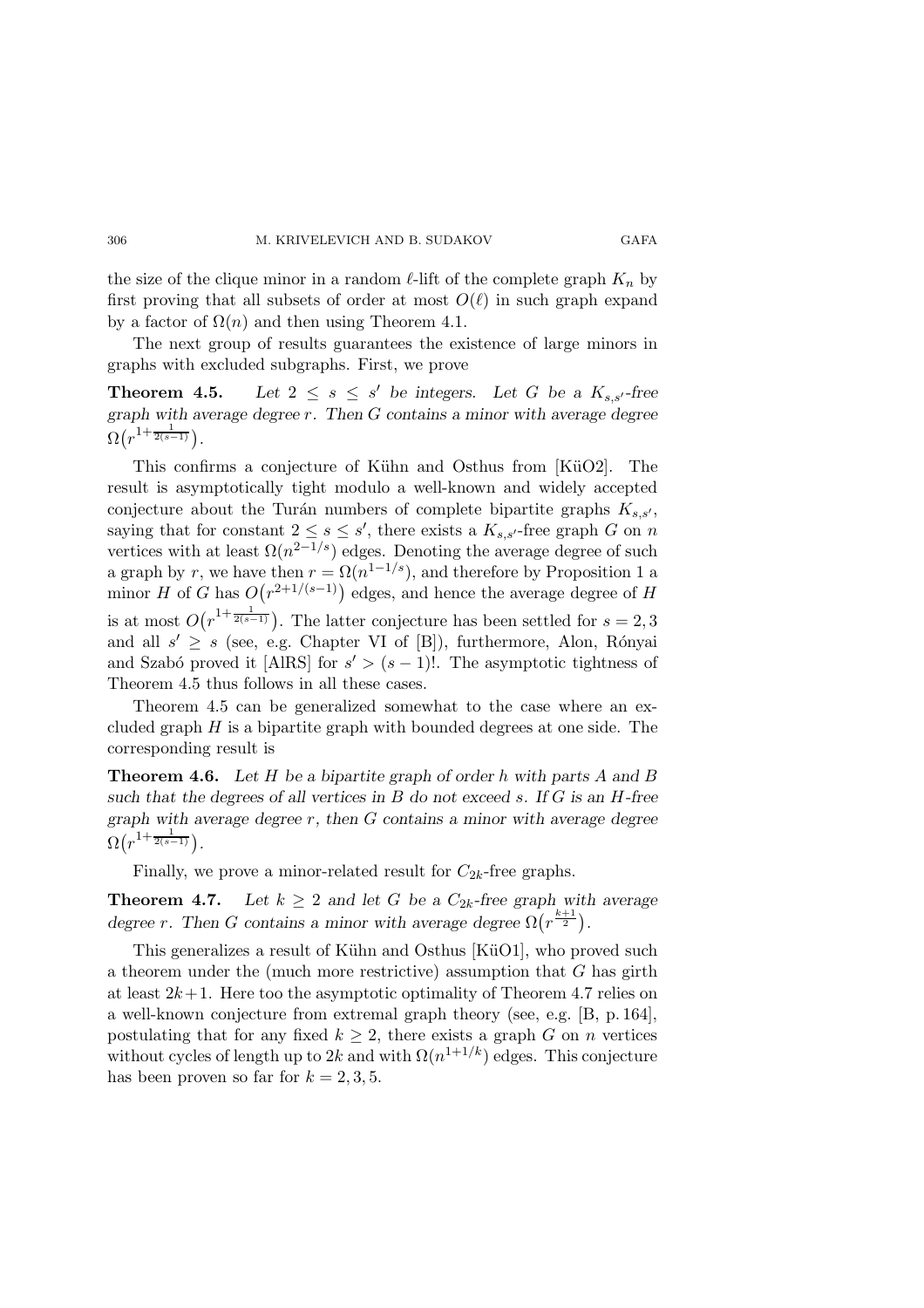#### Vol. 19, 2009 MINORS IN EXPANDING GRAPHS 307

Of course the Kostochka–Thomason result can be utilized to convert minors with large average degree into clique minors, just as we have done several times already. Arguments similar to those used by Kühn and Osthus in  $KüO2$  (see Proposition 15 there) can be used to show that the lower bound obtained on the size of a largest clique minor is asymptotically tight, up to a constant factor, assuming the validity of the above mentioned conjectures about the Turán numbers of  $K_{s,s'}$  and of  $C_{2k}$ .

The alert reader has probably noticed that in all three results above the excluded fixed graph is bipartite. This is for a good reason – the complete bipartite graph  $K_{r,r}$  is H-free for any non-bipartite graph H, and yet every minor H of  $K_{r,r}$  has obviously average degree  $O(r)$ . This indicates that if one's aim is to force an untypically large minor by excluding a fixed graph  $H$ ,  $H$  should better be bipartite.

The rest of the paper is organized as follows. In section 5 we discuss minors in expanding graphs and prove Theorem 4.1 and Proposition 4.3. Section 6 is devoted to minors in pseudo-random graphs, there we prove Theorem 4.4. In section 7 we derive Theorems 4.5 and 4.6 about minors in  $K_{s,s'}$ -free graphs and in H-free graphs. In section 8 we prove Theorem 4.7 about large minors in  $C_{2k}$ -free graphs. Section 9 is devoted to concluding remarks.

### 5 Minors in Expanding Graphs

In this section we prove Theorem 4.1 and Proposition 4.3.

Observe first that if G is a  $(t, \alpha)$ -expanding graph of order n, then every subset X of G of size  $\alpha n/t \leq |X| \leq \alpha n/2$  has  $|N(X)| \geq \alpha n/2$ . Indeed, such X contains a subset Y of size exactly  $\alpha n/t$ , hence  $|N(X)| \ge |N(Y)|-|X| \ge$  $|t|Y| - |X| \geq \alpha n/2.$ 

LEMMA 5.1. Let G be a connected  $(s, \beta)$ -expanding graph of order n. Then the diameter of G is at most  $3\beta^{-1}\log n/\log s$ .

*Proof.* From the expansion of  $G$  we have that for every vertex  $v$  and integer q there are at least  $\min\{s^q, \beta n\}$  vertices which are within distance at most q from v. Taking  $q = \log n / \log s$  we obtain that there are at least  $\beta n$  vertices within distance at most  $\log n / \log s$  from every vertex in G.

Now, suppose  $G$  contains a pair of vertices  $u, w$  such that the distance between them is at least  $3\beta^{-1} \log n / \log s$ . Then on a shortest path from u to w we can find vertices  $v_1 = u, \ldots, v_k = w$  such that  $k > 1/\beta$  and the distance between every pair  $v_i, v_j$  is at least  $2 \log n / \log s$ . Denote by  $U_i$  the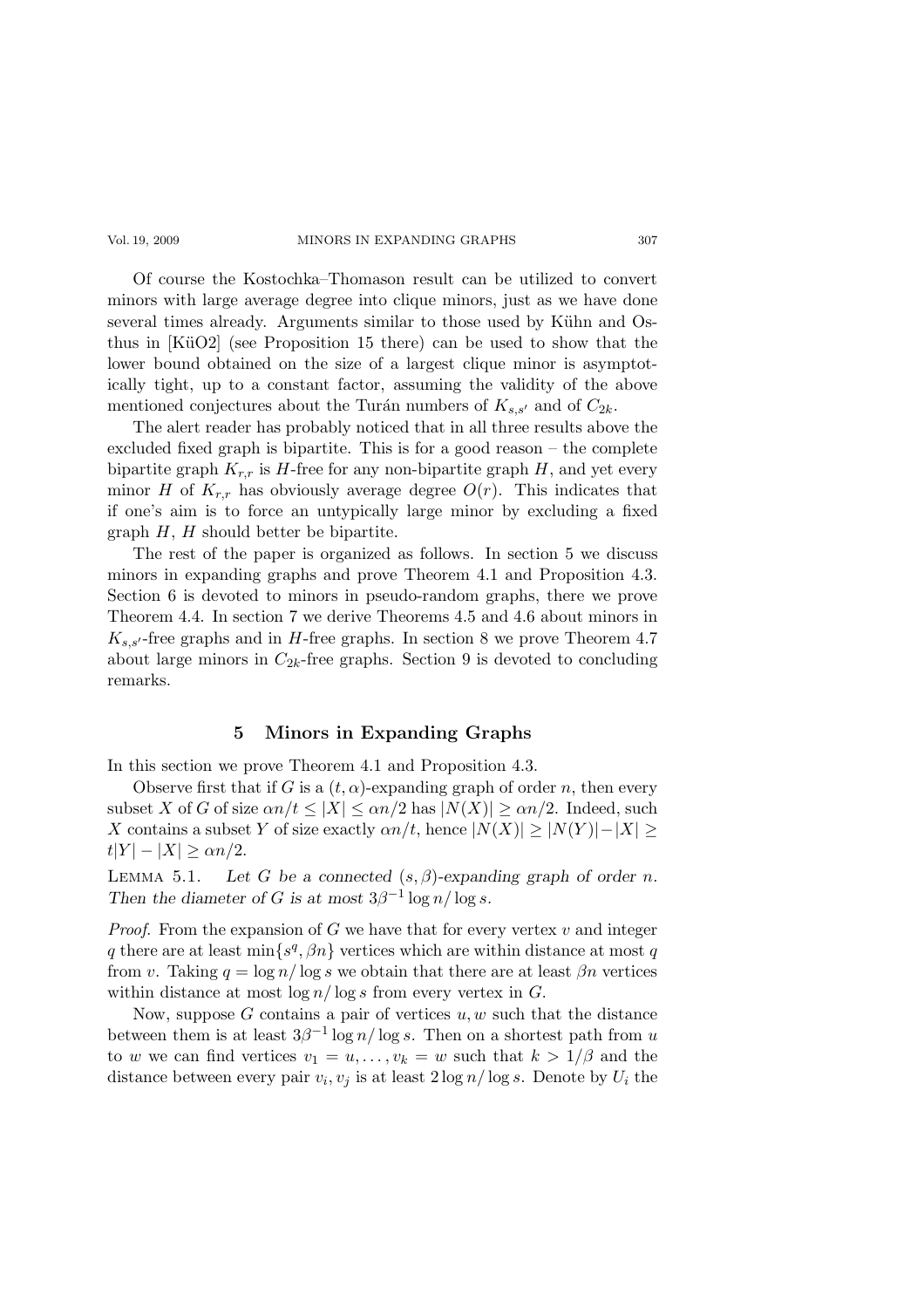set of vertices which are at distance at most  $\log n / \log s$  from  $v_i$ . These sets are disjoint, each has size at least  $\beta n$  and therefore the size of their union is larger than *n*. This contradiction completes the proof.  $\square$ 

Proof of Theorem 4.1. Let  
\n
$$
p = \frac{\alpha^2}{100} \frac{\sqrt{n t \log t}}{\sqrt{\log n}} \quad \text{and} \quad q = 6\alpha^{-1} \frac{\sqrt{n \log n}}{\sqrt{t \log t}},
$$

and consider the following iterative procedure which we will repeat p times. In the beginning of iteration  $k+1$  we will have k disjoint sets  $B_1, \ldots, B_k$ each of size  $|B_i| = q$ , such that all induced subgraphs  $G[B_i]$  are connected. We will construct a new subset  $B_{k+1}$ , also of size q, such that an induced subgraph  $G[B_{k+1}]$  is connected and there are at least  $\alpha k/8$  indices  $1 \leq i \leq k$ such that there is an edge from  $B_i$  to  $B_{k+1}$ . In the end of this algorithm if we contract all subsets  $B_i$  we will get a graph with average degree

$$
\Omega(\alpha p) = \Omega\left(\alpha^3 \frac{\sqrt{n t \log t}}{\sqrt{\log n}}\right).
$$

Let  $B = \bigcup_{i=1}^{k} B_i$  and note that  $|B| = b \le pq = 0.06 \alpha n$ . Denote by  $C = V(G) - B$  and by G' the subgraph of G induced by C. Let X be a subset of C such that  $2b/t \leq |X| \leq \alpha n/t$  and  $|N_{G'}(X)| < t|X|/2$ . Then we have

$$
|N_G(X)| \le |N_{G'}(X)| + |B| \le t|X|/2 + b \le t|X|,
$$

which contradicts the assumption that G is  $(t, \alpha)$ -expanding. Therefore there exists  $X \subset C$  of size at most 2b/t such that the remaining set  $D =$  $C - X$  spans a subgraph of G in which every subset of size at most  $\alpha n/t$ expands by a factor of at least  $t/2$ . Denote by  $G''$  the subgraph of G induced by D. This graph might be disconnected, but as we will see next it must have few very large components that cover almost all its vertices.

Let Y be a subset of G'' such that  $3b/t \leq |Y| < \alpha n/2$ . Then, by the remark in the beginning of this section, we have that  $|N_G(Y)| \ge$  $\min\{3b, \alpha n/2\}$  >  $|B| + |X|$ . Hence Y has neighbors inside  $D - Y$  and cannot be an isolated component of  $G''$ . Thus  $G''$  contains a subset Y of size at most  $3b/t$  such that all the vertices of  $G'' - Y$  are contained in connected components of size at least  $\alpha n/2$ . Denote these connected components by  $G_1, \ldots, G_\ell$ . Then clearly  $\ell \leq 2/\alpha$ , and we also have that every subset of  $G_i$  of size at most  $\alpha n/t$  expands by factor at least  $t/2$ . By Lemma 5.1 (with  $\beta = \alpha/2$  and  $s = t/2$ ) this implies that the diameter of each  $G_i$  is at most  $7\alpha^{-1}\log n/\log t$ .

Next we claim that there is an index  $i$  such that there are at least  $r = k/2\ell$  sets  $B_j$ , each having at least  $t|B_j|/2\ell$  neighbors in  $G_i$ . If this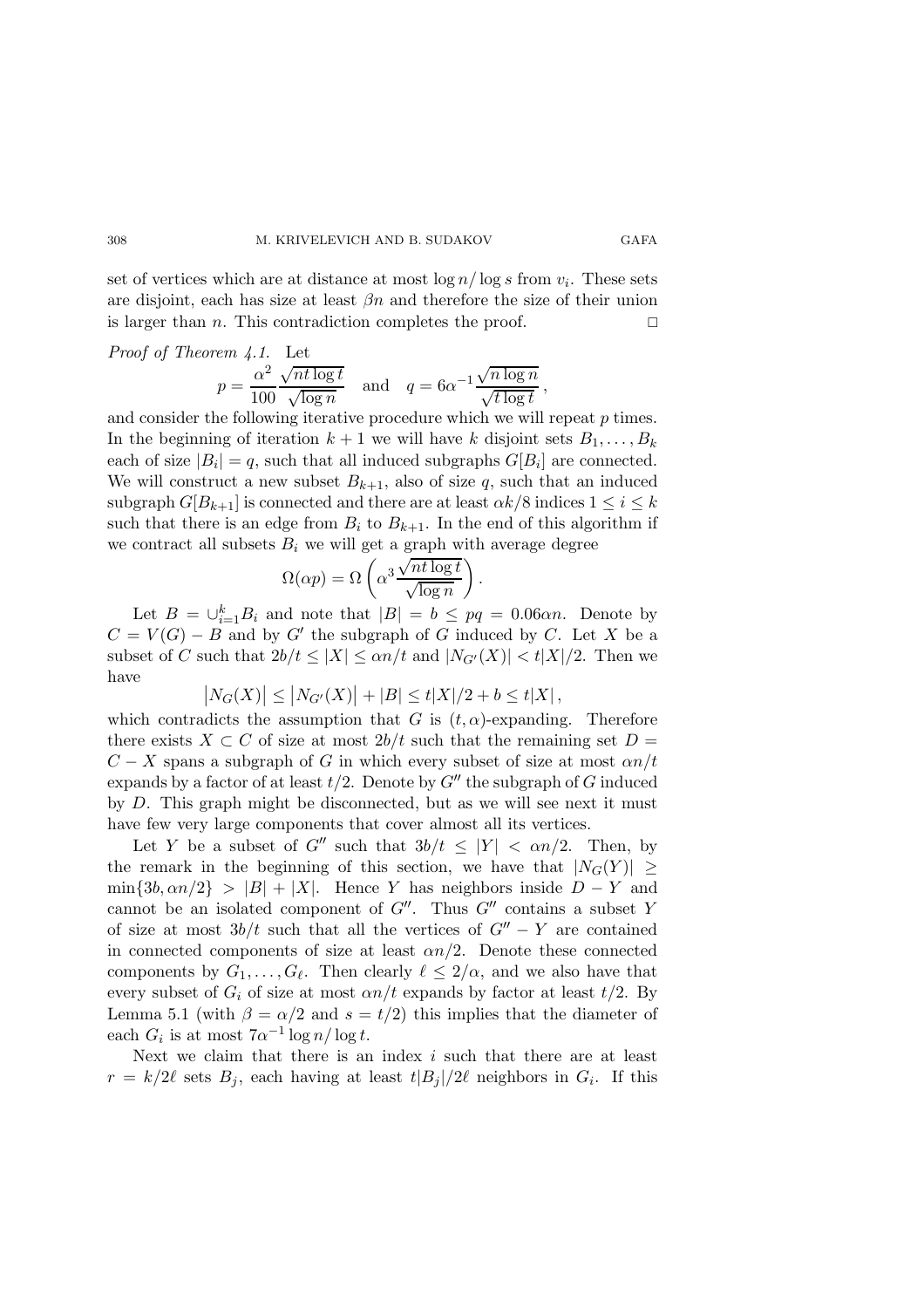### Vol. 19, 2009 MINORS IN EXPANDING GRAPHS 309

is not the case then we have  $k - \ell \frac{k}{2\ell} = \frac{k}{2}$  sets  $B_j$ , each having at most  $\ell \frac{t|B_j|}{2\ell} = \frac{tq}{2}$  $\frac{t_q}{2}$  neighbors inside  $\cup_i G_i$ . First suppose that  $\frac{k_q}{2} \leq \frac{\alpha n}{t}$  $\frac{\varepsilon n}{t}$ . Then taking a union of  $k/2$  such sets  $B_j$  we obtain a set of size  $\overline{b}/2$  with at most  $(k/2) \cdot (tq/2) = tb/4$  neighbors in  $\cup_i G_i$ . On the other hand, by expansion the number of neighbors of this set in  $G$  is at least  $tb/2$ . Therefore the remaining tb/4 neighbors should be inside  $X \cup Y \cup B$ . Since  $t \ge 10$ , this set has size at most  $b + 5b/t < tb/4$ , a contradiction. If  $kq/2 \ge \alpha n/t$  then we can take a union of  $\alpha n/(tq)$  such sets  $B_i$  and obtain a set of size  $\alpha n/t$  with at most  $(tq/2)(\alpha n/(tq)) = \alpha n/2$  neighbors in  $\cup_i G_i$ . Again, by expansion, this set has at least  $\alpha n$  neighbors in G, so at least  $\alpha n/2$  of them are in  $X \cup Y \cup B$ . But the size of this set is not big enough, a contradiction (here we use the assumption  $t \geq 10$ .

Therefore, without loss of generality, we can assume that each of the first  $r = k/2\ell$  sets  $B_1, \ldots, B_r$  has at least  $t|B_j|/(2\ell) = tq/(2\ell)$  neighbors in  $G_1$ . Denote these sets of neighbors by  $U_1, \ldots, U_r$  respectively. Pick uniformly at random with repetition  $\frac{|G_1|}{tq/(2\ell)}$  vertices of  $G_1$  and denote this set by  $W$ .

For every index  $1 \leq i \leq r$ , the probability that W does not intersect  $U_i$ is at most  $\left(1-\frac{|U_i|}{|G_1|}\right)$  $\frac{|U_i|}{|G_1|}\big)^{|W|} \leq \frac{1}{e}$  $\frac{1}{e}$ . Therefore the expected number of sets  $U_i$  which have non-empty intersection with W is at least  $(1 - 1/e)r > r/2$ . Hence there is a choice of W that intersects at least  $r/2 \ge k/(4\ell) \ge \alpha k/8$  sets  $U_i$ (the last inequality is due to  $\ell \leq 2/\alpha$ ). Fix an arbitrary vertex  $w_0 \in W$ and consider a collection of shortest paths in  $G_1$  from  $w_0$  to the remaining vertices in W. Since the diameter of  $G_1$  is at most  $7\alpha^{-1}\log n/\log t$  and

$$
7\alpha^{-1}|W|\log n/\log t\leq 7\alpha^{-1}\frac{n}{tq/(2\ell)}\frac{\log n}{\log t}\leq \frac{14}{3}\alpha^{-1}\frac{\sqrt{n\log n}}{\sqrt{t\log t}}
$$

by taking a union of these paths and adding extra vertices if necessary we can construct a connected subset of size q containing  $W$ . Denote this set by  $B_{k+1}$  and note that it is connected by an edge to at least  $\alpha k/8$  sets  $U_i$ ,  $1 \leq i \leq k$ . This completes the proof of the theorem.

*Proof of Proposition 4.3.* First we claim that if A is an arbitrary subset of G of size at most  $\alpha n/8$ , then  $G-A$  contains a connected component of size at least  $\alpha n/4$ . Indeed, if all components of  $G - A$  have size at most  $\alpha n/4$ , then by taking several of them together we can find a subset  $A'$  such that  $\alpha n/4 \leq |A'| \leq \alpha n/2$  and A' has no neighbors in  $G - A$ , i.e.  $N(A') \subseteq A$ . On the other hand, by the remark in the beginning of the section, we have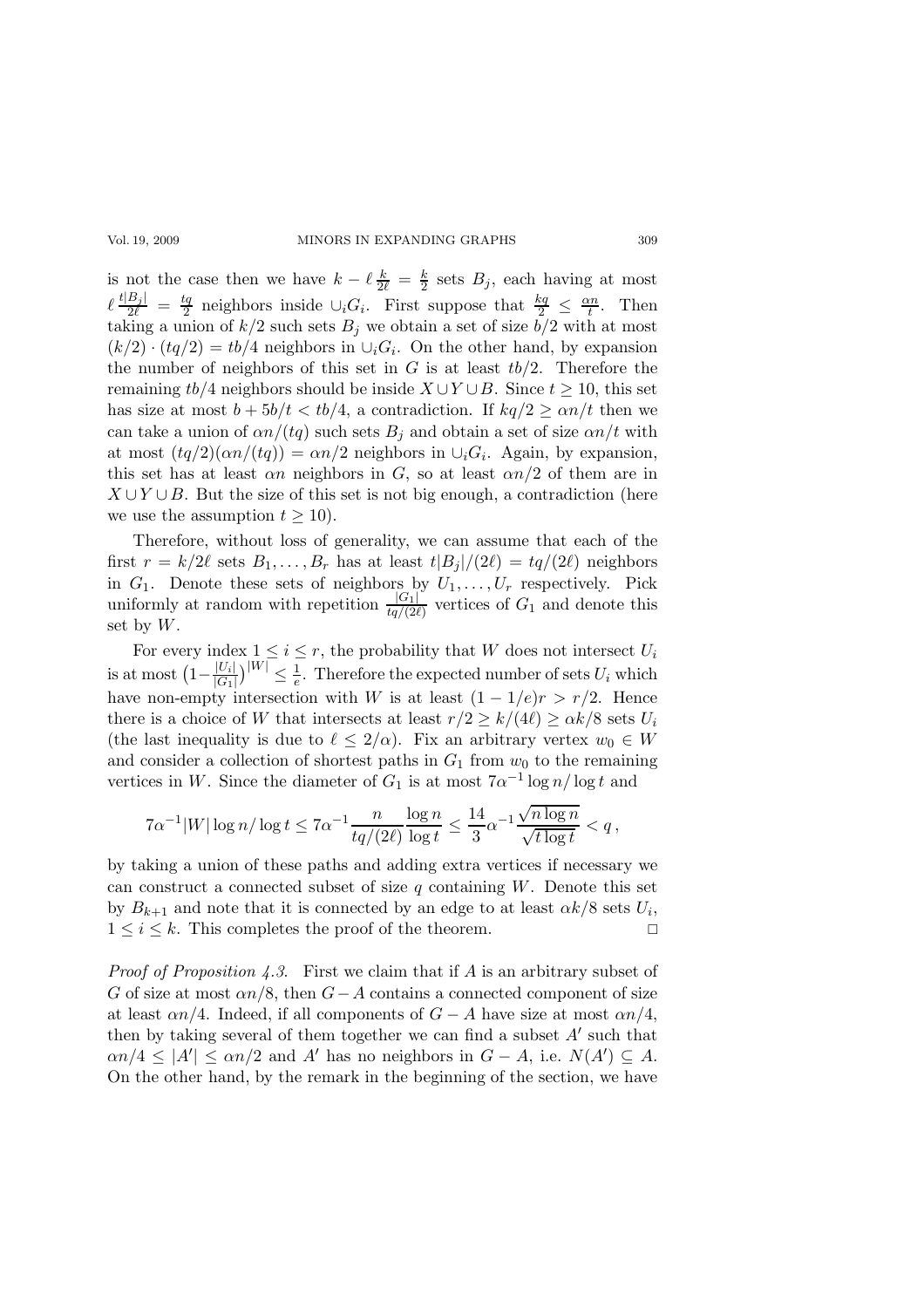that  $|N(A')| \ge \alpha n/2$ . This contradiction proves our claim. Let

$$
p = \frac{\alpha}{100} \sqrt{\frac{n \log t}{\log n}} \quad \text{and} \quad q = \sqrt{\frac{n \log n}{\log t}},
$$

and note that  $pq = \alpha n/100$ . Hence, using the above claim, we can greedily find p disjoint sets  $B_1, \ldots, B_p$ , each of size  $|B_i| = q$ , such that all induced subgraphs  $G[B_i]$  are connected.

Let  $B' = \bigcup_i B_i$ , let  $B''$  be an arbitrary subset of G of size at most  $|B|'/10$ and let  $B = B' \cup B''$ . Then using the same argument as in the proof of Theorem 4.1 one can show that there exist a subset X of  $G - B$  of size at most  $5|B|/t < |B|/2$  (recall that  $t > 10$ ) such that the following hold:

- The graph  $G' = G X B$  is a  $(t/2, \alpha)$ -expanding graph with at most  $\ell = 2/\alpha$  connected components  $G_1, \ldots, G_\ell$ , each of which has diameter at most  $7\alpha^{-1}\log n/\log t$ .
- There exists an index  $1 \leq i \leq \ell$  such that at least  $p/(2\ell) \geq \alpha p/4$  sets  $B_j$  have neighbors in  $G_i$ .

In particular this implies that there is a collection of  $\alpha p/4$  sets  $B_i$ , such that any pair of them can be connected by a path  $P$  of length at most  $7\alpha^{-1}\log n/\log t$ . Moreover all vertices of P except endpoints are contained in  $G - B' \cup B''$ .

Now consider the following iterative procedure. In the beginning of each iteration we will have sets  $B' = \bigcup_i B_i$  and  $B'', |B''| \leq |B|'/10$ , where  $B''$  is the set of vertices of disjoint paths that have been used at previous iterations to connect sets  $B_i$ . We stop when we will have at least  $\alpha p/4$  sets  $B_i$  which are pairwise connected. Then the contraction of all these sets will give us a clique minor of size at least  $\Omega(\alpha^2 \sqrt{n \log t / \log n})$ . By the above discussion, at each iteration we indeed can construct a path of length at most  $7\alpha^{-1}\log n/\log t$  that does not use vertices from  $B' \cup B''$  and connects two previously not connected sets  $B_i$ . Since the number of iterations is clearly at most  $\binom{p}{2}$  $\binom{p}{2}$  we have that the size of the set  $B''$  remains bounded by  $\binom{p}{2}$  $\binom{p}{2}7\alpha^{-1}\log n/\log t \leq |B'|/10$  (this is because  $|B'| = pq = \alpha n/100$ ) during all iterations.

### 6 Minors in Pseudo-Random Graphs

Here we prove Theorem 4.4. Throughout this section we assume that  $np$ is at least a sufficiently large constant and  $p$  is smaller than a sufficiently small constant.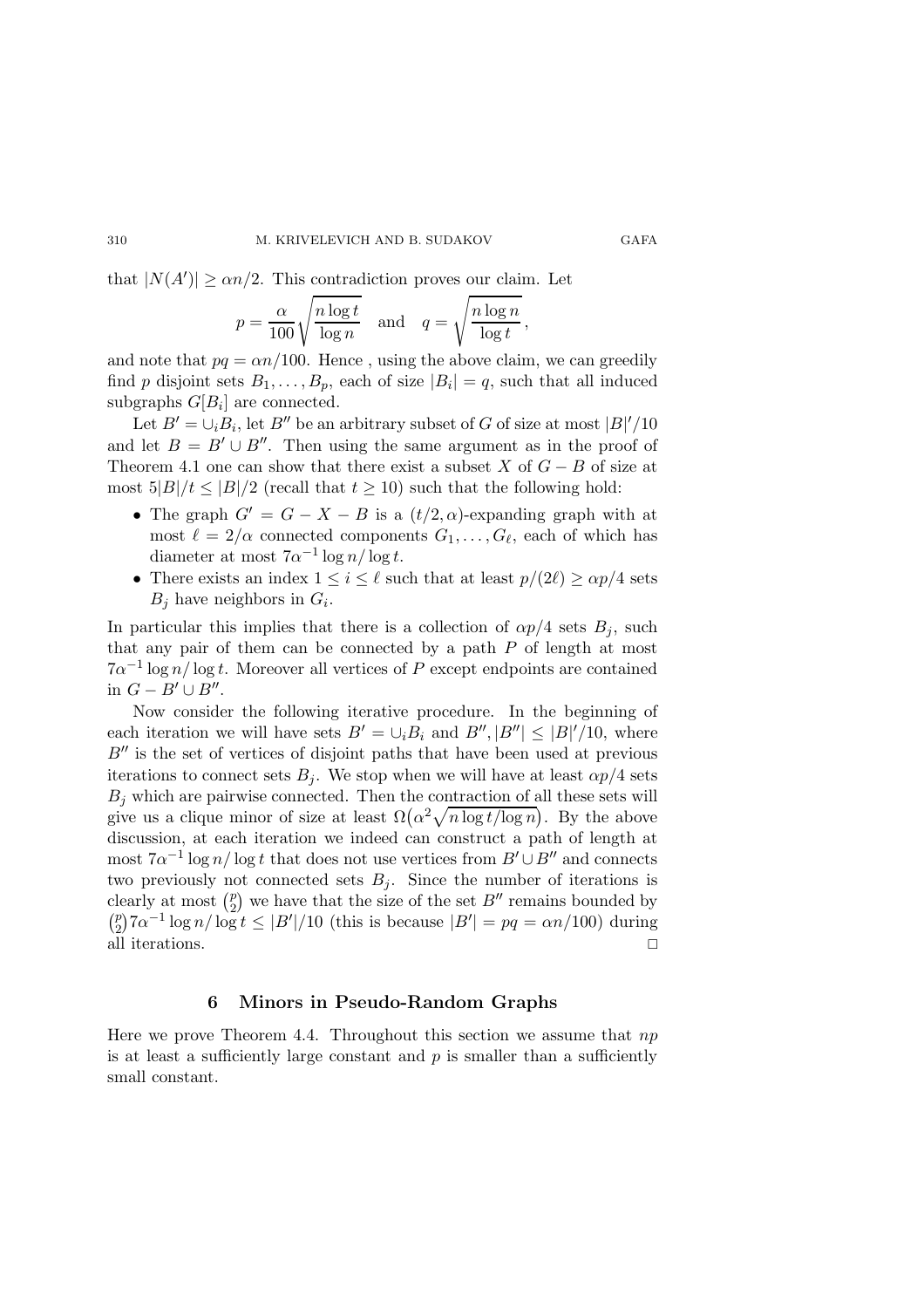LEMMA 6.1. Let  $G = (V, E)$  be a  $(p, \beta)$ -jumbled graph of order n such that  $\beta = o(np)$ . Then G contains an induced subgraph G' of order  $n' =$  $(1 - o(1))n$  such that the degree of every vertex in G' is  $(1 + o(1))n'p$  and every subset  $X$  of  $G'$  satisfies

$$
e(X, V(G') - X) \ge (1 - o(1))p|X|\big(n' - |X|\big).
$$

*Proof.* Set  $\epsilon = (4\beta/(np))^{1/3}$  and consider two disjoint subsets S and T both of size at least  $\epsilon n$ . Then  $e(S,T) = e(S \cup T) - e(S) - e(T)$  and therefore

$$
e(S,T) \ge p\binom{|S| + |T|}{2} - \beta(|S| + |T|) - p\binom{|S|}{2} - \beta|S| - p\binom{|T|}{2} - \beta|T|
$$
  
=  $p|S||T| - 2\beta(|S| + |T|) \ge p|S||T| - 2\beta n$   
=  $p|S||T| - \epsilon^3 n^2 p/2 \ge (1 - \epsilon/2)p|S||T|$ . (1)

Similarly one can show that  $e(S,T) \leq (1+\epsilon/2)p|S||T|$  for every two subsets  $S, T$  as above.

Let U be the set of vertices of G with degree at least  $(1 + \epsilon)np$ . If U has size at least  $\epsilon n$  then we have that

$$
e(U, V - U) = \sum_{v \in U} d(v) - 2e(U) \ge (1 + \epsilon)np|U| - 2p\binom{|U|}{2} - 2\beta|U|
$$
  
 
$$
\ge (1 + \epsilon)np|U| - p|U|^2 - \epsilon^3 np|U|
$$
  
 
$$
> (1 + \epsilon/2)p|U|(n - |U|).
$$

This contradiction implies that there are less than  $\epsilon n$  vertices in G with degree at least  $(1+\epsilon)np$ . Let  $V_0 = V - U$ ,  $n_0 = |V_0| > (1-\epsilon)n$ , and let  $G_0$ be the subgraph induced by  $V_0$ .

Consider the following process. If at step i the graph  $G_{i-1}$  contains a subset  $X_i$  such that  $|X_i| = x_i \leq \epsilon n$  and  $e(X_i, V(G_{i-1}) - X_i)$  $(1-4\epsilon)px_i(n_{i-1}-x_i)$  delete  $X_i$  from the graph, update  $G_i = G_{i-1} - X_i$ ,  $n_i = |V(G_i)|$ , and continue. Consider the first time when we deleted at least  $\epsilon n$  vertices and let  $Y = \bigcup_i X_i$ . Then  $\epsilon n \leq |Y| \leq 2\epsilon n < 3\epsilon n_0$  and

$$
e(Y, V(G_0) - Y) \le \sum_{i} e(X_i, V(G_{i-1}) - X_i) < (1 - 4\epsilon)p \sum_{i} x_i (n_{i-1} - x_i)
$$
\n
$$
\le (1 - 4\epsilon) p n_0 \sum_{i} x_i = (1 - 4\epsilon) p n_0 |Y|
$$
\n
$$
\le \frac{1 - 4\epsilon}{1 - 3\epsilon} p |Y| (n_0 - |Y|) \le (1 - \epsilon/2) p |Y| (n_0 - |Y|).
$$

This contradicts (1). Therefore there is a subset Y of  $G_0$  of size at most  $2\epsilon n$ such that every subset X of the graph  $G' = G_0[V_0 - Y]$  of size at most  $\epsilon n$ satisfies  $e(X, V(G') - X) \ge (1 - 4\epsilon)p|X|(n' - |X|)$ , where  $n' = |V(G')|$ . In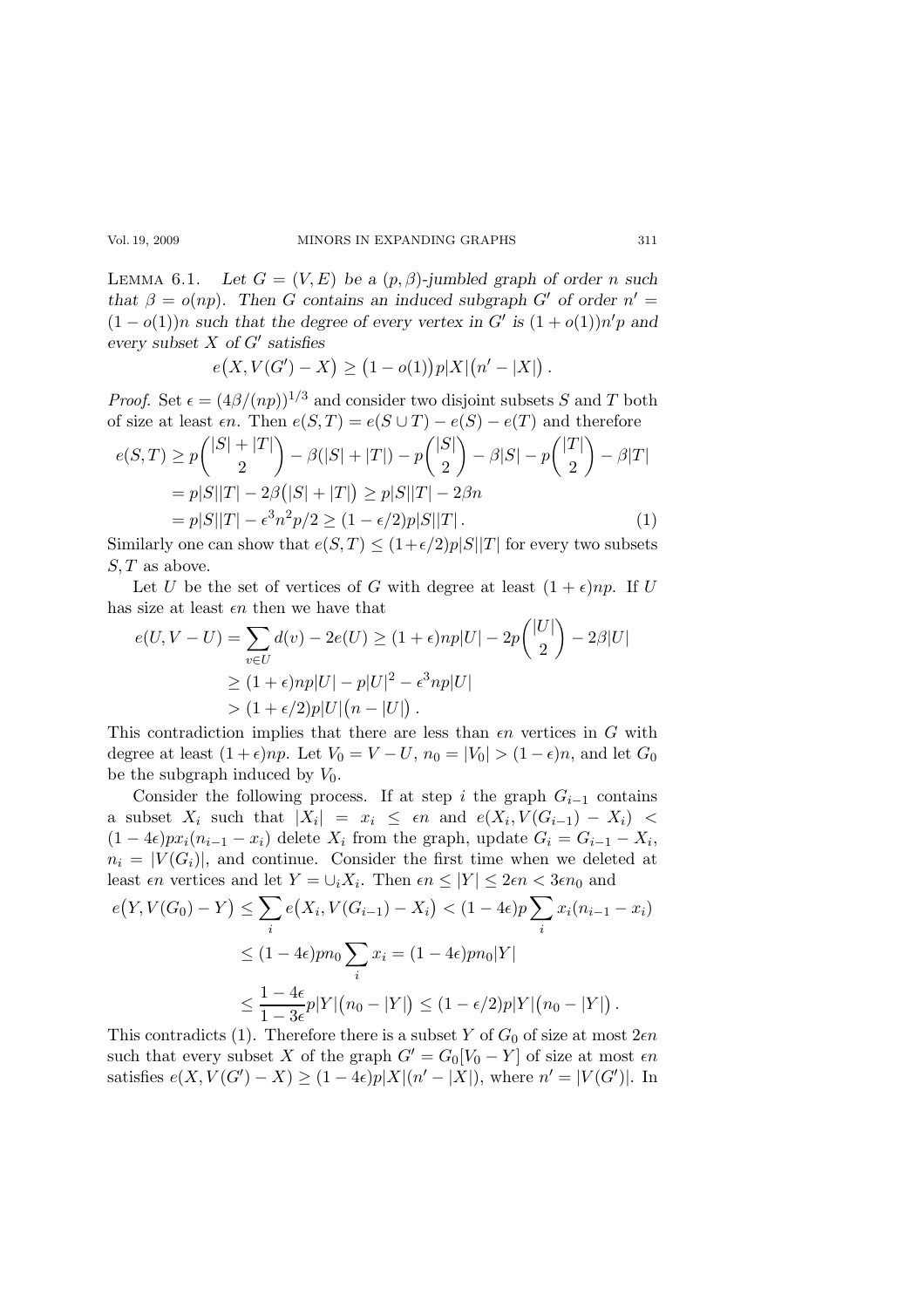particular, taking  $X$  to be a single vertex we have that the minimum degree in G' is at least  $(1-4\epsilon)p(n'-1)$ . By (1) we also have that every subset X with  $\epsilon n \leq |X| \leq n'/2$  satisfies that  $e(X, V(G')-X) \geq (1-4\epsilon)p|X|(n'-|X|)$ . This inequality is satisfied by sets of size larger than  $n'/2$  by symmetry. Since  $n' \ge (1 - 3\epsilon)n$ , by the above discussion, the maximum degree of G' is at most  $(1+\epsilon)np \leq (1+5\epsilon)n'p$ . Finally, note that  $\epsilon$  tends to zero as np tends to infinity. Therefore  $G'$  satisfies the assertion of the lemma.  $\Box$ 

A lazy random walk on a graph G with vertex set  $V(G) = \{1, \ldots, n\}$  is a Markov chain whose matrix of transition probabilities  $P = (p_{i,j})$  is defined by

$$
p_{i,j} = \begin{cases} \frac{1}{2d(i)} & \text{if } (i,j) \in E(G), \\ \frac{1}{2} & \text{if } i = j, \\ 0 & \text{otherwise}, \end{cases}
$$

i.e. if at some step we are at vertex i then with probability  $1/2$  we stay at i and with probability  $1/2d(i)$  we move to a random neighbor of i. This Markov chain has the stationary distribution  $\pi$  defined by  $\pi(i)$  =  $d(i)/2e(G)$ . Let  $\lambda_1 \geq \lambda_2 \geq \ldots \geq \lambda_n$  be the eigenvalues of P. Then the largest eigenvalue  $\lambda_1 = 1$  and since P is positive semidefinite, all other eigenvalues  $\lambda_i, i \geq 2$ , are non-negative. For more information about random walks on graphs we refer the interested reader to an excellent survey of Lovász  $[L1]$ .

LEMMA 6.2. Let  $G = (V, E)$  be a graph of order n such that every vertex in G has degree  $(1 - o(1))np$  and every subset X satisfies  $e(X, V - X)$  $(1 - o(1))p|X|(n - |X|)$ . Then for every subset U of size u the probability that a lazy random walk on G which starts from the stationary distribution  $\pi$  and makes  $\ell$  steps does not visit U is at most  $e^{-0.03u\ell/n}$ .

*Proof.* By the degree assumption we have that  $2|E| = \sum_i d(i) =$  $(1+o(1))n^2p$  and therefore the stationary distribution  $\pi$  satisfies  $\pi(i)$  =  $d(i)/(2|E|) = (1+o(1))/n$ . Thus for every subset S the measure of S with respect to  $\pi$  equals  $\pi(S) = \sum_{i \in S} \pi(i) = (1 + o(1))|S|/n$ . Let

$$
\Phi = \min_{\pi(S) \le 1/2} \frac{\sum_{i \in S, j \in V - S} \pi(i) p_{i,j}}{\pi(S)\pi(V - S)}
$$

,

be the *conductance* of  $G$ . By the properties of  $G$  we have that

$$
\Phi = \min_{|S| \le n/2 + o(n)} (1 + o(1)) \frac{1}{n} \frac{1}{2np} \frac{e(S, V - S)}{(|S|/n)(1 - |S|/n)} \ge \min_{|S| \le n/2 + o(n)} (1 + o(1)) \frac{1}{2n^2p} \frac{p|S|(n - |S|)}{(|S|/n)(1 - |S|/n)} \ge 1/2 + o(1).
$$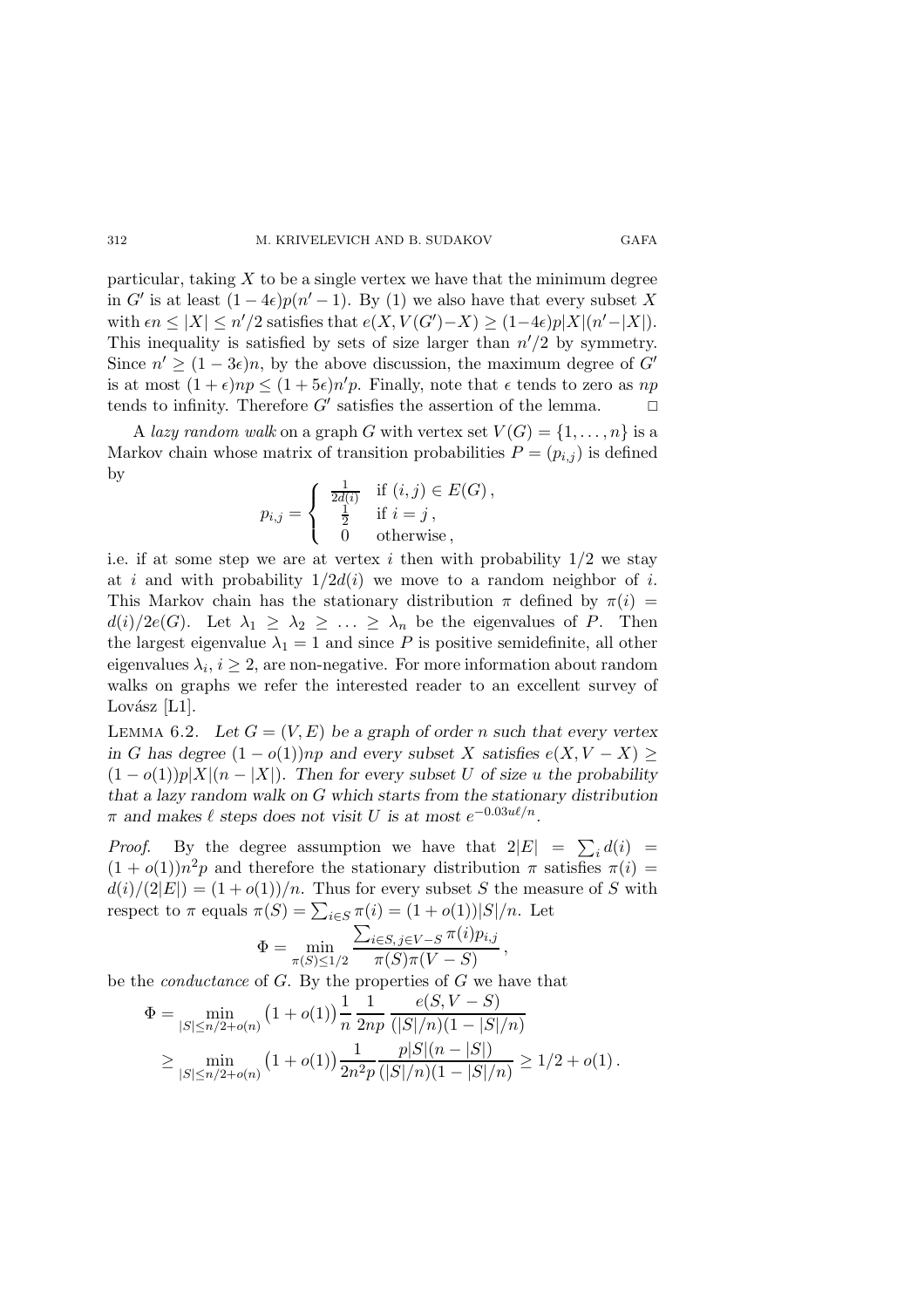#### Vol. 19, 2009 MINORS IN EXPANDING GRAPHS 313

Let  $\lambda_2$  be the second largest eigenvalue of the transition probabilities matrix  $P$ . Since all eigenvalues of  $P$  are non-negative we have that the spectral gap of this Markov chain is  $\delta = \max_{i \geq 2} 1 - |\lambda_i| = 1 - \lambda_2$ . Then by the result of Jerrum and Sinclair [JS] (see also [L1]), which provides a connection between the spectral gap and the conductance of the graph, we have that  $\delta = 1 - \lambda_2 \ge \frac{\Phi^2}{8} > 0.03$ . To finish the proof we can now use well-known estimates on the probability that a Markov chain stays inside certain sets (see, e.g. [AKS], [AlFAZ], [AlS], [MosORSS]). In particular, the assertion of Theorem 5.4 in [MosORSS] implies that the probability that a lazy random walk on G which starts from the stationary distribution  $\pi$  and makes  $\ell$  steps does not visit a subset  $U, |U| = u$ , is bounded from above by

$$
\leq (1 - \pi(U))(1 - \delta\pi(U))^{\ell} \leq \left(1 - (1 + o(1))\frac{\delta|U|}{n}\right)^{\ell} \leq e^{-0.03u\ell/n}.\quad \Box
$$

LEMMA 6.3. Let  $c > 0$  be an arbitrary constant. Let  $G = (V, E)$  be a  $(p, \beta)$ -jumbled graph of order n such that  $\beta = o(np)$ . Then G contains a connected subset B of size  $cp^{-1/2}$  having at least  $3cn\sqrt{p}/5$  neighbors in G.

*Proof.* By Lemma 6.1, we can assume that the minimum degree of  $G$  is at least  $(1 + o(1))np$ . We construct B using the following greedy procedure. Suppose we have already constructed a connected set B of size  $k < cp^{-1/2}$ which has at least  $3knp/5$  neighbors in G. Let X be a subset of  $3knp/5$ of these neighbors. Then the number of edges inside  $X \cup B$  is at most  $p|X \cup B|^2/2 + \beta |X \cup B| < (np)|X|/6$ . Therefore X contains a vertex v with at most  $np/3$  neighbors inside  $X \cup B$ . By the minimum degree assumption v has more than  $3np/5$  neighbors outside  $X \cup B$ . Since by the definition of X, v has also a neighbor in B, the set  $B \cup \{v\}$  is connected. This set has size  $k+1$  and at least  $|X| + 3np/5 = 3(k+1)np/5$  neighbors in G. Repeating this process  $cp^{-1/2}$  times we obtain a connected set B that satisfies the assertion of the lemma.  $\hfill \Box$ 

Proof of Theorem 4.4. Note that by definition any induced subgraph of G on at least  $n/2$  vertices is still  $(p, \beta)$ -jumbled. Therefore by starting from G and repeatedly applying Lemma 6.3 with  $c = 50$  to the remaining subgraph  $G - \bigcup_{i < j} B_i$  we can construct  $s = 10^{-3} n \sqrt{p}$  disjoint connected sets  $B_1, \ldots, B_s$  such that each  $B_i$  has size  $50p^{-1/2}$  and has at least  $25n\sqrt{p}$ neighbors in G. Let  $D_1, \ldots, D_s$  be sets of size  $25n\sqrt{p}$  such that every vertex in  $D_i$  has a neighbor in  $B_i$ . Consider the following iterative procedure that we repeat s times. In the beginning of iteration  $k + 1$  we have connected sets  $C_1, \ldots, C_k$  each of size  $50p^{-1/2}$ , such that all  $C_i$  and  $B_j$  are disjoint.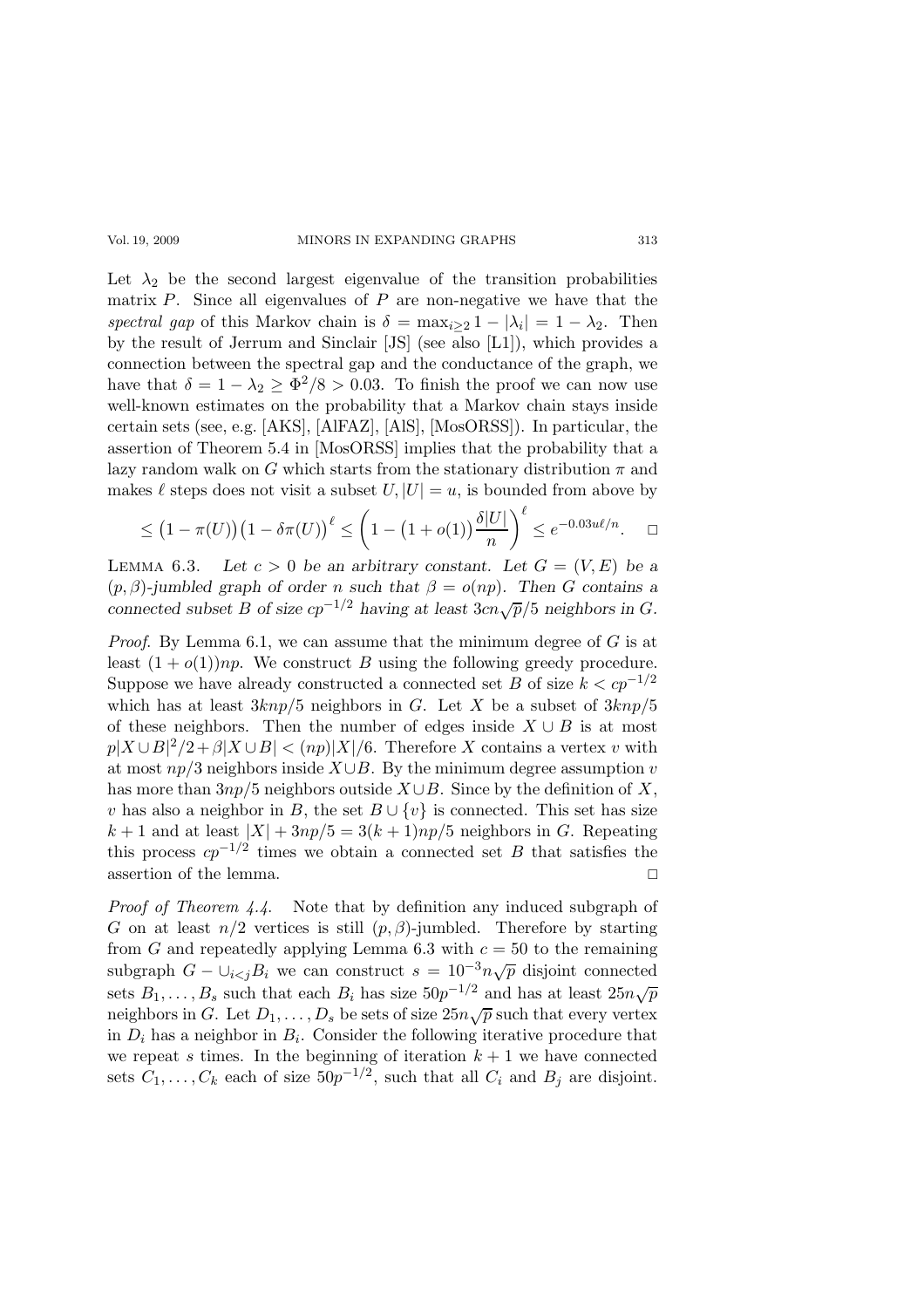We construct a new connected set  $C_{k+1}$  of size  $50p^{-1/2}$  such that  $C_{k+1}$  is disjoint from all previous sets and there are at least  $s/6$  indices  $1 \leq j \leq s$ such that there is an edge from  $C_{k+1}$  to  $B_j$ . In the end of the procedure if we contract all the sets  $C_i, B_j$  we will get a graph with average degree  $\Omega(s) = \Omega(n\sqrt{p}).$ 

Let  $U = (\bigcup_{i=1}^{s} B_i) \cup (\bigcup_{j \leq k} C_j)$  and note that  $|U| \leq n/10$ . Then the induced subgraph  $G[V \setminus U]$  is  $(p, \beta)$ -jumbled and therefore by Lemma 6.1 there is an induced subgraph  $G'$  of  $G-U$  on  $n' \ge (1-o(1))(n-|U|) \ge 8n/9$ vertices such that the degree of every vertex in  $G'$  is  $(1+o(1))n'p$  and every subset X of G' satisfies  $e(X, V(G') - X) \ge (1 - o(1))p|X|(n' - |X|)$ . Let V' be the vertex set of G',  $U' = V - V'$ , and note that  $|U'| \le n/9$ . Next, we claim that  $\sum_i |D_i - U'| \ge 10n\sqrt{p} \cdot s$ . Note that from every vertex of  $D_i \cap U'$  there is an edge to one of the vertices in  $B_i$ . Since  $B_i$  are disjoint, each edge inside U' is counted at most twice in the summation  $\sum_i |D_i - U'|$ , therefore  $\sum_i |D_i \cap U'| \leq 2e(U')$ . This implies that

$$
\sum_{i} |D_i - U'| = \sum_{i} (|D_i| - |D_i \cap U'|) \ge 25n\sqrt{ps} - 2e(U')
$$
  
\n
$$
\ge 25n\sqrt{ps} - p|U'|^2 - 2\beta|U'|
$$
  
\n
$$
\ge 25n\sqrt{ps} - n^2p/81 - o(n^2p)
$$
  
\n
$$
\ge 10n\sqrt{ps}.
$$

Since  $|D_i - U'| \leq 25n\sqrt{p}$ , we have that there are at least s/5 sets  $D_i$  such that  $D'_i = D_i - U' = D_i \cap V'$  has size at least  $6n\sqrt{p}$ . Let I be the set of indices i such that  $|D'_i| \geq 6n\sqrt{p}$ .

Consider a lazy random walk on  $G'$  which starts from the stationary distribution and makes  $\ell = 50p^{-1/2}$  steps. By Lemma 6.2 the probability that this walk does not intersects a given  $D'_i$ ,  $i \in I$ , is at most  $e^{-0.03|D'_i|\ell/n'} \leq$ 0.01. Therefore by Markov's inequality with positive probability this walk intersects at least  $0.9|I| \ge s/6$  sets  $D_i'$ . Choose one such walk and denote its vertex set by  $C_{k+1}$ . This gives a connected subset of size (at most)  $50p^{-1/2}$ , which by definition is disjoint from all previous sets  $B_i, C_j$  and has neighbors in at least  $s/6$  sets  $B_i$ . .

## 7 Minors in  $H$ -Free Graphs

In this section we prove Theorems 4.5 and 4.6.

We start with proving Theorem 4.5. We assume that  $s, s'$  are fixed integers satisfying  $2 \leq s \leq s'$ .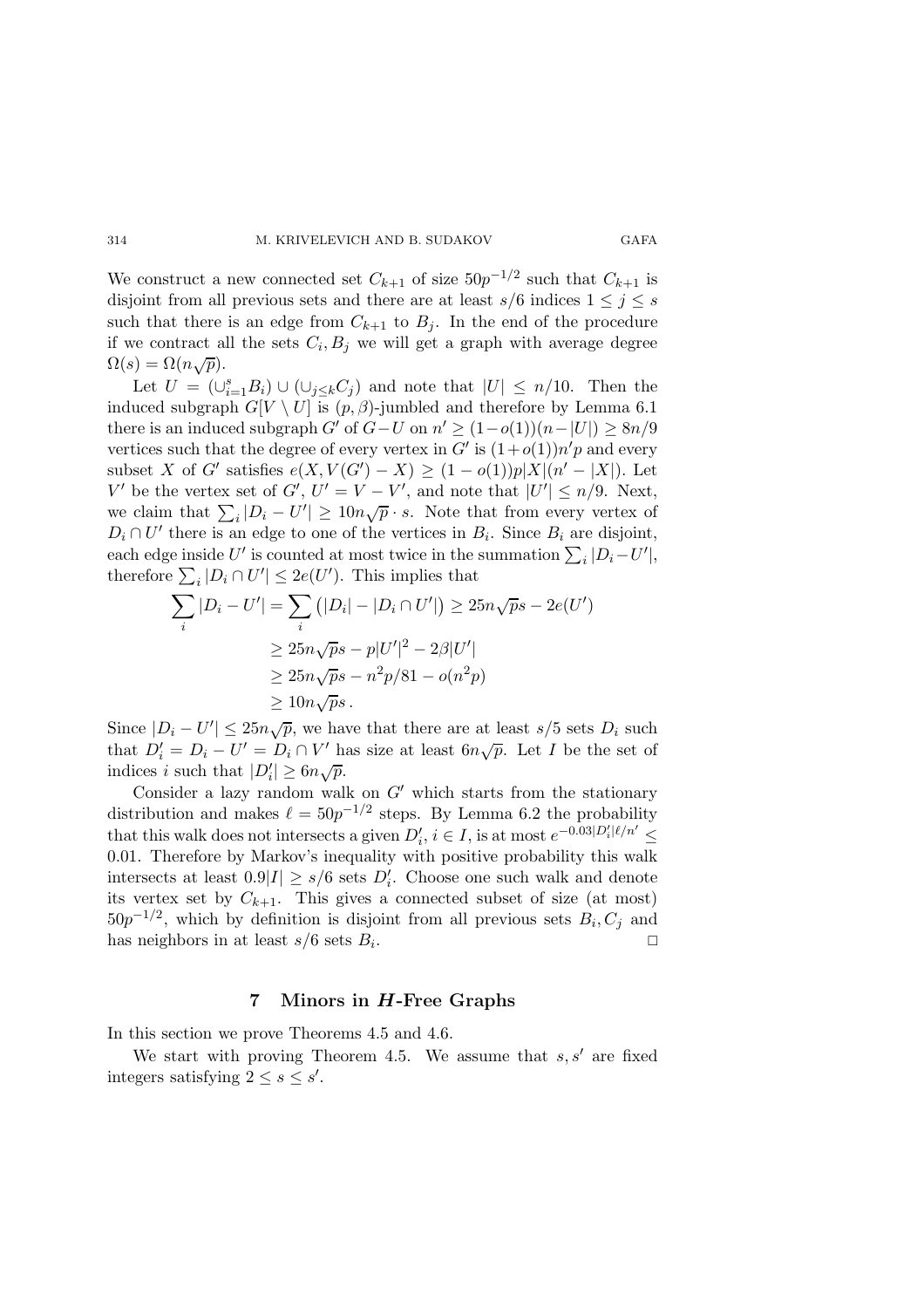LEMMA 7.1. Let G be a graph of order n with average degree  $d \leq r$ . Let  $X, Y, Z$  be a partition of the vertex set of G into three disjoint sets such that  $|Y| \leq \frac{|X|}{2a}$  and  $e(X, Z) \leq \frac{r}{4a}$  $\frac{r}{4a}|X|$  for some  $a > 0$ . Then  $G \setminus X$  still has the average degree at least d, or the average degree of the subgraph induced by the set  $X \cup Y$  is at least  $d - \frac{r}{a}$  $\frac{r}{a}$ .

*Proof.* Let  $|X| = \alpha n$  and suppose that the average degree of  $G \setminus X$  is at most d, i.e.  $e(G \setminus X) \leq (1 - \alpha)dn/2$ . Let G' be the subgraph of G induced by the set  $X \cup Y$ . Then  $|V(G')| = |X \cup Y| \leq (1 + 1/(2a))\alpha n$  and

$$
e(G') \ge e(G) - e(G \setminus X) - e(X, Z)
$$
  
\n
$$
\ge dn/2 - (1 - \alpha)dn/2 - \frac{r}{4a}\alpha n
$$
  
\n
$$
= (d - \frac{r}{2a})\frac{\alpha n}{2}.
$$

Since  $d \leq r$ , the average degree of  $G'$  is

$$
\frac{2e(G')}{|V(G')|} \ge \frac{(d-r/(2a))\alpha n}{(1+1/(2a))\alpha n} = \frac{2a}{2a+1}d - \frac{r}{2a+1} \ge d - \frac{r}{a}.
$$

LEMMA 7.2. Let G be  $K_{s,s'}$ -free graph,  $s' \geq s$ , and let  $X \subseteq V(G)$  such that  $e(X, V - X) \ge d|X|$  for some  $d > 0$ . Then

$$
|N(X)| \ge \begin{cases} \frac{d|X|}{s'} & \text{if } |X| \le d^{1/(s-1)}, \\ \frac{d^{s/(s-1)}}{s'} & \text{otherwise.} \end{cases}
$$

*Proof.* First note that we need only to consider the case when  $|X| \leq$  $d^{1/(s-1)}$ . Indeed if  $|X| \geq d^{1/(s-1)}$  then by the averaging argument there exists  $X' \subseteq X$  of size  $|X'| = d^{1/(s-1)}$  such that  $e(X', V - X) \ge d|X'|$ .

Let  $|X| \leq d^{1/(s-1)}$ . Assume by way of contradiction that  $|N(X)| <$  $d|X|/s'$ . Let Y be a subset of  $d|X|/s'$  vertices of  $V \setminus X$  containing  $N(X)$ . Then there are at least  $d|X|$  edges between X and Y in G. Let us count the number of pairs  $(y, S)$ , where  $y \in Y$ ,  $S \subseteq X \cap N(y)$ ,  $|S| = s$ . Denote this quantity by  $A$ . Then

$$
A = \sum_{y \in Y} \binom{d(y, X)}{s} \ge |Y| \binom{\frac{\sum_{y \in Y} d(y, X)}{|Y|}}{s} \ge |Y| \binom{\frac{d|X|}{|Y|}}{s} = \frac{d|X|}{s'} \binom{s'}{s}.
$$

On the other hand, each S appears in at most  $s'-1$  pairs  $(y, S)$  as otherwise we get a copy of  $K_{s,s'}$  with s vertices in S and s' vertices in Y. Therefore,

$$
A \le (s'-1) \binom{|X|}{s}
$$

.

Comparing the above two estimates for A we get

$$
\frac{d|X|}{s'}\binom{s'}{s} \le A \le (s'-1)\binom{|X|}{s} < (s'-1)\frac{|X|^s}{s!},
$$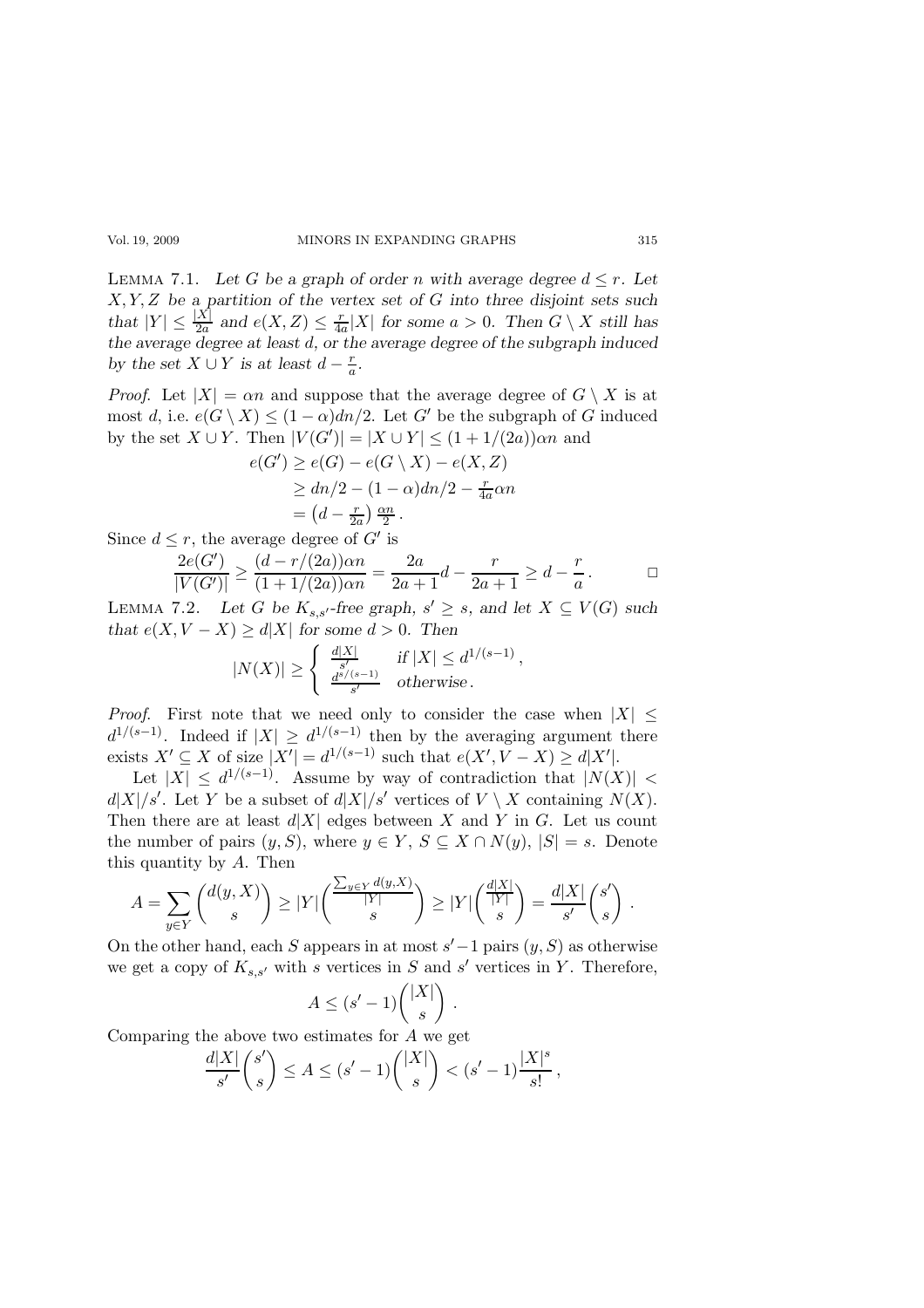implying

$$
\frac{s!}{s'(s'-1)}\binom{s'}{s} < \frac{|X|^{s-1}}{d} \; .
$$

As  $s' \geq s \geq 2$ , the LHS of the inequality above is easily seen to be at least 1, while by the assumption  $|X| \leq d^{1/(s-1)}$ , the RHS is at most 1 – a contradiction.

LEMMA 7.3. Let  $c > 0$  be a constant and let G be a  $K_{s,s'}$ -free graph on  $cr^{\frac{s}{s-1}}$  vertices with average degree r. Then G contains a minor with average degree at least  $\Omega(r^{1+\frac{1}{2(s-1)}})$ .

*Proof.* Since the average degree of G is at least  $r$ , it contains a subgraph  $G'$  with minimum degree at least  $r/2$ . Let X be a subset of  $G'$  of size at most  $r^{\frac{1}{s-1}}/4$ . Since the minimum degree is at least  $r/2$ , every vertex of X has at least  $\frac{r}{4}$  neighbors outside X, i.e.  $e_{G'}(X, V(G') - X) \geq \frac{r}{4}$  $\frac{r}{4}|X|.$ Therefore by Lemma 7.2 we have that  $|N_{G'}(X)| \geq \frac{r}{4s'}|X|$ . This implies that G' is a  $(t, \alpha)$ -expanding graph of order  $n = c_1 r^{\frac{s}{s-1}}$ , where  $t = r/(4s')$  and  $\alpha = 1/16s'c_1$ . (Observe that by the well-known bounds on the so-called Zarankiewicz problem, a  $K_{s,s'}$ -free graph of average degree r has  $\Omega(r^{\frac{s}{s-1}})$ vertices). Thus, by Theorem 4.1, it contains a minor with average degree at least

$$
\Omega\left(\alpha^3 \frac{\sqrt{n t \log t}}{\sqrt{\log n}}\right) = \Omega\left(r^{1 + \frac{1}{2(s-1)}}\right).
$$

LEMMA 7.4. Let  $2 \leq s \leq s' \leq a$  and let G be a  $K_{s,s'}$ -free graph of order  $n \leq e^{2a} r^{\frac{s}{s-1}}$  such that for every two disjoint subsets  $X, |X| \leq n/2$ , and  $|Y| \leq \frac{1}{3a^2}|X|$ , we have that  $e(X, V(G) - (X \cup Y)) \geq \frac{r}{4a^2}|X|$ . Then the diameter of G is at most  $33a^3$ .

*Proof.* By the above condition, G has minimum degree at least  $r/4a^2$ . If  $r/4a^2 > n/2$  we are done, since the diameter of G is at most two. Let v be an arbitrary vertex of G and let  $X \subset N(v)$  be a subset of  $r/4a^2$  neighbors of v. Our assumptions on G imply that  $e_G(X, V - X) \geq \frac{r}{4a}$  $\frac{r}{4a^2}|X|$ . Since G is  $K_{s,s'}$ -free,  $s \geq 2$  and  $s' \leq a$ , by Lemma 7.2 (with  $d = \frac{r}{4a^2}$ ), we have that s

$$
|N(X)| \ge \min\left\{\frac{r}{4a^2s'}|X|, \frac{1}{s'}\left(\frac{r}{4a^2}\right)^{\frac{s}{s-1}}\right\} \ge \frac{r^{\frac{s}{s-1}}}{16a^5}.
$$

Therefore there are at least  $\frac{1}{16a^5}r^{\frac{s}{s-1}}$  vertices within distance at most two from any vertex of  $G$ . We also have that every subset  $U$  of  $G$  of size at most  $\frac{n}{2}$  satisfies  $|U \cup N(U)| \ge (1 + \frac{1}{3a^2})|U|$ . Since  $8a^5e^{2a} < (1 + \frac{1}{3a^2})^{16a^3}$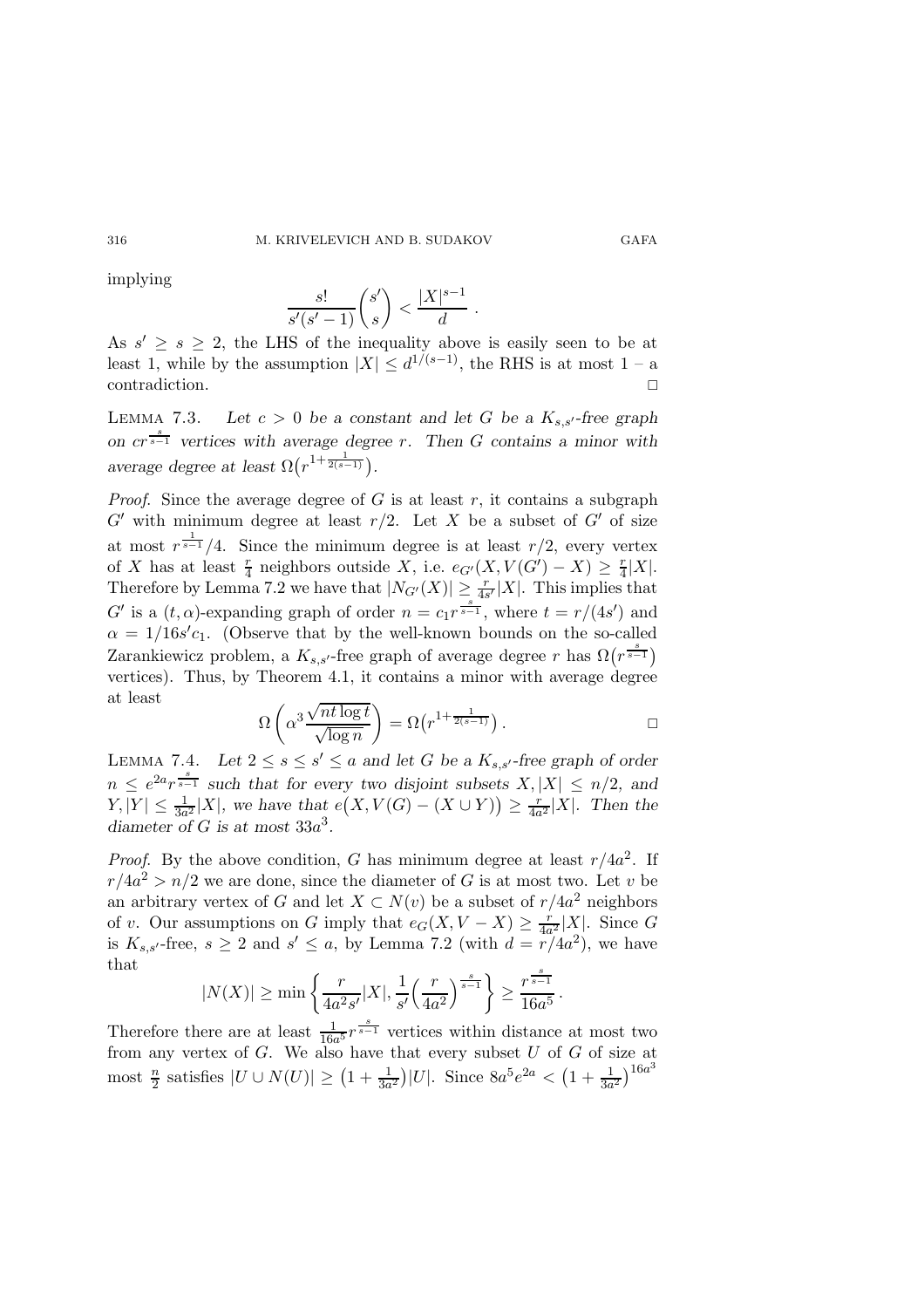#### Vol. 19, 2009 MINORS IN EXPANDING GRAPHS 317

for  $a \geq 2$ , we conclude that there are more than

$$
\frac{r^{\frac{s}{s-1}}}{16a^5} \left(1 + \frac{1}{3a^2}\right)^{16a^3} > \frac{1}{2} e^{2a} r^{\frac{s}{s-1}} \ge n/2
$$

vertices within distance at most  $2 + 16a^3$  from any given vertex of G. This implies that the diameter of G is at most  $2(2 + 16a^3) \leq 33a^3$ . — П

LEMMA 7.5. Let  $2 \leq s \leq s' \leq a \leq 2 \log r$  and let G be a  $K_{s,s'}$ -free graph of order n such that  $a^{14}r^{\frac{s}{s-1}} \leq n \leq e^{2a}r^{\frac{s}{s-1}}$  and for every two disjoint subsets  $X, |X| \leq 0.7n$ , and  $Y, |Y| \leq \frac{1}{2a^2}|X|$ , we have that  $e(X, V(G) - (X \cup Y)) \geq$ r  $\frac{r}{4a^2}|X|$ . Then G contains a minor with average degree at least  $cr^{1+\frac{1}{2(s-1)}},$ where  $c > 0$  is a constant independent of r and a.

Proof. Let

$$
p = \frac{1}{10^3} a^2 r^{1 + \frac{1}{2(s-1)}}
$$
 and  $q = 33 \frac{n}{a^4 r^{1 + \frac{1}{2(s-1)}}}$ ,

and consider the following iterative procedure which we will repeat  $p$  times. At the beginning of iteration  $k + 1$  we will have k disjoint sets  $B_1, \ldots, B_k$ each of size  $|B_i| = q$  such that all induced subgraphs  $G[B_i]$  are connected. We will construct a new subset  $B_{k+1}$ , also of size q, such that the induced subgraph  $G[B_{k+1}]$  is connected and there are at least  $k/(8a^2)$  indices  $1 \leq$  $i \leq k$  such that there is an edge from  $B_i$  to  $B_{k+1}$ . At the end of this algorithm, if we contract all subsets  $B_i$  we will get a graph with average degree  $\Omega(p/8a^2) \geq c r^{1+\frac{1}{2(s-1)}}$ .

Let  $B = \bigcup_{i=1}^{k} B_i$  and note that  $|B| \le pq \le n/30a^2$ . Denote  $C =$  $V(G) - B$  and let G' be the subgraph of G induced by C. Let  $X_1$  and  $Y_1$ be two disjoint subsets of C such that  $\frac{n}{5} \leq |X_1| \leq 0.7n$ ,  $|Y_1| \leq \frac{1}{3a^2}|X_1|$  and  $e(X_1, C - (X_1 \cup Y_1)) < \frac{r}{4a}$  $\frac{r}{4a^2}|X_1|$ . Set  $Y^{\prime} = Y_1 \cup B$ . Then we have

$$
|Y'| \le |Y_1| + |B| \le \frac{1}{3a^2}|X_1| + \frac{n}{30a^2} \le \frac{1}{2a^2}|X_1|
$$

and  $e(X_1, V(G) - (X_1 \cup Y')) < \frac{r}{4a}$  $\frac{r}{4a^2}|X_1|$  which contradicts our assumption about G. As long as there are two disjoint sets X, Y of size  $0 < |X| \leq n/5$ and  $|Y| \leq |X|/(3a^2)$  such that  $e(X, V(G)-(X\cup Y)) \geq \frac{r}{4a}$  $\frac{r}{4a^2}|X|$  delete X and continue. By the above discussion the union  $X_1$  of all deleted sets has at most  $n/5$  vertices. This implies that there exist two disjoint (or empty) subsets  $X_1, Y_1 \subset C$  such that  $|X_1| \leq \frac{n}{5}$ ,  $|Y_1| \leq \frac{1}{3a^2}|X_1|$ ,  $e(X_1, C - (X_1 \cup Y_1))$  $\leq \frac{r}{4a^2}|X_1|$  and the remaining set  $D = C - X_1$  spans a graph  $G''$  in which for every two disjoint subsets  $X, |X| \leq \frac{n}{2}$ , and  $Y, |Y| \leq \frac{1}{3a^2}|X|$ , we have that  $e(X, V(G'') - (X \cup Y)) \ge \frac{r}{4a^2}|X|$ . The restriction  $|X| \le n/2 = 0.7n - 0.2n$ comes from the assumption of the lemma about sets of size up to  $0.7n$  and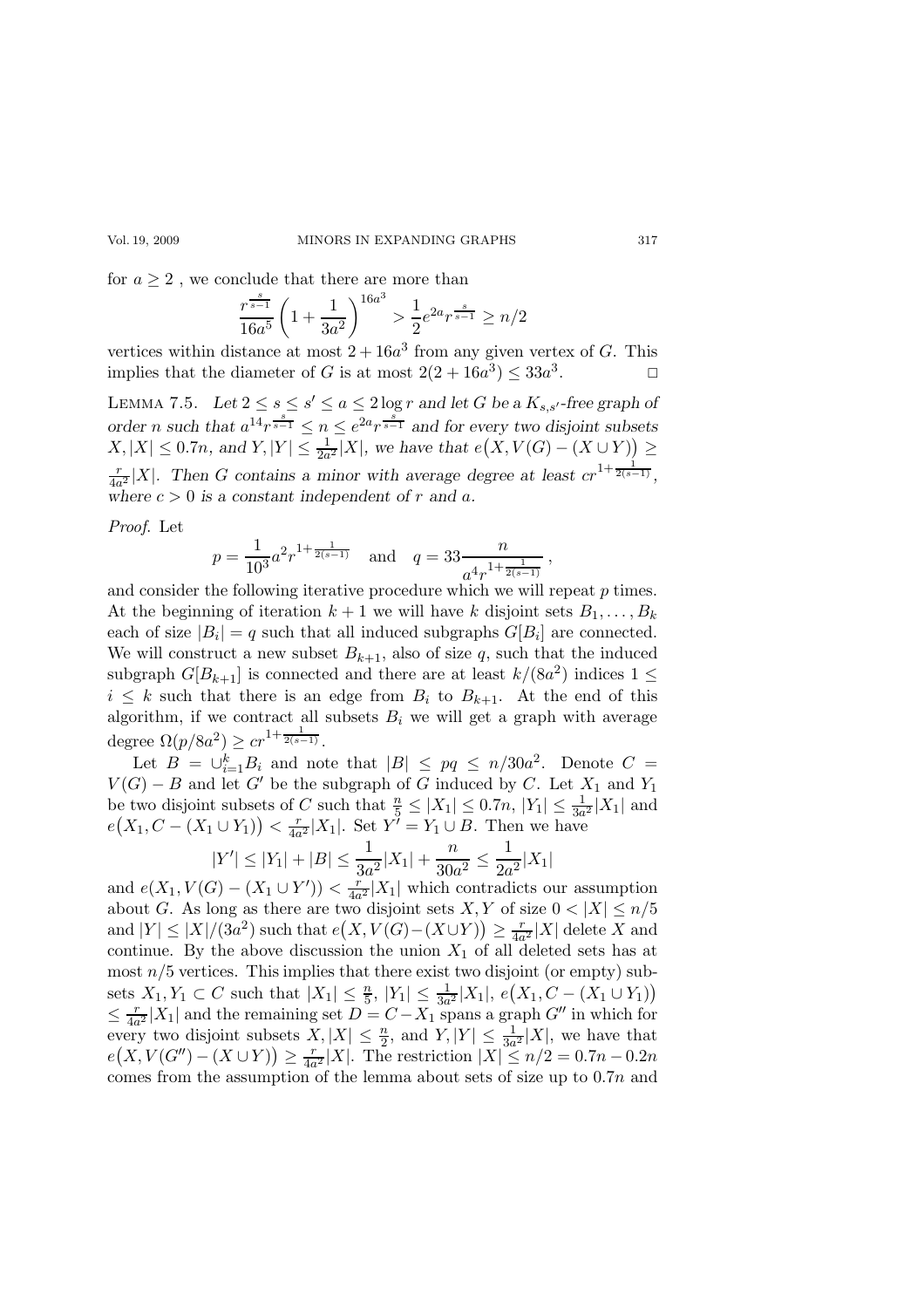the fact that the union of deleted  $X$ 's has cardinality at most  $0.2n$ . Note that by Lemma 7.4,  $G''$  has diameter at most  $33a^3$ .

Consider all sets  $B_j$  that satisfy  $e(B_j, D) \geq \frac{r}{4a}$  $\frac{r}{4a^2}|B_j|$ . Without loss of generality, we can assume that the first m sets  $B_1, \ldots, B_m$  have this property. We claim that m is at least  $k/4a^2$ . If this is not the case then denote  $Y_2 = \bigcup_{j=1}^m B_j$ , and  $X_2 = \bigcup_{j=m+1}^k B_j$ . By definition  $|Y_2| \leq \frac{m}{k-m}|X_2| \leq$ 1  $\frac{1}{3a^2}|X_2|$  and

$$
e(X_2, D) = \sum_{j=m+1}^{k} e(B_j, D) < \sum_{j=m+1}^{k} \frac{r}{4a^2} |B_j| = \frac{r}{4a^2} |X_2|.
$$
\nDefine  $X = X_1 \cup X_2$  and  $Y = Y_1 \cup Y_2$ . Then  $|X| \le n/5 + |B| \le n/4$ ,  $|Y| \le |Y_1| + |Y_2| \le \frac{1}{3a^2} |X_1| + \frac{1}{3a^2} |X_2| < \frac{1}{2a^2} |X|$ ,

and also

$$
e(X, V(G) - (X \cup Y)) \le e(X_1, D - Y_1) + e(X_2, D)
$$
  

$$
< \frac{r}{4a^2} (|X_1| + |X_2|) = \frac{r}{4a^2} |X|.
$$

This contradicts the properties of G. Therefore we have that the first  $m = \frac{k}{4a^2}$  sets  $B_1, \ldots, B_m$  satisfy that  $e(B_j, D) \geq \frac{r}{4a^2} |B_j|$ .

Denote by  $U_j$ ,  $1 \leq j \leq m$ , the set of neighbors of  $B_j$  in D. Since  $n \ge a^{14} r^{\frac{s}{s-1}}, s' \le a, |B_j| = q$  and  $a = r^{o(1)}$ , by Lemma 7.2 (with  $d = r/4a^2$ ), we have that

$$
|U_j| \ge \min\left\{\frac{r}{4a^2s'}|B_j|, \frac{1}{s'}\left(\frac{r}{4a^2}\right)^{\frac{s}{s-1}}\right\} \ge a^7r^{1+\frac{1}{2(s-1)}}.
$$

Pick uniformly at random with repetition  $n/(a^7 r^{1+\frac{1}{2(s-1)}})$  vertices of G'' and denote this set by W. For every index  $1 \leq i \leq m$  the probability that W does not intersect  $U_i$  is at most  $\left(1 - \frac{|U_i|}{|G''|}\right)^{|W|} \leq \frac{1}{e}$ . Therefore the expected number of sets  $U_i$  which have non-empty intersection with  $W$  is at least  $(1 - 1/e)m > m/2$ . Hence there is a choice of W that intersects at least  $m/2 \ge k/(8a^2)$  sets  $U_i$ . Fix an arbitrary vertex  $w_0 \in W$  and consider a collection of shortest paths in  $G_1$  from  $w_0$  to the remaining vertices in W. Since the diameter of  $G''$  is at most  $33a^3$  and  $33a^3|W| \leq q$ , by taking the union of these paths and adding extra vertices if necessary we can construct a connected subset of size q containing W. Denote this set by  $B_{k+1}$  and note that it is connected by an edge to at least  $k/(8a^2)$  sets  $U_i$ ,  $1 \le i \le k$ . This completes the proof of the lemma.

LEMMA 7.6. Let G be a  $K_{s,s'}$ -free graph of average degree r and at most  $r^{4+\frac{s}{s-1}}$  vertices. Then G contains a minor with average degree at least  $\Omega(r^{1+\frac{1}{2(s-1)}})$  .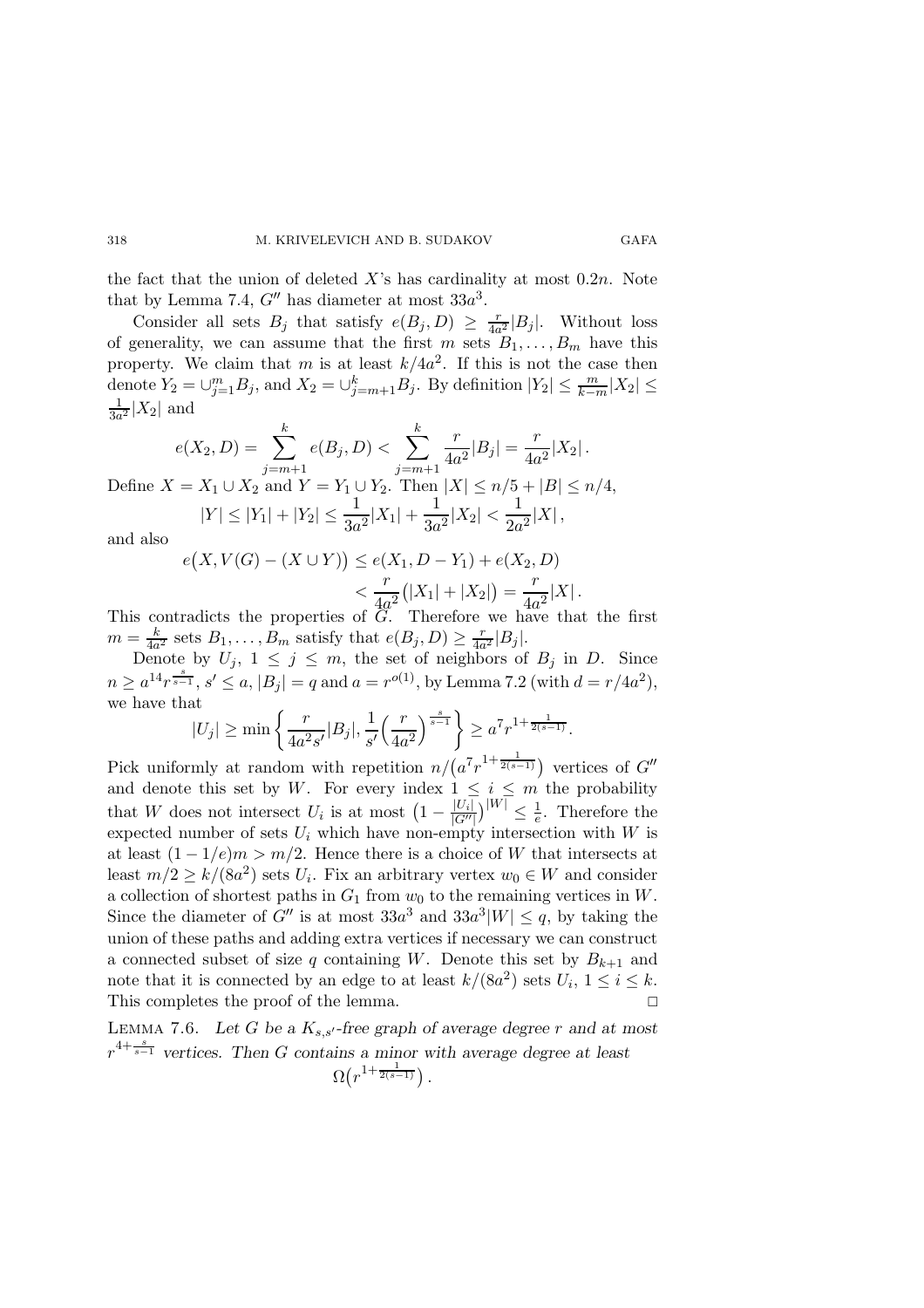*Proof.* Let  $\{a_i, i \geq 0\}$  be an increasing sequence defined by  $a_0 = 20s'$  and  $a_{i+1} = e^{a_i/7}$ . Note that  $a_{i+1}^{14} = e^{2a_i}$  and let  $\ell$  be the first index such that  $e^{2a_{\ell}} > r^4$ . Then there is some  $0 \leq i \leq \ell$  so that the order *n* of our graph G satisfies

$$
a_i^{14} r^{\frac{s}{s-1}} \le n < e^{2a_i} r^{\frac{s}{s-1}}.
$$

If G has the property that for every two disjoint subsets  $X, |X| \leq 0.7n$ , and  $|Y| \leq \frac{1}{2a_i^2}|X|$ , we have that

$$
e(X, V(G) - (X \cup Y)) \ge \frac{r}{4a_i^2}|X|,
$$

then by Lemma 7.5 it contains a minor with average degree  $\Omega(r^{1+\frac{1}{2(s-1)}})$ and we are done. Otherwise, there are two sets  $X, Y$  as above for which  $e(X, V(G) - (X \cup Y)) < \frac{r}{4a}$  $\frac{r}{4a_i^2}|X|$ . Then, by Lemma 7.1, we have that the average degree of the graph  $G - X$  is at least that of G, or the average degree of the subgraph induced by  $X \cup Y$  drops by at most  $r/a_i^2$ . In the first case let  $G_1 = G - X$  and in the second let  $G_1 = G[X \cup Y]$ . Note that the number of vertices  $n_1$  of the new graph is strictly smaller than that of G. Moreover if the average degree of  $G_1$  is smaller than that of G we know that  $n_1 = |X \cup Y| \leq 3n/4$ . Continue this process until we either find a minor with average degree at least  $\Omega(r^{1+\frac{1}{2(s-1)}})$ , or arrive at a graph  $G'$ with *n'* vertices such that  $n' \leq a_0^{14} r^{\frac{s}{s-1}}$ .

In the first case we are obviously done. In the second case we claim that the average degree of  $G'$  is still at least  $r/2$ . Note that if at some stage the order of our graph  $G_i$  satisfied

$$
a_i^{14}r^{\frac{s}{s-1}} < |V(G_j)| \le e^{2a_i}r^{\frac{s}{s-1}},
$$

then the average degree of the new graph  $G_{i+1}$  could decrease only by at most  $r/a_i^2$ . In this case the order of  $G_{j+1}$  drops as well so that  $|G_{j+1}| \leq$  $3|G_j|/4$ . Since  $(3/4)^4 < e^{-1}$ , we have that this can happen only at most  $8a_i$  times, before the order of the remaining graph will become smaller than  $a_i^{14}r^{\frac{s}{s-1}} = e^{2a_{i-1}}r^{\frac{s}{s-1}}$ . Since  $a_{i+1} = e^{a_i/7} \geq 2a_i$ , we have that during all iterations the average degree of the resulting graph can decrease by at most

$$
\sum_{i} 8a_i \cdot \frac{r}{a_i^2} = r \sum_{i} \frac{8}{a_i} \le \frac{16}{a_0} r < \frac{r}{2} \, .
$$

Hence the final graph  $G'$  has average degree at least  $r/2$  and at most  $O(r^{\frac{s}{s-1}})$  vertices. Therefore, by Lemma 7.3, it contains a minor with average degree  $\Omega(r^{1+\frac{1}{2(s-1)}})$ .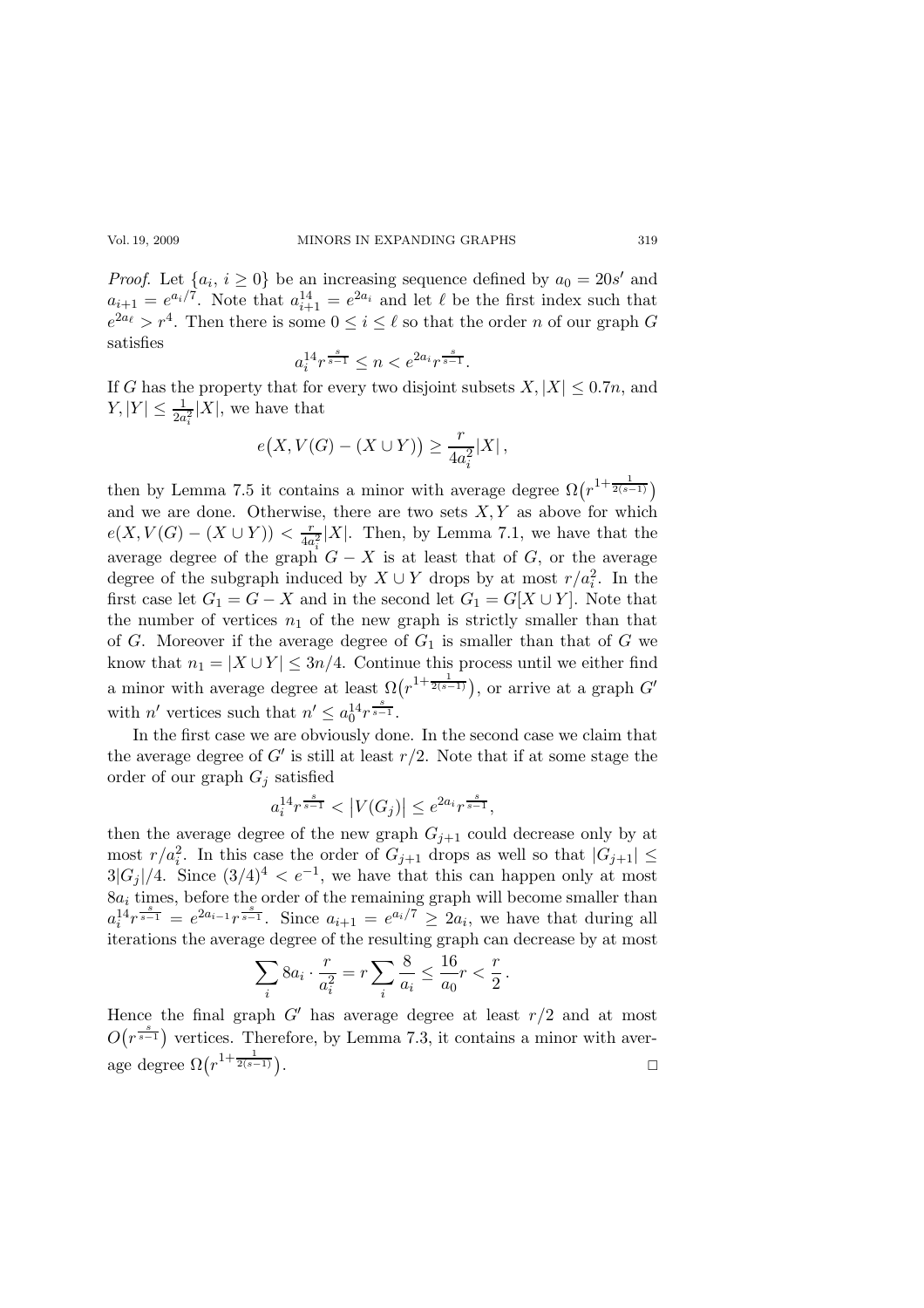#### 320 M. KRIVELEVICH AND B. SUDAKOV GAFA

*Proof of Theorem 4.5.* Let G be a  $K_{s,s}$ -free graph with average degree r and let n be the number of vertices of  $G$ . By Lemma 7.6, we can assume that  $n > r^5$ . Suppose that G contains a subset  $X, |X| \leq 0.7n$ , such that  $|N(X)| \leq |X|/2 \log^2 n$ . If the average degree of  $G - X$  is at least as large as that of G, set  $G_1 = G - X$  and let  $n_1$  be the number of vertices in  $G_1$ . Otherwise, let  $G_1$  be the subgraph induced by the set  $X \cup N(X)$ . In the second case, by Lemma 7.1, the average degree of  $G_1$  is at least  $r - \frac{r}{\log^2 n}$ . Note that in both cases we obtain a smaller graph. Moreover if the average degree of  $G_1$  is smaller than that of G we know that  $n_1 = |X \cup N(X)| \le$  $3n/4$ . Continue this process until we obtain a subgraph  $G'$  of G on  $n'$ vertices such that one of the following holds. Either  $n' \leq r^5$  or every subset X of G' of size  $|X| \leq 0.7n'$  has  $|N(X)| \geq |X|/2 \log^2 n'$ . Note that in the second case the graph G' does not have a separator of size  $\Theta(n'/\log^2 n')$ . Since  $n' > r^5$ , by a result of Plotkin, Rao and Smith [PlRS] mentioned in section 3,  $G'$  has a clique minor of size

$$
\Omega\left(\frac{n'/\log^2 n'}{\sqrt{n'\log n'}}\right) = \Omega\left(\frac{\sqrt{n'}}{\log^{5/2} n'}\right) \ge r^{5/2 - o(1)} \gg r^{1 + \frac{1}{2(s-1)}}.
$$

In the first case, when  $n' \leq r^5$  we claim that the average degree of G' is still at least  $r/2$ . Indeed, let  $n \ge x_0, x_1, \ldots, x_\ell \ge r^5$  be the sequence of orders of graphs that we had during the process when the average degree decreased. Then we know that  $x_{i+1} \leq 3x_i/4$  and the decrease in the average degree at the corresponding step was at most  $r/\log^2 x_i$ . Let  $y_i = \log x_{\ell-i}$ , then  $y_0 \ge 5 \log r$  and  $y_{i+1} \ge y_i + \log(4/3) \ge y_i + 1/4$ . Therefore

$$
\sum_{i} \frac{1}{y_i^2} \le \sum_{i} \frac{1}{(y_0 + i/4)^2} \le 16 \sum_{i=0}^{\infty} \frac{1}{(4y_0 + i)^2} \le \frac{4}{y_0 - 1} \ll \frac{1}{2},
$$

and we conclude that the average degree of  $G'$  is at least  $r(1-\sum_i 1/\log^2 x_i)$  $\geq r/2$ . Therefore we can find in G' a minor with average degree  $\Omega(r^{1+\frac{1}{2(s-1)}})$ using Lemma 7.6. This completes the proof of the theorem.  $\Box$ 

The proof of Theorem 4.6 is very similar to that of Theorem 4.5. The only (relatively) substantial difference in the proof of Theorem 4.6 compared to that of 4.5 lies in the proof of Lemma 7.2. Instead, we have

LEMMA 7.7. Let  $H$  be a bipartite graph of order  $h$  with parts  $A$  and  $B$ such that the degrees of all vertices in  $B$  do not exceed  $s$ . Let  $G$  be  $H$ -free graph and let  $X \subseteq V(G)$  such that  $e(X, V - X) \geq (2dh)|X|$  for some  $d > 0$ . Then  $1/(s-1)$ ,

$$
|N(X)| \ge \begin{cases} d|X| & \text{if } |X| \le d^{1/(s-1)} \\ d^{s/(s-1)} & \text{otherwise.} \end{cases}
$$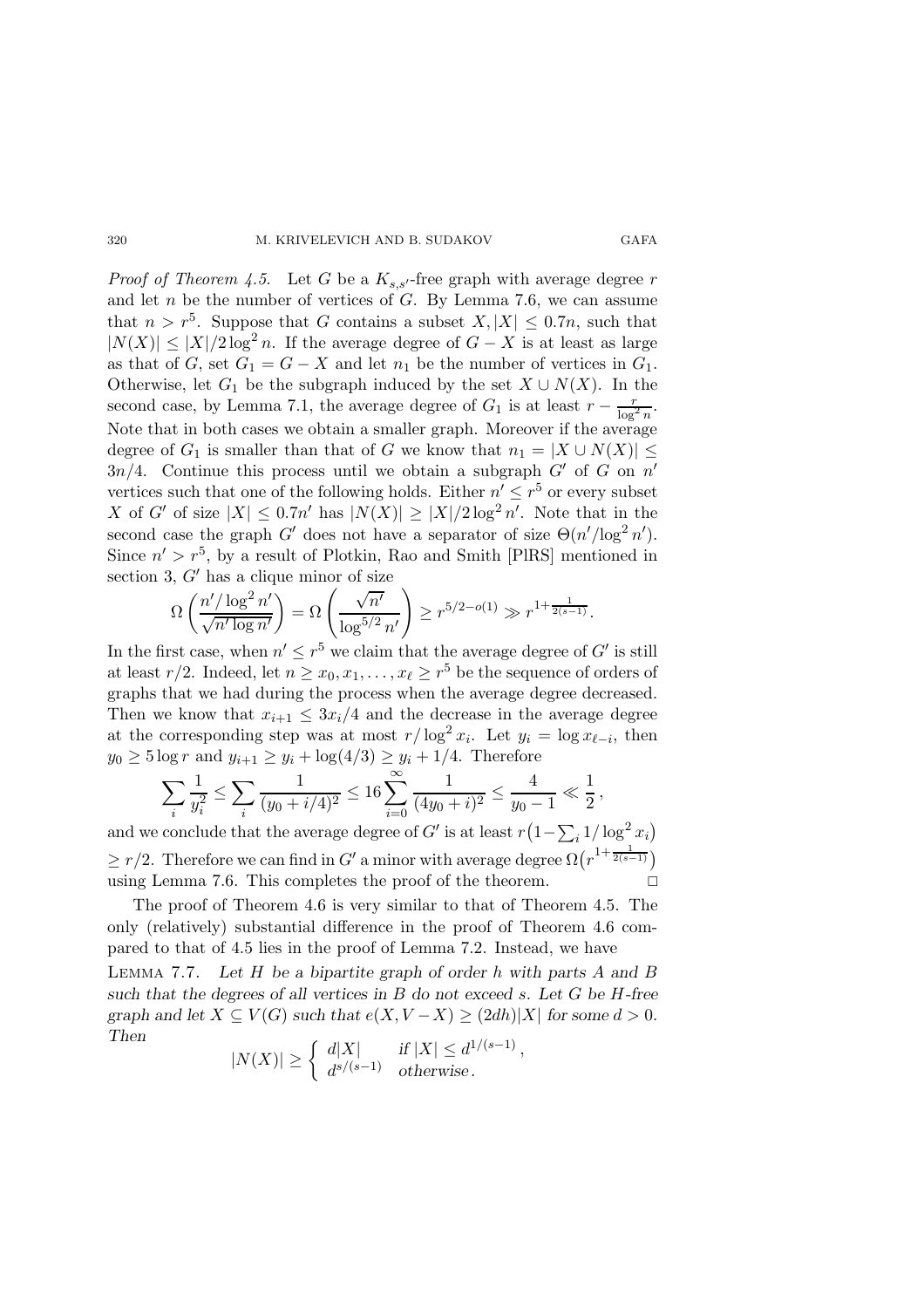Proof. Similarly to the proof of Lemma 7.2 we need to consider only the case when  $|X| \leq d^{1/(s-1)}$ . Then the result follows from a variant of the dependent random choice argument utilized in particular in [AlKS]. If  $|N(X)| \leq d|X|$  then pick a random vertex v in  $N(X)$ . Let the random variable Y count the number of neighbors of  $v$  in  $X$ , and let the random variable Z be the number of s-tuples of vertices in  $N(v) \cap X$  that have at most  $h-1$  common neighbors. Then the expected value of Y is at least  $\frac{e(X,V-X)}{|N(X)|} \geq \frac{2dh|X|}{|N(X)|}$  $\frac{2dh[X]}{|N(X)|}$ , while the expected value of Z is at most  $\binom{|X|}{s}$  $_{s}^{X}$ | $\frac{h-1}{\vert N(X)}$  $\frac{h-1}{|N(X)|}$ . It thus follows that

$$
\mathbb{E}[Y - Z] = \mathbb{E}[Y] - \mathbb{E}[Z] \ge \frac{2dh|X|}{|N(X)|} - \binom{|X|}{s} \frac{h-1}{|N(X)|}
$$
  
> 
$$
\frac{h}{|N(X)|} \left(2d|X| - \binom{|X|}{s}\right)
$$
  
> 
$$
\frac{h|X|}{|N(X)|} \left(2d - \frac{|X|^{s-1}}{s!}\right)
$$
  
> 
$$
\frac{dh|X|}{|N(X)|} \ge h.
$$

Therefore there exists a vertex  $v \in N(X)$  so that  $Y - Z \geq h$ . Fix such a vertex, denote by  $A_0$  its neighborhood in X, and for each s-tuple S in  $A_0$  with less than h common neighbors, delete an arbitrary vertex from S. Denote the obtained set by  $A_1$ . Then  $|A_1| \geq h$ , and every s-tuple in  $A_1$ has at least  $h$  common neighbors. We then can embed a copy of  $H$  in  $G$  by first embedding the side  $A$  of  $H$  one-to-one into  $A_1$ , and then embedding the vertices of  $B$ , the other side of  $H$ , vertex by vertex. As every s-tuple in  $A_1$  has at least h common neighbors and the degree of every vertex in B is at most s, we will be always able to find a required vertex.  $\Box$ 

Repeating the proof of Theorem 4.5 and using the above lemma instead of Lemma 7.2, we can prove Theorem 4.6.

### 8 Minors in  $C_{2k}$ -Free Graphs

Here we prove Theorem 4.7. In the rest of this section we may and will assume that  $k \geq 3$  is fixed  $(k = 2$  follows from Theorem 4.5) and r is sufficiently large compared to  $k$ .

LEMMA 8.1. Let G be  $C_{2k}$ -free graph on n vertices with average degree d. Then  $n \geq (d/16k)^k$ .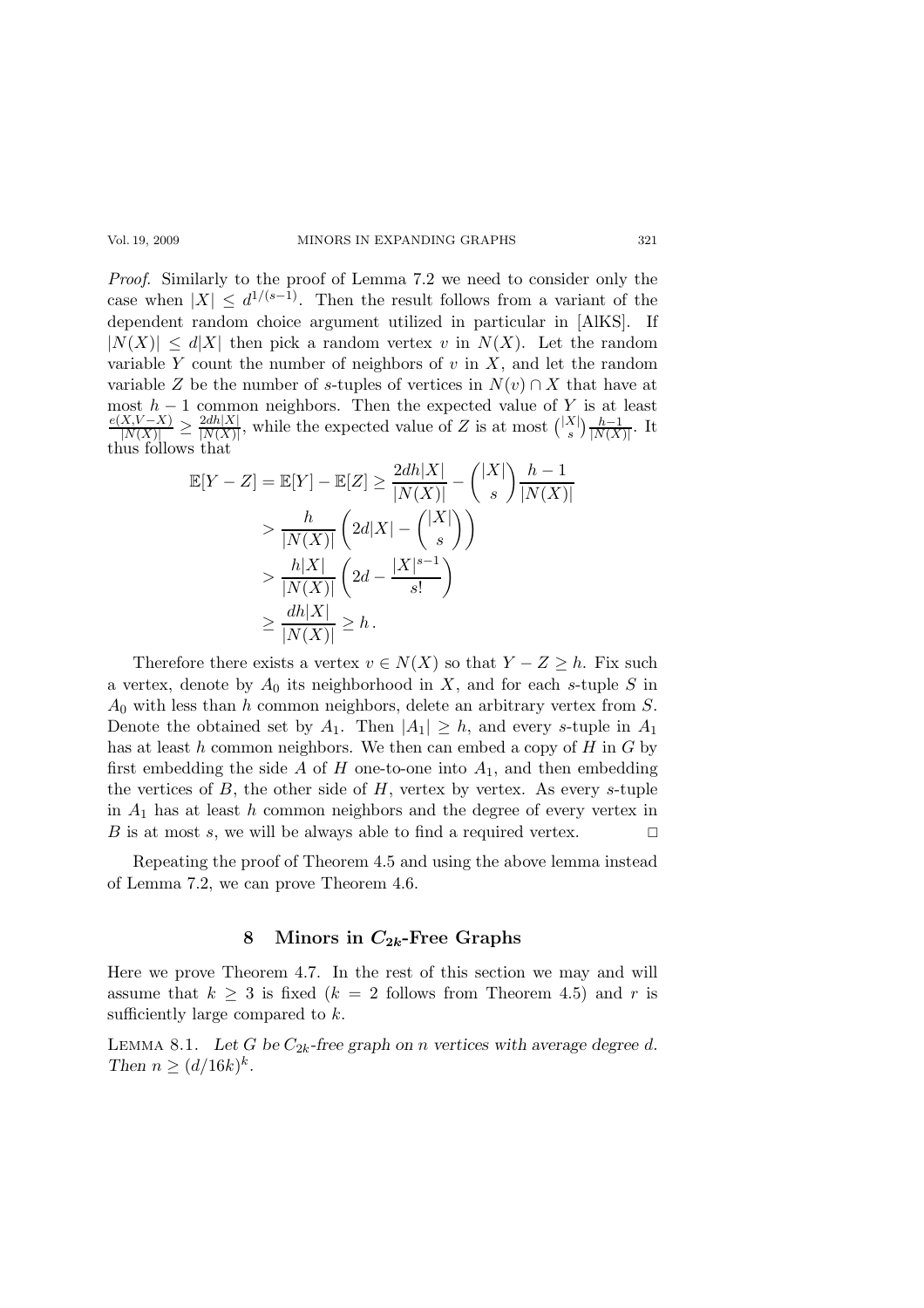*Proof.* It was proved in [V] that the number of edges in a  $C_{2k}$ -free graph on *n* vertices is at most  $8kn^{1+\frac{1}{k}}$ . Therefore we have that  $nd/2 \leq 8kn^{1+\frac{1}{k}}$ , which implies that  $n \geq (d/16k)^k$ . **Example 2** in the second contract of  $\Box$ 

LEMMA 8.2. Let  $k \geq 3$  and let G be a  $C_{2k}$ -free graph. If  $X \subseteq V(G)$ satisfies that  $e(X, V - X) \ge d|X|$  for some  $d \ge 50k^2$ , then

$$
|N(X)| \ge \begin{cases} \frac{d|X|}{4k^2} & \text{if } |X| \le d^{\frac{k-1}{2}},\\ \frac{d^{1/2}|X|}{4k^2} & \text{if } |X| \le d^{\frac{k+1}{2}},\\ 3|X| & \text{if } |X| \le \left(\frac{d}{6k}\right)^k. \end{cases}
$$

Proof. These estimates can be easily deduced from a result of Naor and Verstraëte [NV], who proved that the number of edges in a  $C_{2k}$ -free bipartite graph with parts  $X$  and  $Y$  is bounded by

$$
e(X,Y) \le (2k-3) \big( (|X||Y|)^{\frac{k+1}{2k}} + |X| + |Y| \big).
$$

Indeed, we will have a contradiction with this inequality if  $e(X, N(X)) \ge$  $d|X|$  and the size of  $N(X)$  is smaller than in the assertion of the lemma.  $\Box$ 

LEMMA 8.3. Let  $k \geq 3$ ,  $\alpha \geq 1$ ,  $\rho \geq 3$ , and let G be a  $C_{2k}$ -free graph of order  $n \leq \rho r^k$  such that for every two disjoint subsets  $X, |X| \leq n/2$ , and  $Y, |Y| \leq \frac{1}{3\alpha}|X|$ , we have that  $e(X, V(G) - (X \cup Y)) \geq \frac{r}{4\alpha}$  $\frac{r}{4\alpha}|X|$ . Then every subset  $W \subset G$  of size at least  $r^{k/2-1} \log r$  is contained in a connected subgraph of G on at most  $(40k^2\alpha^{3/2} \log \rho)|W|$  vertices.

Proof. By the above condition and Lemma 8.2, G has minimum degree at least  $r/4\alpha$  and every subset of G of size at most  $(r/24k\alpha)^k$  expands at least three times. Therefore for every vertex v there are at least  $(r/24k\alpha)^k$ vertices which are within distance at most  $k \log r$  from  $v$ . We also have that every subset U of G of size at most  $n/2$  satisfies  $|U \cup N(U)| \ge (1 + \frac{1}{3\alpha})|U|$ . Since  $\rho (24k\alpha)^k < (1 + \frac{1}{3\alpha})^{4\alpha \log \rho + 8k^2\alpha^{3/2}}$ , we conclude that there are more than

$$
\frac{r^k}{(24k\alpha)^k} \left(1 + \frac{1}{3\alpha}\right)^{4\alpha \log \rho + 8k^2 \alpha^{3/2}} > \frac{1}{2}\rho r^k \ge \frac{n}{2}
$$

vertices within distance at most  $k \log r + 4\alpha \log \rho + 8k^2 \alpha^{3/2}$  from any given vertex of  $G$ . This implies that the diameter of  $G$  is at most  $2k \log r + 8\alpha \log \rho + 16k^2 \alpha^{3/2}.$ 

Similarly, by repeatedly applying the first estimate of Lemma 8.2, there are at least  $\left(\frac{r}{16k}\right)$  $\frac{r}{16k^2\alpha}$   $\frac{k+1}{2}$  vertices within distance at most  $\frac{k+1}{2}$  from every vertex of G, and therefore (this time from the second estimate of Lemma 8.2)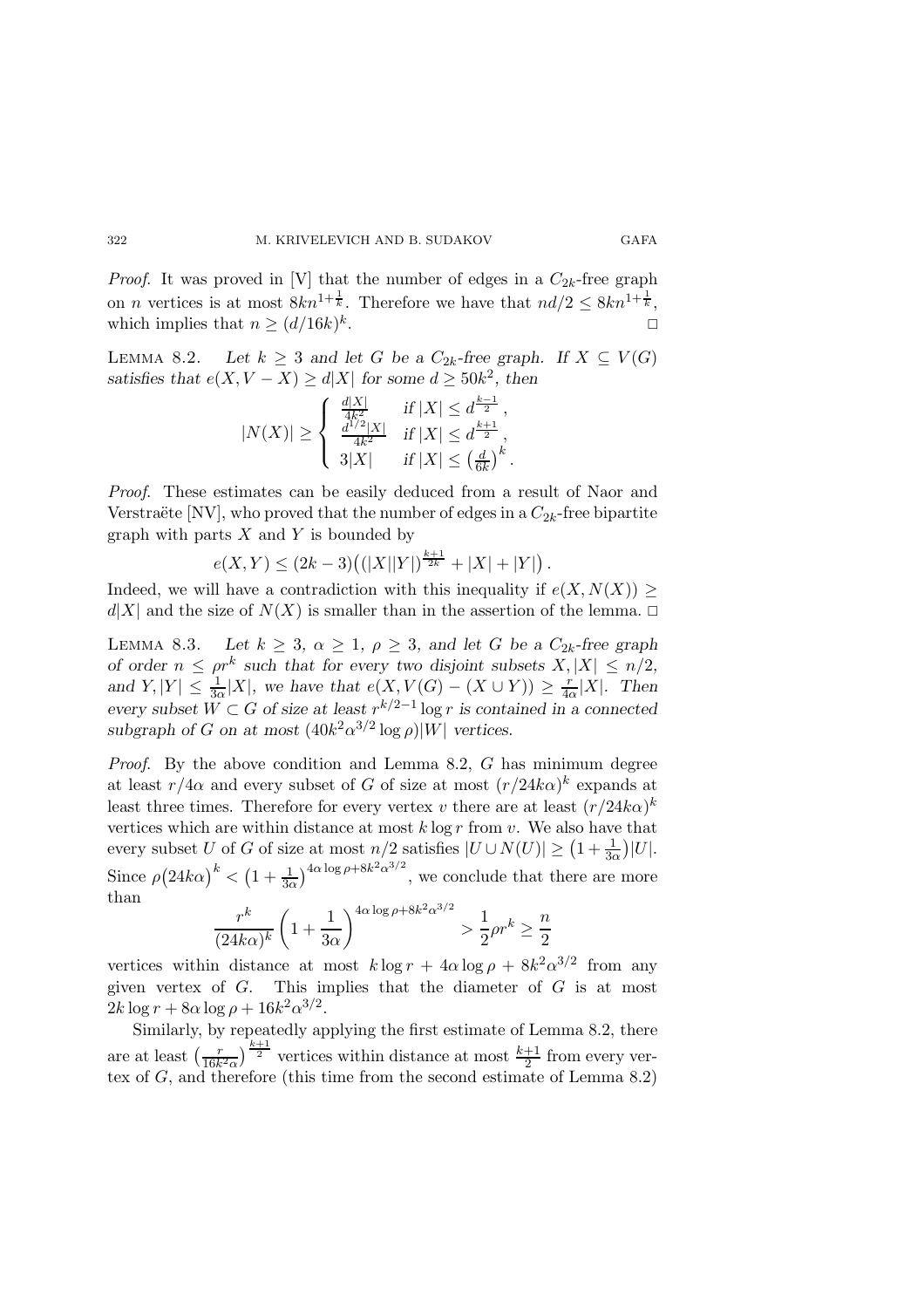the number of vertices within distance at most  $\frac{k+1}{2} + 1 \leq k$  is at least

$$
\frac{(r/(4\alpha))^{1/2}}{4k^2} \left(\frac{r}{16k^2\alpha}\right)^{\frac{k+1}{2}} \ge \frac{r^{k/2+1}}{(16k^2\alpha)^k}.
$$

Since  $\rho (16k^2 \alpha)^k < (1 + \frac{1}{3\alpha})^{4\alpha \log \rho + 8k^2 \alpha^{3/2}}$ , we conclude that there are more than 3/2

$$
\frac{r^{k/2+1}}{(16k^2\alpha)^k} \left(1 + \frac{1}{3\alpha}\right)^{4\alpha \log \rho + 8k^2 \alpha^{3/2}} > \rho r^{k/2+1}
$$

vertices within distance at most  $k + 4\alpha \log \rho + 8k^2 \alpha^{3/2} \le 4\alpha \log \rho + 9k^2 \alpha^{3/2}$ from any given vertex of  $G$ .

Let W be a subset of  $V(G)$  of size at least  $r^{\frac{k}{2}-1} \log r$  and consider the following iterative process that constructs a connected subgraph  $G'$  of G containing W. At the beginning the vertex set of  $G'$  is W. At every step if there are two connected components of  $G'$  such that the distance between them in G is at most  $8\alpha \log \rho + 18k^2 \alpha^{3/2}$ , connect them by a shortest path and add the vertices of this path to  $G'$ . We perform this step at most  $|W|$  times until the distance between every two remaining connected components of G' is larger than  $8\alpha \log \rho + 18k^2 \alpha^{3/2}$ . Then the balls of radius  $4\alpha \log \rho + 9k^2 \alpha^{3/2}$  around each component are disjoint. By the above discussion, each such ball contains at least  $\rho r^{k/2+1}$  vertices so the number of components is at most  $n/pr^{k/2+1} \leq r^{k/2-1}$ . Now fix one component of  $G'$  and connect it to every other component by a path whose length is bounded by the diameter of G. This gives a connected subgraph of G that contains W and has altogether at most

$$
(8\alpha \log \rho + 18k^2 \alpha^{3/2})|W| + r^{k/2 - 1} (2k \log r + 8\alpha \log \rho + 16k^2 \alpha^{3/2})
$$
  
\$\leq (40k^2 \alpha^{3/2} \log \rho)|W|

vertices. This completes the proof of the lemma.

LEMMA 8.4. Let  $1 \leq \alpha \leq \log^2 r$ ,  $3 \leq \rho \leq r^2$ , and let G be a  $C_{2k}$ -free graph of order  $n \leq \rho r^k$  such that for every two disjoint subsets  $X, |X| \leq 0.7n$ , and  $Y, |Y| \leq \frac{1}{2\alpha}|X|$ , we have that  $e(X, V(G) - (X \cup Y)) \geq \frac{r}{4\alpha}$  $\frac{r}{4\alpha}|X|$ . Then G contains a minor with average degree at least

$$
c \frac{r \cdot n^{\frac{k-1}{2k}}}{\alpha^{\frac{15k+3}{4k}} \log^{\frac{k+1}{2k}} \rho},
$$

where  $c > 0$  is a constant independent of r,  $\rho$  and  $\alpha$ .

Proof. Let

$$
q = \frac{1000k^3 \alpha}{r} (n\alpha^{3/2} \log \rho)^{\frac{k+1}{2k}}
$$
 and  $p = \frac{n}{30\alpha q}$ ,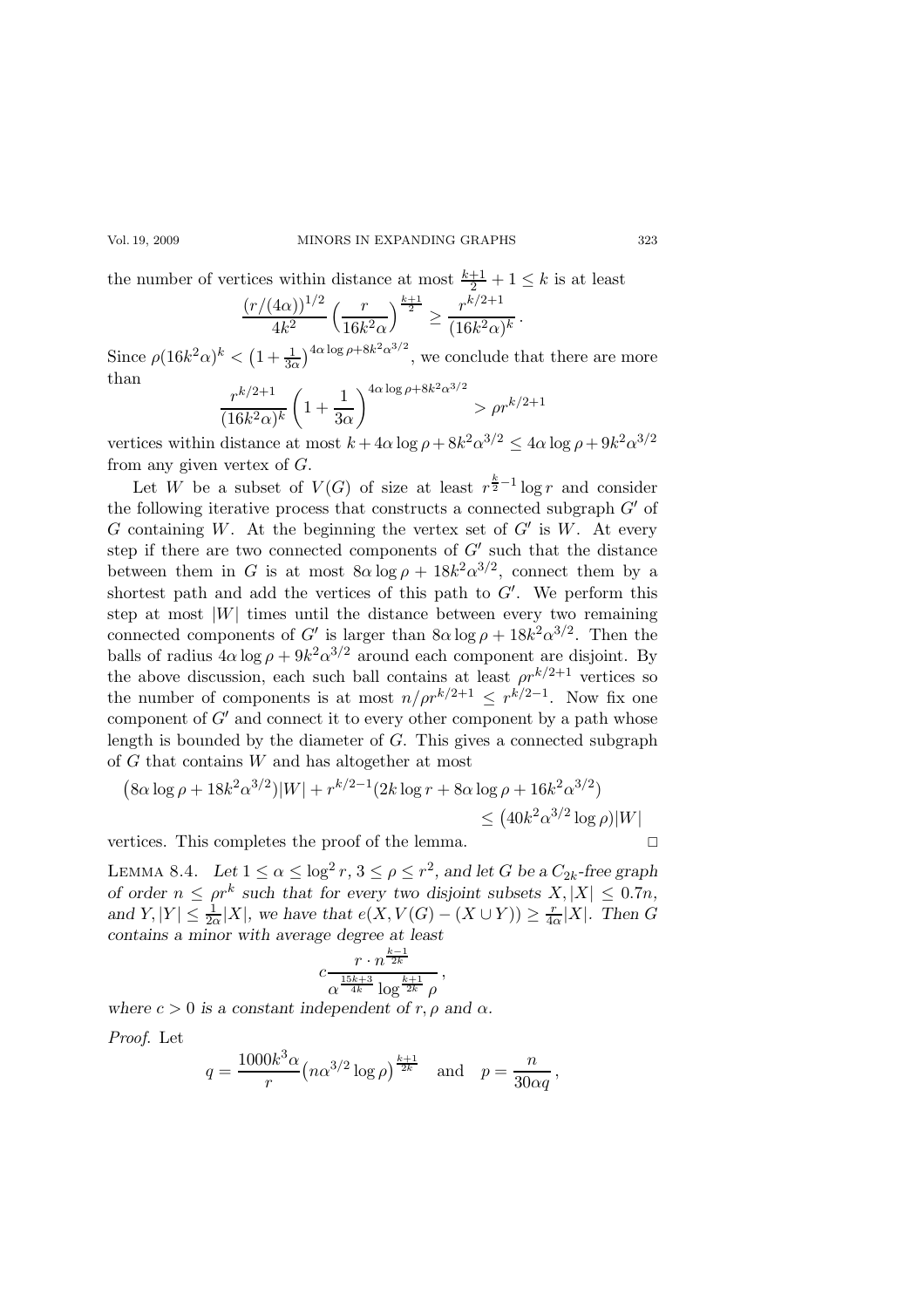and consider the following iterative procedure which we will repeat  $p$  times. In the beginning of iteration  $t+1$  we have t disjoint sets  $B_1, \ldots, B_t$ , each of size  $|B_i| = q$ , such that all induced subgraphs  $G[B_i]$  are connected. We will construct a new subset  $B_{t+1}$ , also of size q, such that the induced subgraph  $G[B_{t+1}]$  is connected, and there are at least  $t/(8\alpha)$  indices  $1 \leq i \leq t$  such that there is an edge from  $B_i$  to  $B_{t+1}$ . In the end of this algorithm if we contract all subsets  $B_i$  we get a graph with average degree

$$
\Omega\left(\frac{p}{8\alpha}\right) \ge \Omega\left(\frac{r \cdot n^{\frac{k-1}{2k}}}{\alpha^{\frac{15k+3}{4k}} \log^{\frac{k+1}{2k}} \rho}\right).
$$

Let  $B = \bigcup_{i=1}^{t} B_i$  and note that  $|B| \le pq = n/30\alpha$ . Repeating the argument of the proof of Lemma 7.5 we obtain a subset  $D$  such that the subgraph  $G''$  induced by D has the following properties:

• For every two disjoint subsets  $X, |X| \leq \frac{n}{2}$ , and  $Y, |Y| \leq \frac{1}{3\alpha}|X|$ , of  $G''$ we have that

$$
e(X, V(G'') - (X \cup Y)) \ge \frac{r}{4\alpha}|X|.
$$

• At least  $m=\frac{t}{4a}$  $\frac{t}{4\alpha}$  sets  $B_j$  satisfy that  $e(B_j, D) \geq \frac{r}{4\alpha}$  $\frac{r}{4\alpha}|B_j|.$ 

Without loss of generality, we can assume that  $B_1, \ldots, B_m$  satisfy  $e(B_j,D) \geq \frac{r}{4c}$  $\frac{r}{4\alpha}|B_j|$ . Let  $U_j$  be the set of neighbors of  $B_j$  in D. Since our graph is  $C_{2k}$ -free we have, by the result of Naor and Verstraëte [NV], that

$$
e(B_j, U_j) \le (2k-3) \big( (|B_j||U_j|)^{\frac{k+1}{2k}} + |B_j| + |U_j| \big).
$$

This inequality together with  $k \geq 3$  and  $|B_i| = q$  implies that  $|U_i| \geq$  $(40k^2\alpha^{3/2}\log\rho)n/q$ . (Here and later we use that the minimum degree is at least  $r/(4\alpha)$  and therefore by Lemma 8.1  $n \ge (r/(64k\alpha))^k$ , we also assume that  $r$  is large enough.) Pick uniformly at random with repetition  $q/(40k^2\alpha^{3/2}\log\rho) > r^{k/2-1}\log r$  vertices of  $G''$  and denote this set by W. For every index  $1 \leq i \leq m$  the probability that W does not intersect  $U_i$  is at most  $\left(1 - \frac{|U_i|}{|G''|}\right)^{|W|} \leq 1/e$ . Therefore the expected number of sets  $U_i$  that have a non-empty intersection with  $W$  is at least  $(1 - 1/e)m > m/2$ . Hence there is a choice of W that intersects at least  $m/2 \ge t/(8\alpha)$  sets  $U_i$ . By Lemma 8.3,  $G''$  contains a connected subgraph on  $\leq (40k^2\alpha^{3/2}\log\rho)|W| \leq q$  vertices that contains W. By adding extra vertices if necessary we can construct a connected subset  $B_{t+1}$  of size q that contains W and hence is connected by an edge to at least  $t/(8\alpha)$  sets  $U_i, i \leq t$ . This completes the proof of the lemma.

Substituting in the above lemma  $\alpha = a^2$  and  $\rho = e^{2a}$  we obtain the following corollary.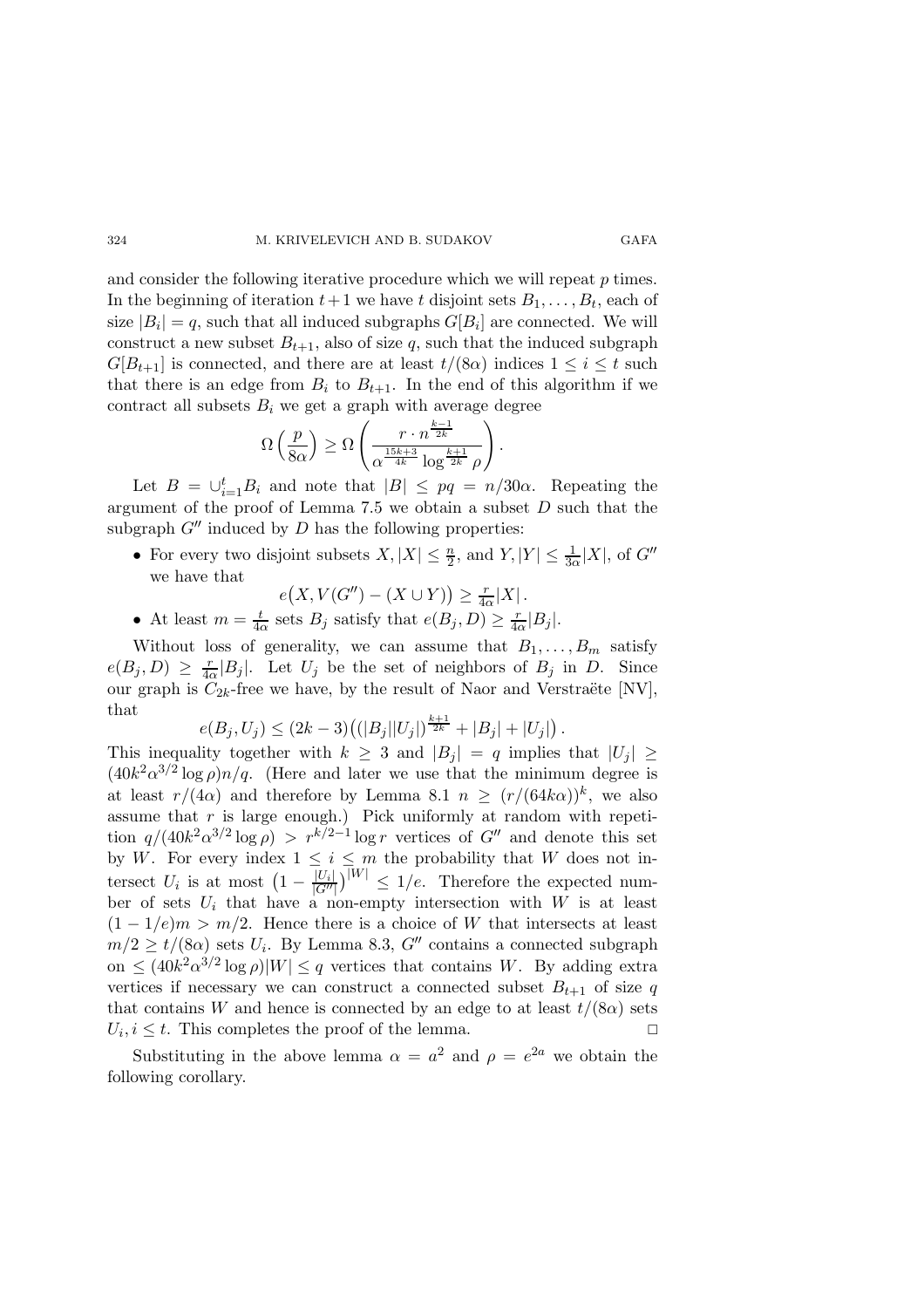COROLLARY 8.5. Let  $1 \le a \le \log r$ , and let G be a  $C_{2k}$ -free graph of order *n* such that  $a^{26}r^k \leq n \leq e^{2a}r^k$  and for every two disjoint subsets  $X, |X| \leq 0.7n$ , and  $Y, |Y| \leq \frac{1}{2a^2}|X|$ , we have that  $e(X, V(G) - (X \cup Y)) \geq$  $\frac{r}{4a^2}|X|$ . Then G contains a minor with average degree at least  $cr^{\frac{k+1}{2}}$ , where  $c > 0$  is a constant independent of r and a.

LEMMA 8.6. Let  $\rho \geq 3$  be a constant and let G be a  $C_{2k}$ -free graph on  $n = \rho r^k$  vertices with average degree r. Then G contains a minor with average degree at least  $\Omega(r^{\frac{k+1}{2}})$ .

*Proof.* Set  $\alpha = 8(k \log(32k) + \log \rho)$  and note that it is a constant independent of  $r$ . Consider the following process. If we already have a graph  $G$ with average degree  $\Omega(r)$  which has the property that for every two disjoint subsets  $X, |X| \leq 0.7n$  and  $Y, |Y| \leq \frac{1}{2\alpha}|X|$  we have that

$$
e(X, V(G) - (X \cup Y)) \ge \frac{r}{4\alpha}|X|,
$$

then by Lemma 8.4 it contains a minor with average degree  $\Omega(rn^{\frac{k-1}{2k}})$ . Since by Lemma 8.1 every  $C_{2k}$ -free graph with average degree  $\Omega(r)$  has at least  $\Omega(r^k)$  vertices we are done. Otherwise, there are two sets  $X, Y$  as above for which  $e(X, V(G) - (X \cup Y)) < \frac{r}{4d}$  $\frac{r}{4\alpha}|X|$ . Then, by Lemma 7.1, we have that the average degree of the graph  $G-X$  is at least r, or the average degree of the subgraph induced by  $X \cup Y$  is at least  $r - \frac{r}{\alpha}$  $\frac{r}{\alpha}$ . In the first case let  $G_1 = G - X$  and in the second let  $G_1 = G[X \cup Y]$ . Note that the number of vertices  $n_1$  of the new graph is strictly smaller than that of  $G$ . Moreover if the average degree of  $G_1$  is smaller than that of G we know  $n_1 = |X \cup Y| \leq 3n/4$ . Continue this process until we either find a graph with average degree  $\Omega(r)$  which satisfies the assumption of Lemma 8.4 and therefore contains a minor with average degree at least  $\Omega(r^{\frac{k+1}{2}})$ , or we have at least  $\alpha/2$  steps at which the average degree of the new graph decreases. In the second case, let  $G'$  be the resulting graph and  $n'$  be the number of its vertices.

Since the degree decreased exactly  $\alpha/2$  times we know that the average degree of  $G'$  is at least  $r - \left(\frac{\alpha}{2}\right)$  $\frac{\alpha}{2}$ ) $\frac{r}{\alpha} \geq \frac{r}{2}$  $\frac{r}{2}$  and the number of its vertices satisfies

$$
n' \le \left(\frac{3}{4}\right)^{\alpha/2} n < e^{-k \log(32k) - \log \rho} n = \frac{n}{\rho(32k)^k} \le \left(\frac{r}{32k}\right)^k.
$$

As  $G'$  is  $C_{2k}$ -free, it contradicts the assertion of Lemma 8.1. This shows that the second case is in fact impossible and our process always outputs a minor of average degree at least  $\Omega(r^{\frac{k+1}{2}})$ .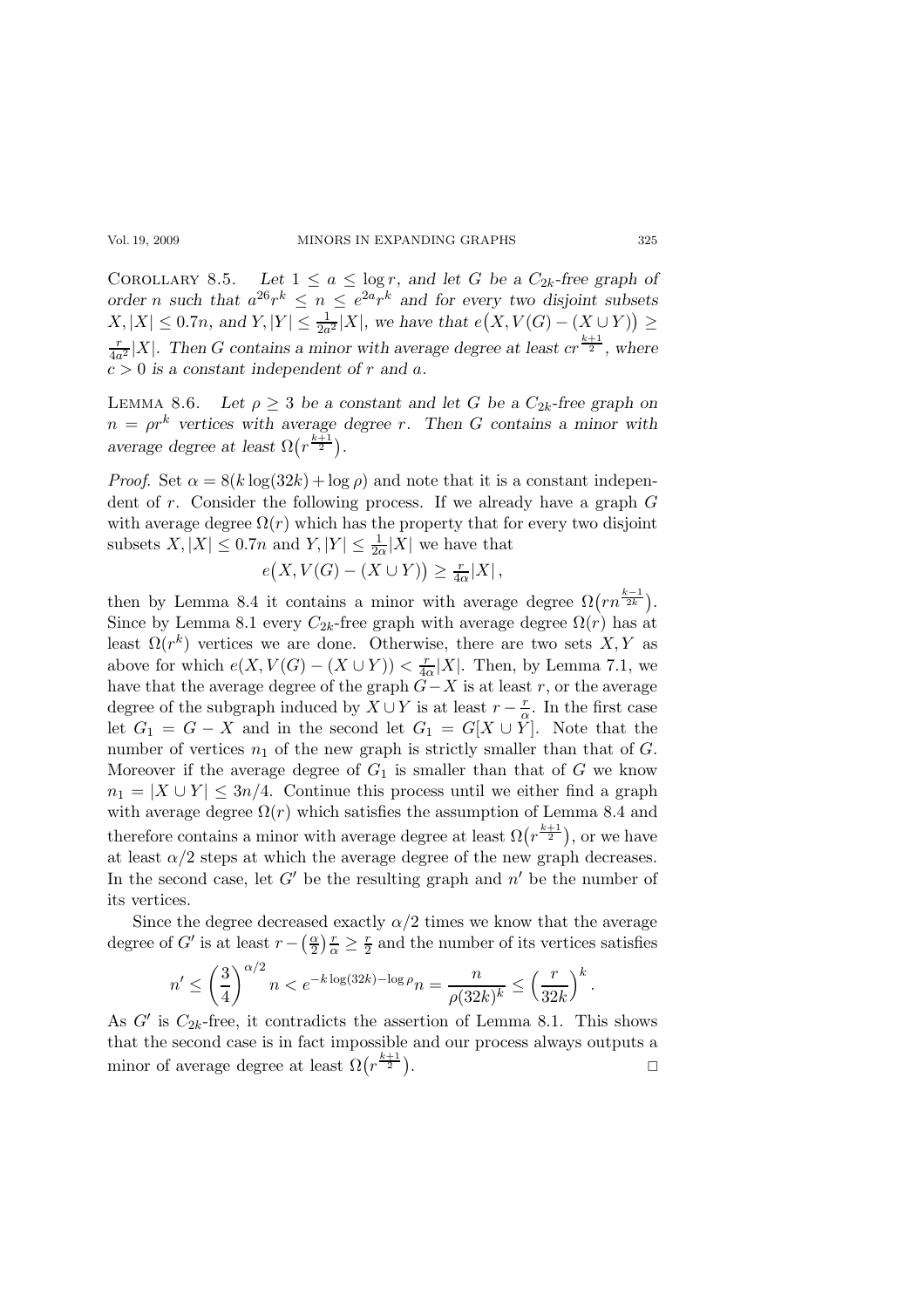LEMMA 8.7. Let G be a  $C_{2k}$ -free graph of with average degree r and at most  $r^{k+2}$  vertices. Then G contains a minor with average degree at least  $\Omega(r^{\frac{k+1}{2}}).$ 

*Proof.* Let  $\{a_i, i \geq 0\}$  be an increasing sequence defined by  $a_0 = 65$  and  $a_{i+1} = e^{a_i/13}$ . Note that  $a_{i+1}^{26} = e^{2a_i}$  and let  $\ell$  be the first index such that  $e^{2a_{\ell}} \geq r^2$ . Then there is some  $0 \leq i \leq \ell$  such that the order *n* of our graph G satisfies  $a_i^{26}r^k \leq n < e^{2a_i}r^k$ . If G has the property that for every two disjoint subsets  $X, |X| \leq 0.7n$  and  $Y, |Y| \leq \frac{1}{2a_i^2}|X|$  we have that

$$
e(X, V(G) - (X \cup Y)) \ge \frac{r}{4a_i^2}|X|,
$$

then by Corollary 8.5 it contains a minor with average degree  $\Omega(r^{\frac{k+1}{2}})$ and we are done. Otherwise, there are two sets  $X, Y$  as above for which  $e(X, V(G) - (X \cup Y)) < \frac{r}{4a}$  $\frac{r}{4a_i^2}|X|$ . Then, by Lemma 7.1, we have that the average degree of graph  $G - X$  is at least as large as that of G, or the average degree of the subgraph induced by  $X \cup Y$  drops by at most  $r/a_i^2$ . In the first case let  $G_1 = G - X$  and in the second let  $G_1 = G[X \cup Y]$ . Note that the number of vertices  $n_1$  of new graph is strictly smaller than that of G. Moreover if the average degree of  $G_1$  is smaller than that of G we know  $n_1 = |X \cup Y| \leq 3n/4$ . Continue this process until we either find a minor of with average degree at least  $\Omega(r^{\frac{k+1}{2}})$  or we arrive to a graph  $G'$ with *n'* vertices such that  $n' \leq a_0^{26} r^k$ .

In the first case we are clearly done. In the second case we claim that the average degree of  $G'$  is still at least  $r/2$ . Note that if at some stage the order of our graph  $G_j$  satisfied  $a_i^{26}r^k \leq |V(G_j)| < e^{2a_i}r^k$ , then the average degree of the new graph  $G_{j+1}$  could decrease only by at most  $r/a_i^2$ . In this case the order of  $G_{j+1}$  drops as well so that  $|G_{j+1}| \leq 3|G_j|/4$ . Since  $(3/4)^4 < e^{-1}$ , we have that this can happen only at most  $8a_i$  times, before the order of the remaining graph will become smaller than  $a_i^{26}r^k = e^{2a_{i-1}}r^k$ . Since  $a_{i+1} = e^{a_i/13} \ge 2a_i$ , we have that during all iterations the average degree of the resulting graph can decrease by at most

$$
\sum_{i} 8a_i \cdot \frac{r}{a_i^2} = r \sum_{i} \frac{8}{a_i} \le \frac{16}{a_0} r < \frac{r}{2} \, .
$$

Hence the final graph G' has average degree at least  $r/2$  and at most  $O(r^k)$ vertices. Therefore, by Lemma 8.6, it contains a minor with average degree  $\Omega(r^{\frac{k+1}{2}})$ . Description of the contract of the contract of the contract of the contract of the contract of the contract o

*Proof of Theorem 4.7.* Let G be a  $C_{2k}$ -free graph with average degree r and let  $n$  be the number of vertices of  $G$ . By Lemma 8.7, we can assume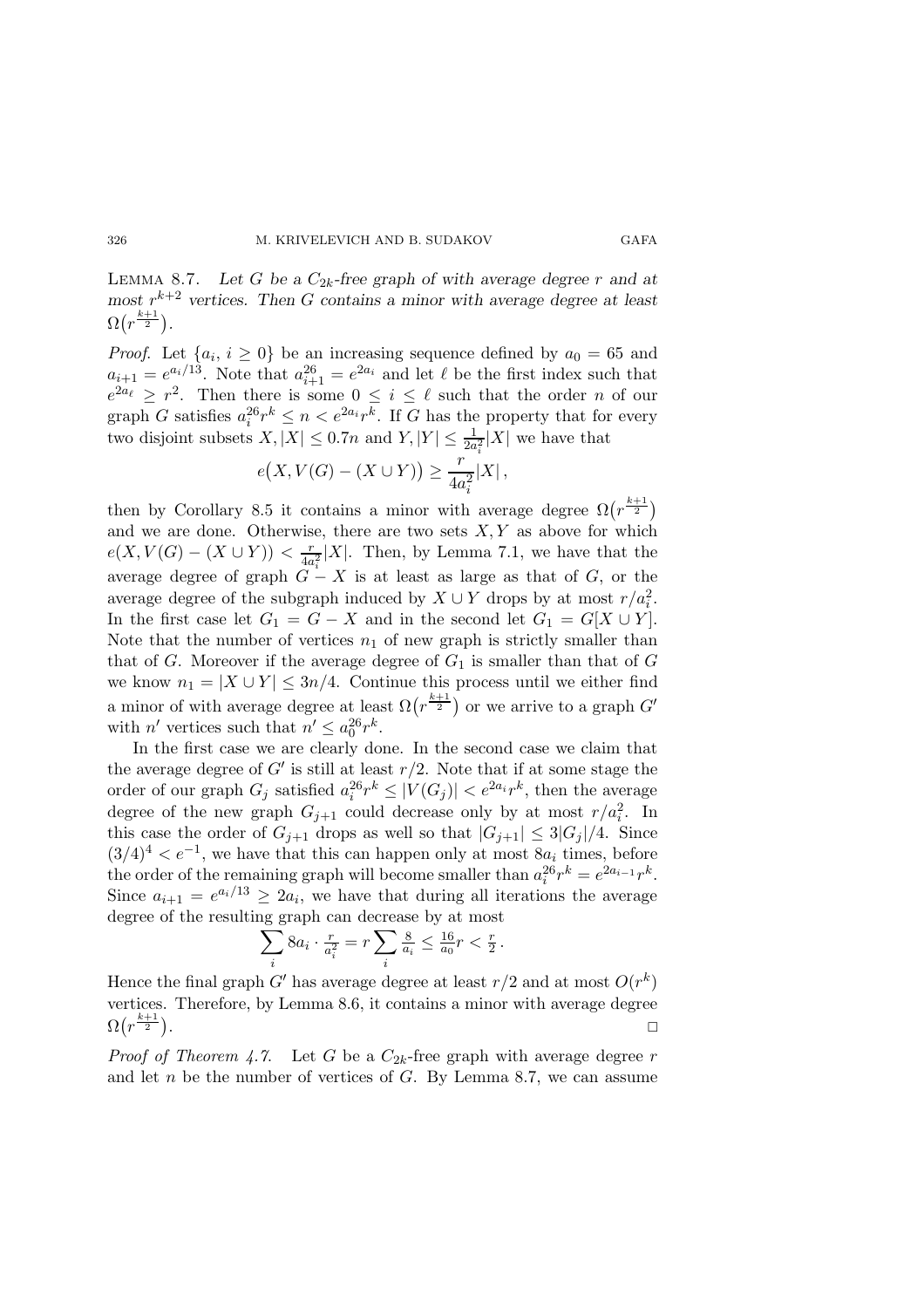#### Vol. 19, 2009 MINORS IN EXPANDING GRAPHS 327

that  $n > r^{k+2}$ . Suppose that G contains a subset  $X, |X| \leq 0.7n$ , such that  $|N(X)| \leq |X|/2 \log^2 n$ . If the average degree of  $G - X$  is at least r, set  $G_1 = G - X$  and let  $n_1$  be the number of vertices in  $G_1$ . Otherwise, let  $G_1$  be the subgraph induced by the set  $X \cup N(X)$ . In the second case, by Lemma 7.1, the average degree of  $G_1$  is at least  $r - \frac{r}{\log^2 n}$ . Note that in both cases we obtain a smaller graph. Moreover if the average degree of  $G_1$ is smaller than that of G we know that  $n_1 = |X \cup N(X)| \leq 3n/4$ . Continue this process until we obtain a subgraph  $G'$  of  $G$  on  $n'$  vertices such that one of the following holds. Either  $n' \leq r^{k+2}$  or every subset X of G' of size  $|X| \leq 0.7n'$  has  $|N(X)| \geq |X|/2 \log^2 n'$ . Note that in the second case the graph G' does not have a separator of size  $\Theta(n'/\log^2 n')$ . Since  $n' > r^{k+2}$ , by the result of Plotkin, Rao and Smith [PlRS], G′ has a clique minor of size

$$
\Omega\left(\frac{n'/\log^2 n'}{\sqrt{n'\log n'}}\right) = \Omega\left(\frac{\sqrt{n'}}{\log^{5/2} n'}\right) \ge r^{\frac{k+2}{2} - o(1)} \gg r^{\frac{k+1}{2}}.
$$

In the first case, when  $n' \leq r^{k+2}$  we claim that the average degree of G' is still at least  $r/2$ . Indeed, let  $n \geq x_0, x_1, \ldots, x_\ell \geq r^{k+2}$  be the sequence of orders of graphs that we had during the process when the average degree decreased. Then we know that  $x_{i+1} \leq 3x_i/4$  and the decrease in the average degree at the corresponding step was at most  $r/\log^2 x_i$ . Let  $y_i = \log x_{\ell-i}$ , then  $y_0 \ge (k+2) \log r$  and  $y_{i+1} \ge y_i + \log(4/3) \ge y_i + 1/4$ . Therefore

$$
\sum_{i} \frac{1}{y_i^2} \le \sum_{i} \frac{1}{(y_0 + i/4)^2} \le 16 \sum_{i=0}^{\infty} \frac{1}{(4y_0 + i)^2} \le \frac{4}{y_0 - 1} \ll \frac{1}{2},
$$

and we conclude that the average degree of  $G'$  is at least  $r(1-\sum_i 1/\log^2 x_i) \geq$ r/2. Therefore we can find in G' a minor with average degree  $\Omega(r^{\frac{k+1}{2}})$  using Lemma 8.7. This completes the proof of the theorem.

# 9 Concluding Remarks

In this paper we proved that if  $G$  is an expander graph then it contains a large clique minor. Moreover our results on  $H$ -free graphs suggest that already local expansion may be sufficient to derive results of this sort. This leads to the following general question which we think deserves further study. Let  $G$  be a graph of order  $n$  such that for every subset of vertices X of size at most s we have that  $|N(X)| \ge t |X|$ . Denote by  $f(s, t)$  the size of the largest clique minor which such graph must always contain. What is the asymptotic behavior of this function? Note that we already know the behavior of f in the two extremal cases when  $s = 1$  and  $s = \Theta(n/t)$ .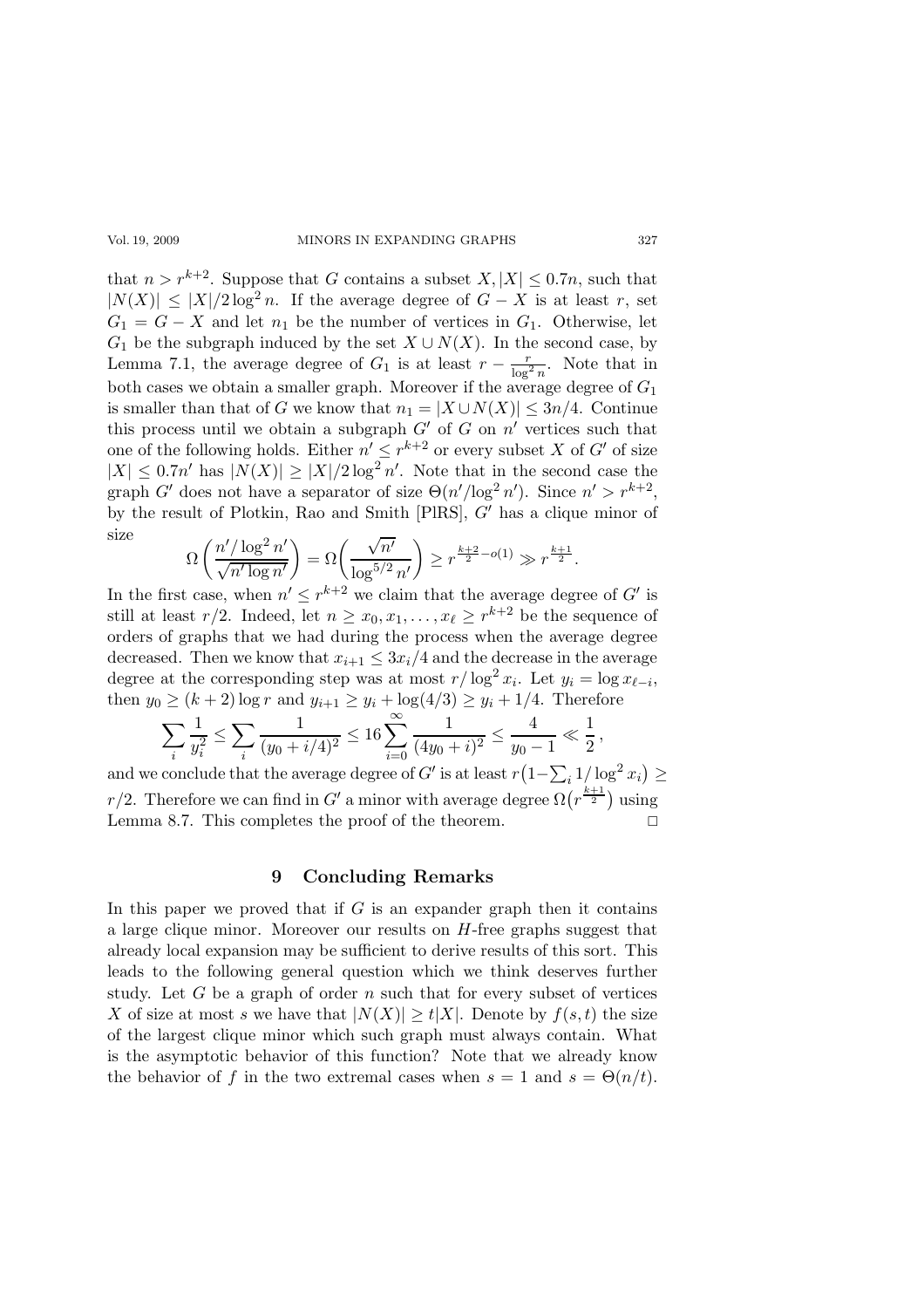Indeed, if  $s = 1$  we just have that the minimum degree of G is at least t and therefore it contains a clique minor of order  $\Omega(t/\sqrt{\log t})$  by Kostochka– Thomason. In the second case we have by Corollary 4.2 that our graph has clique minor of order  $\Omega(t\sqrt{s\log t}/\log(st))$ .

One related and quite attractive question which remains unsettled is the asymptotic behavior of the largest clique minor size in sparse random graphs  $G_{n,p}$ . While for the case of constant edge probability p, Bollobás, Catlin and Erdős [BCE] showed this quantity to behave asymptotically as  $\Theta(n/\sqrt{\log n})$ , their method is apparently insufficient to resolve the question for (much) smaller values of  $p(n)$ , and in particular, for the the rather intriguing case  $p = c/n$ ,  $c > 1$  is a constant, where a largest clique minor can be shown to be with high probability between  $c_1\sqrt{n/\log n}$  and  $c_2\sqrt{n}$ .

Another interesting direction of future study can be to find sufficient conditions for ensuring a minor of a non-complete graph  $\Gamma$  (rather then just a clique  $K_k$ ) in an expanding graph G. The first step in this direction has been made by Myers and Thomason [MyT] who derived an analog of the Kostochka–Thomason result for a general Γ.

Finally, it would be quite nice to obtain algorithmic analogs of our main results (see, e.g. [DHK] for a recent contribution to algorithmic graph minor theory), providing efficient, deterministic algorithms for finding large minors, matching our existential statements.

Note added in proof. Recently, the order of the largest clique minor in a sparse random graph was determined by Fountoulakis, Kühn and Osthus [FKO].

#### References

- [AKS] M. AJTAI, J. KOMLÓS, E. SZEMERÉDI, Deterministic simulation in LOGSPACE, Proceedings of the  $19^{th}$  Annual ACM Symposium on Theory of Computing (1987), 132–140.
- [AlFAZ] N. ALON, U. FEIGE, A. WIGDERSON, D. ZUCKERMAN, Derandomized graph products, Computational Complexity 5 (1995), 60–75.
- [AlKS] N. ALON, M. KRIVELEVICH, B. SUDAKOV, Turán numbers of bipartite graphs and related Ramsey-type questions, Combinatorics, Probability and Computing 12 (2003), 477–494.
- [AlRS] N. ALON, L. RÓNYAI, T. SZABÓ, Norm-graphs: variations and applications, J. Combinatorial Theory Ser. B 76 (1999), 280–290.
- [AlST] N. Alon, P. Seymour, R. Thomas, A separator theorem for nonplanar graphs, J. Amer. Math. Soc. 3 (1990), 801–808.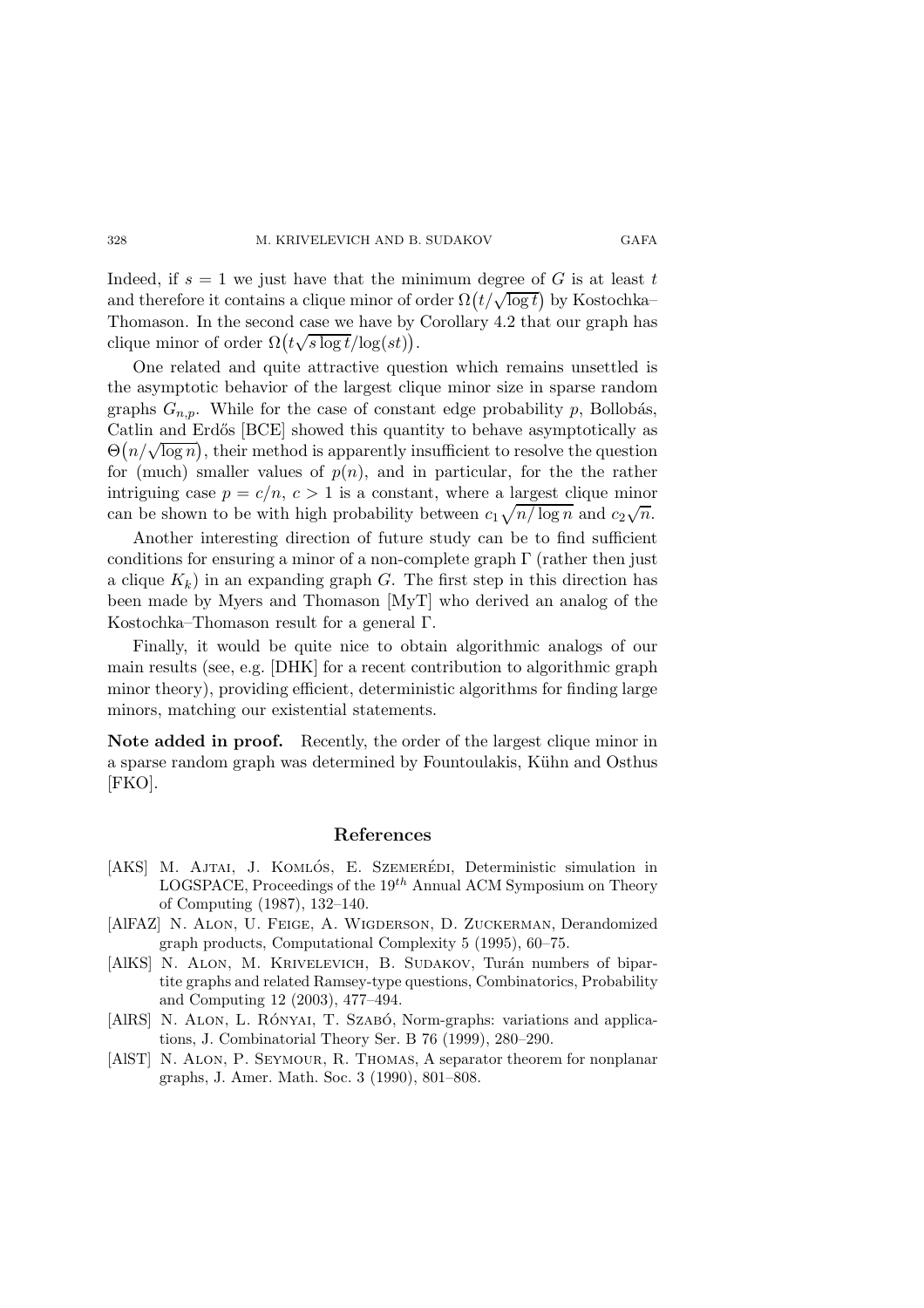- [AlS] N. ALON, J. SPENCER, The Probabilistic Method, 2nd ed., Wiley, 2000.
- [B] B. BOLLOBÁS, Extremal graph theory, Academic Press, 1978.
- [BCE] B. BOLLOBÁS, P. CATLIN, P. ERDŐS, Hadwiger's conjecture is true for almost every graph, Europ. J. Combinatorics 1 (1980), 195–199.
- [CS] L. Sunil Chandran, C.R. Subramanian, A spectral lower bound for the treewidth of a graph and its consequences, Information Processing Letters 87 (2003), 195–200.
- [DHK] E.D. Demaine, M. Hajiaghayi, K. Kawarabayashi, Algorithmic graph minor theory: decomposition, approximation and coloring, Proc.  $46<sup>th</sup>$  Symposium on Foundations of Computer Science (FOCS), IEEE Comput. Soc. Press (2005), 637–646.
- [DiR] R. Diestel, C. Rempel, Dense minors in graphs of large girth, Combinatorica 25 (2005), 111–116.
- [DrL] Y. DRIER, N. LINIAL, Minor in lifts of graphs, Random Structures and Algorithms 29 (2006), 208–225.
- [ES] P. ERDŐS, J. SPENCER, Imbalances in *k*-colorations, Networks 1 (1971/72), 379–385.
- [FKO] N. FOUNTOULAKIS, D. KÜHN, D. OSTHUS, The order of the largest complete minor in a random graph, Random Structures and Algorithms 33 (2008), 127–141.
- [HLW] S. HOORY, N. LINIAL, A. WIGDERSON, Expander graphs and their applications, Bulletin of the AMS 43 (2006), 439–561.
- [JS] M. JERRUM, A. SINCLAIR, Conductance and the rapid mixing property for Markov chains: the approximation of permanent resolved, Proceedings of the  $20^{th}$  ACM STOC (1988), 235-244.
- [KR] J. Kleinberg, R. Rubinfeld, Short paths in expander graphs, Proc.  $37<sup>t</sup>h$  Symposium on Foundations of Computer Science (FOCS), IEEE Comput. Soc. Press (1996), 86–95.
- [Ko] A. KOSTOCHKA, The minimum Hadwiger number for graphs with a given mean degree of vertices, Metody Diskret. Analiz. 38 (1982), 37–58.
- [KovST] T. KÖVARI, V.T. SÓS, P. TURÁN, On a problem of K. Zarankiewicz, Colloquium Math. 3 (1954), 50–57.
- [KrS] M. Krivelevich, B. Sudakov, Pseudo-random graphs, in "More Sets, Graphs and Numbers," Bolyai Soc. Math. Stud., 15, Springer, Berlin (2006), 199–262.
- [Kru] J.B. Kruskal, The theory of well-quasi-ordering: a frequently discovered concept, J. Combinatorial Theory Ser. A 13 (1972), 297–305.
- [KüO1] D. KÜHN, D. OSTHUS, Minors in graphs of large girth, Random Structures Algorithms 22 (2003), 213–225.
- [KüO2] D. KÜHN, D. OSTHUS, Complete minors in  $K_{s,s}$ -free graphs, Combinatorica 25 (2005), 49–64.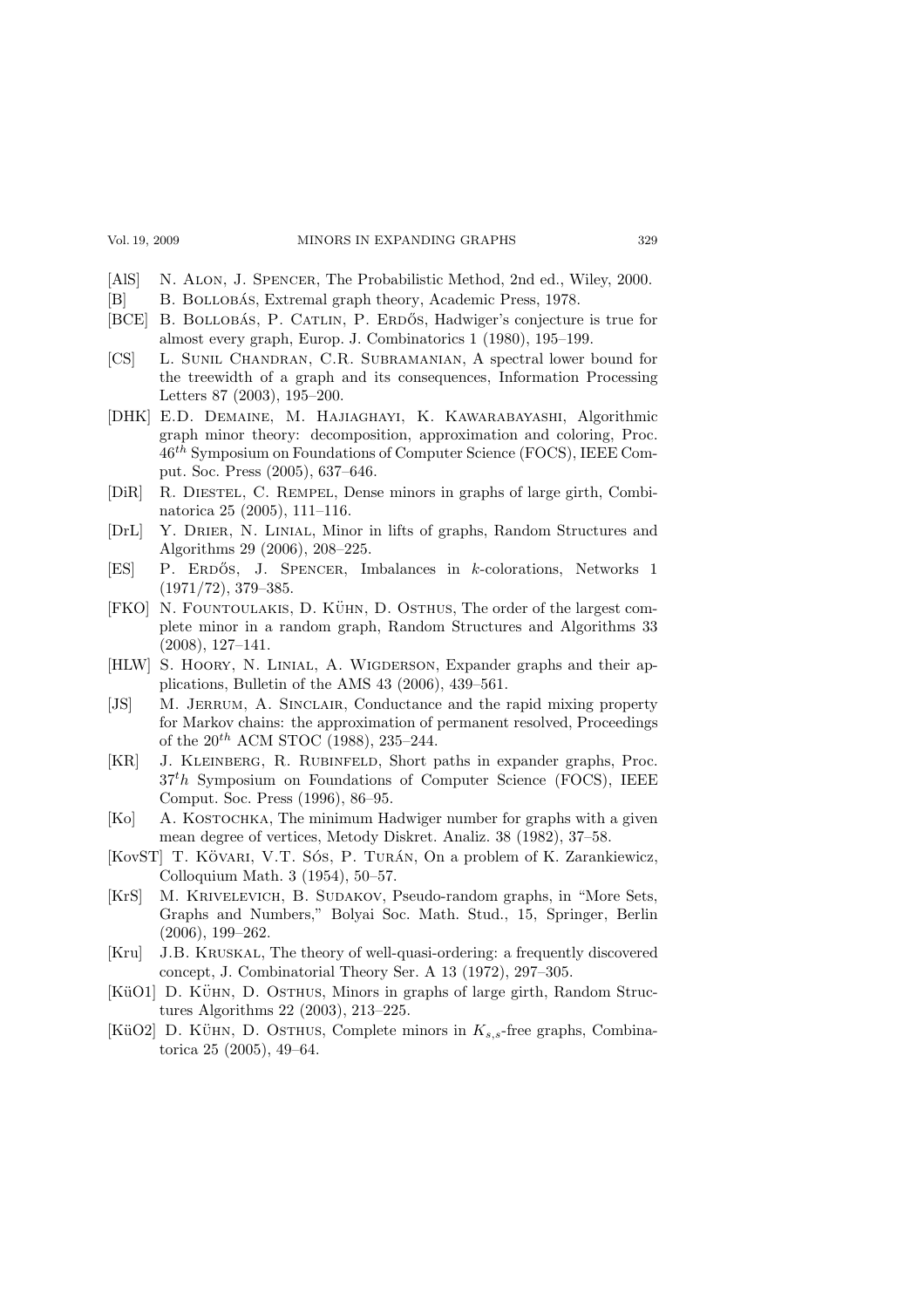- [Kur] K. Kuratowski, Sur le probleme des courbes gauches en topologie, Fund. Math. 16 (1930), 271–283.
- [L1] L. Lovász, Random walks on graphs: a survey, in "Combinatorics, Paul Erdős is Eighty", Vol. 2, Bolyai Soc. Math. Stud. 2, János Bolyai Math. Soc., Budapest (1996), 353–397,
- $[L2]$  L. Lovász, Graph minor theory, Bull. Amer. Math. Soc.  $(N.S.)$  43 (2006), 75–86.
- [LuPS] A. Lubotzky, R. Phillips, P. Sarnak, Ramanujan graphs, Combinatorica 8 (1988), 261–277.
- [M] G. Margulis, Explicit group-theoretic constructions of combinatorial schemes and their applications in the construction of expanders and concentrators, Problems Inform. Transmission 24 (1988), 39–46.
- [Mo] B. MOHAR, What is ... a graph minor? Notices Amer. Math. Soc. 53 (2006), 338–339.
- [MosORSS] E. Mossel, R. O'Donnell, O. Regev, J. Steif, B. Sudakov, Non-interactive correlation distillation, inhomogeneous Markov chains and the reverse Bonami–Beckner inequality, Israel Journal of Mathematics 154 (2006), 299–336.
- [MyT] J.S. Myers, A. Thomason, The extremal function for noncomplete minors, Combinatorica 25 (2005), 725-753.
- [NV] A. NAOR, J. VERSTRAËTE, A note on bipartite graphs without  $2k$ -cycles, Combinatorics, Probability and Computing 14 (2005), 845–849.
- [P] M.S. Pinsker, On the complexity of a concentrator, in "7th Annual teletraffic conference", 318/1–318/4. Stockholm (1973),
- [PlRS] S. Plotkin, S. Rao, W. Smith, Shallow excluded minors and improved graph decompositions, Proc.  $5<sup>th</sup>$  ACM-SIAM Symposium on Discrete Algorithms (SODA), ACM, New York (1994), 462–470.
- [RVW] O. REINGOLD, S. VADHAN, A. WIGDERSON, Entropy waves, the zig-zag graph product, and new constant-degree expanders, Ann. of Math. 155 (2002), 157–187.
- [RoS] N. ROBERTSON, P.D. SEYMOUR, Graph minors. XX. Wagner's conjecture, J. Combin. Theory Ser. B 92 (2004), 325–357.
- [S] P. SARNAK, What is ... an expander? Notices Amer. Math. Soc. 51 (2004), 762–763.
- [T1] A. Thomason, An extremal function for contractions of graphs, Math. Proc. Cambridge Philos. Soc. 95 (1984), 261–265.
- [T2] A. Thomason, Pseudorandom graphs, in "Random Graphs '85 (Poznań)", North-Holland Math. Stud. 144, Amsterdam (1987), 307-331.
- [T3] A. Thomason, Random graphs, strongly regular graphs and pseudorandom graphs, in "Surveys in Combinatorics", London Math. Soc. Lecture Note Ser. 123 Cambridge Univ. Press (1987), 173–195.